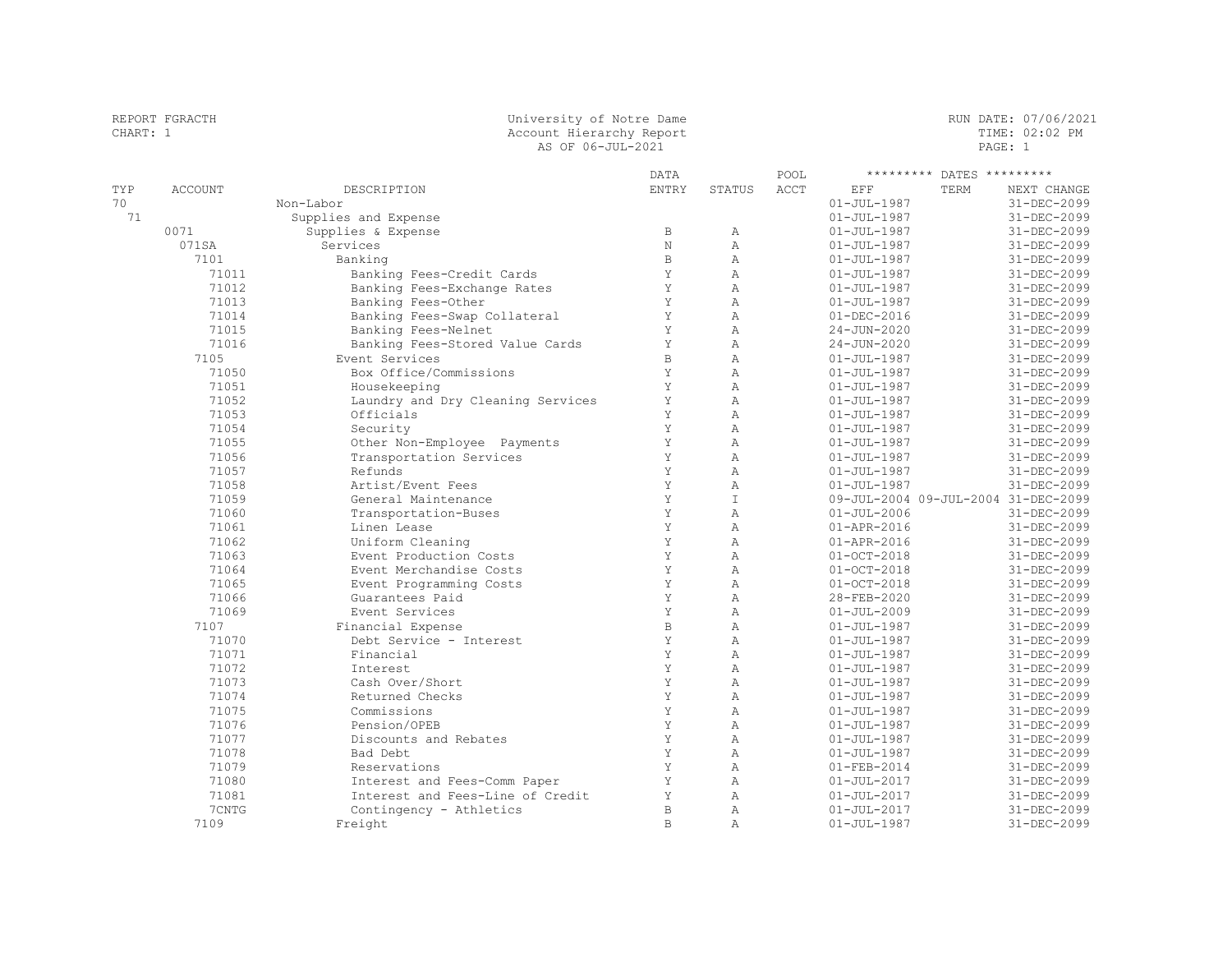| 71091 | Inbound Freight Charges  |  | 01-JUL-1987          | 31-DEC-2099       |
|-------|--------------------------|--|----------------------|-------------------|
| 71092 | Outbound Freight Charges |  | $01 - JUII - 1987$   | $31 - DEC - 2099$ |
| 7113  | "nsurance                |  | $01 - J$ UII $-1987$ | $31 - DEC - 2099$ |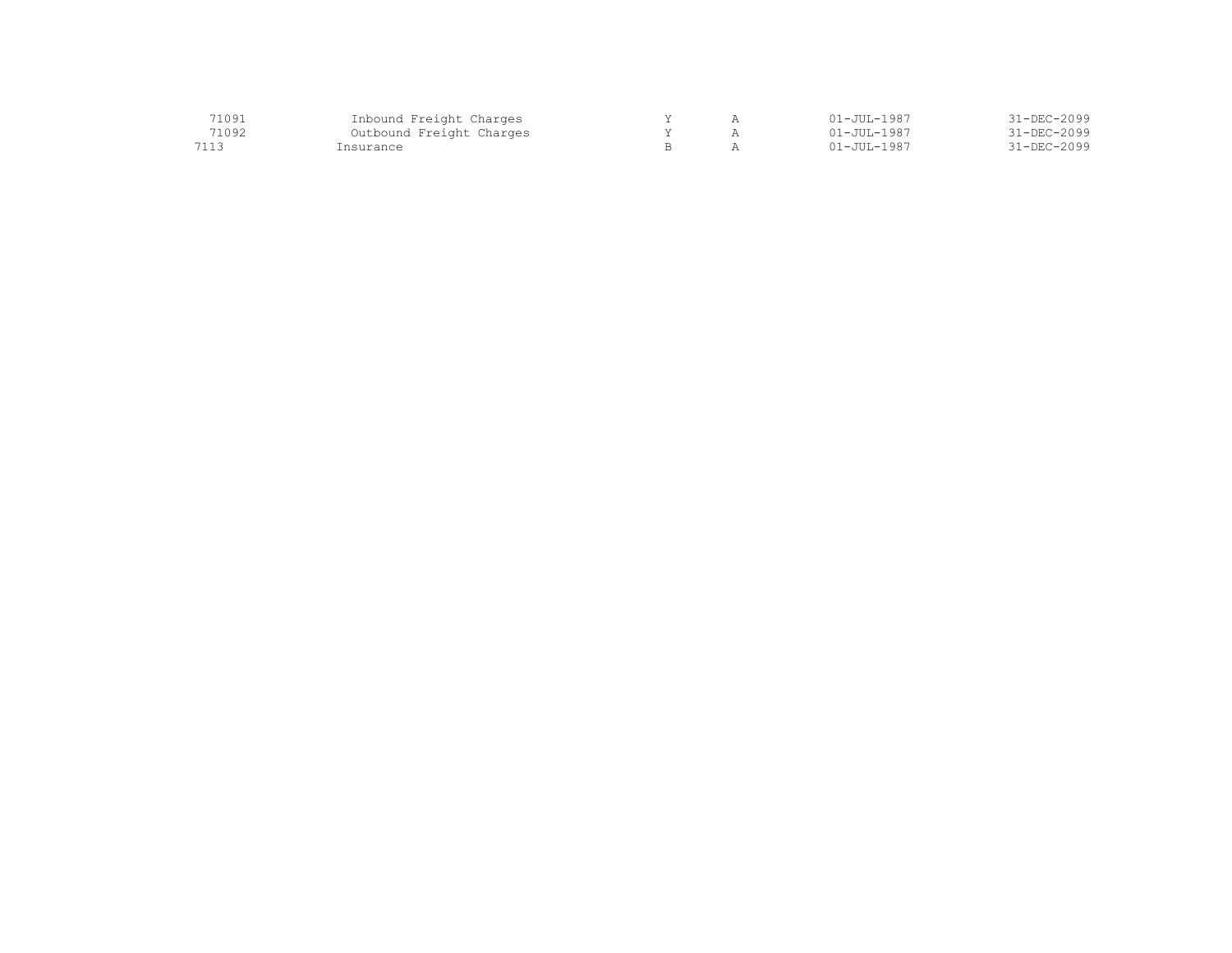|          | REPORT FGRACTH |                     | University of Notre Dame |        |      |                 |                | RUN DATE: 07/06/2021      |  |
|----------|----------------|---------------------|--------------------------|--------|------|-----------------|----------------|---------------------------|--|
| CHART: 1 |                |                     | Account Hierarchy Report |        |      |                 | TIME: 02:02 PM |                           |  |
|          |                |                     | AS OF 06-JUL-2021        |        |      |                 |                | PAGE: 2                   |  |
|          |                |                     | DATA                     |        | POOL |                 |                | ********* DATES ********* |  |
| TYP      | ACCOUNT        | DESCRIPTION         | ENTRY                    | STATUS | ACCT | EFF             | TERM           | NEXT CHANGE               |  |
|          | 71131          | Insurance-Dental    |                          |        |      | 07-SEP-2017     |                | 31-DEC-2099               |  |
|          | 71132          | Insurance-Property  |                          |        |      | 07-SEP-2017     |                | 31-DEC-2099               |  |
|          | 71133          | Insurance-Liability |                          |        |      | $07 -$ SEP-2017 |                | $31 - DEC - 2099$         |  |

|      | 71132 | Insurance-Property              | Y            | $\mathbb{A}$   | 07-SEP-2017       | 31-DEC-2099       |
|------|-------|---------------------------------|--------------|----------------|-------------------|-------------------|
|      | 71133 | Insurance-Liability             | Y            | $\mathbb{A}$   | 07-SEP-2017       | 31-DEC-2099       |
|      | 71134 | Insurance-Workmans Comp         | Y            | $\overline{A}$ | $01 - JUL - 1987$ | $31 - DEC - 2099$ |
|      | 71135 | Insurance-Student               | Y            | $\mathbb{A}$   | $01 - JUL - 1987$ | $31 - DEC - 2099$ |
|      | 71136 | Insurance-Medical               | Y            | $\mathbb{A}$   | $01 - JUL - 1987$ | 31-DEC-2099       |
|      | 71137 | Insurance-Miscellaneous         | Y            | $\mathbb{A}$   | $01 - JUL - 1987$ | 31-DEC-2099       |
|      | 71138 | Insurance-Vehicles              | Y            | $\mathbb{A}$   | $01 - JUL - 1987$ | 31-DEC-2099       |
|      | 71139 | Insurance-Equipment             | Y            | $\mathbb{A}$   | $01 - JUL - 1987$ | 31-DEC-2099       |
|      | 71140 | Insurance-Casualty              | Y            | $\mathbb{A}$   | $01 - JUL - 1987$ | 31-DEC-2099       |
| 7115 |       | Maintenance                     | $\mathbf B$  | $\mathbb{A}$   | $01 - JUL - 1987$ | 31-DEC-2099       |
|      | 71150 | Maintenance-General Services    | Y            | $\mathbb{A}$   | $01 - JUL - 1987$ | 31-DEC-2099       |
| 7117 |       | Media Services                  | $\, {\bf B}$ | $\mathbb{A}$   | $01 - JUL - 1987$ | 31-DEC-2099       |
|      | 71171 | Advertising                     | Y            | $\mathbb{A}$   | $01 - JUL - 1987$ | 31-DEC-2099       |
|      | 71172 | Binding                         | Y            | $\lambda$      | $01 - JUL - 1987$ | 31-DEC-2099       |
|      | 71173 | Editing                         | Y            | $\mathbb{A}$   | $01 - JUL - 1987$ | 31-DEC-2099       |
|      | 71174 | Microfilm/Digitizing            | Y            | $\mathbb{A}$   | $01 - JUL - 1987$ | 31-DEC-2099       |
|      | 71175 | Photographic Services           | Y            | $\mathbb{A}$   | $01 - JUL - 1987$ | 31-DEC-2099       |
|      | 71176 | Printing                        | Y            | $\mathbb{A}$   | $01 - JUL - 1987$ | 31-DEC-2099       |
|      | 71177 | Web Design and Services         | Y            | $\lambda$      | $01 - JUL - 1987$ | 31-DEC-2099       |
|      | 71178 | Media/Audio Services            | Y            | $\lambda$      | $01 - JUL - 1987$ | 31-DEC-2099       |
|      | 71179 | Duplicating/Copying             | Y            | $\mathbb{A}$   | $01 - JUL - 1987$ | $31 - DEC - 2099$ |
|      | 71180 | Preservation                    | Y            | $\mathbb{A}$   | $01 - JUL - 1987$ | 31-DEC-2099       |
|      | 71181 | Optical Scanning                | Y            | $\lambda$      | $01 - JUL - 1987$ | 31-DEC-2099       |
|      | 71182 | Digital Storage Services        | Y            | $\lambda$      | $01 - JAN - 2011$ | $31 - DEC - 2099$ |
|      | 71183 | Hosting Services                | Y            | $\lambda$      | $01 - JAN - 2011$ | 31-DEC-2099       |
|      | 71184 | Print Storage Services          | Y            | $\lambda$      | $01 - JAN - 2016$ | 31-DEC-2099       |
|      | 71185 | AV Costs                        | Y            | $\mathbb{A}$   | $01 - JAN - 2016$ | 31-DEC-2099       |
|      | 71186 | Menus                           | Y            | $\lambda$      | $01 - JAN - 2016$ | 31-DEC-2099       |
|      | 71187 | Brochures                       | Y            | $\lambda$      | $01 - JAN - 2016$ | 31-DEC-2099       |
|      | 71188 | Publications                    | Y            | $\lambda$      | 24-MAY-2021       | 31-DEC-2099       |
| 7119 |       | Advertising                     | $\, {\bf B}$ | $\mathbb{A}$   | $01 - APR - 2016$ | 31-DEC-2099       |
|      | 71190 | Advertising Contract - Digital  | Y            | $\mathbb{A}$   | $01 - APR - 2016$ | 31-DEC-2099       |
|      | 71191 | Advertising Contract - Print    | Y            | $\lambda$      | $01 - APR - 2016$ | 31-DEC-2099       |
|      | 71192 | Advertising Contract - Radio/TV | Y            | $\overline{A}$ | $01 - APR - 2016$ | 31-DEC-2099       |
|      | 71193 | Advertising Tradeouts           | Y            | $\mathbb{A}$   | $01 - APR - 2016$ | 31-DEC-2099       |
|      | 71194 | Design                          | Y            | $\mathbb{A}$   | $01 - APR - 2016$ | 31-DEC-2099       |
|      | 71195 | Guest Services                  | Y            | Α              | $01 - APR - 2016$ | 31-DEC-2099       |
|      | 71196 | Marketing Events                | Y            | Α              | $01 - APR - 2016$ | 31-DEC-2099       |
|      | 71197 | Marketing Partnerships          | Y            | $\mathbb{A}$   | $01 - APR - 2016$ | 31-DEC-2099       |
|      | 71198 | Postage                         | Y            | $\lambda$      | $01 - APR - 2016$ | 31-DEC-2099       |
|      | 71199 | Special Promotions              | Y            | $\mathbb{A}$   | $01 - APR - 2016$ | 31-DEC-2099       |
| 7121 |       | Postal Services                 | $\, {\bf B}$ | Α              | $01 - JUL - 1987$ | $31 - DEC - 2099$ |
|      | 71211 | Express Mail                    | Y            | $\lambda$      | $01 - JUL - 1987$ | 31-DEC-2099       |
|      | 71212 | Postage                         | Y            | $\mathbb{A}$   | $01 - JUL - 1987$ | $31 - DEC - 2099$ |
|      |       |                                 |              |                |                   |                   |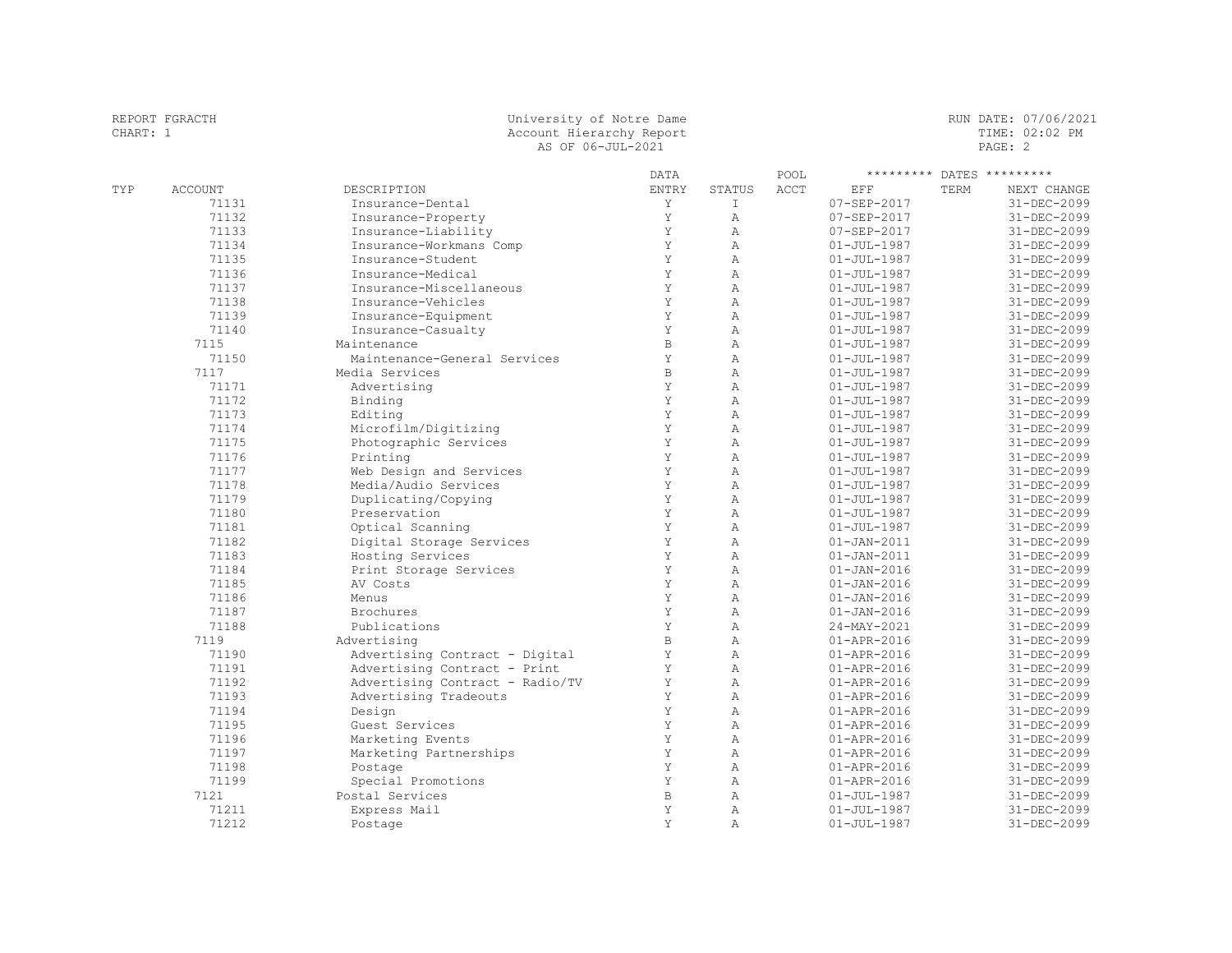| 71010 | Postal Preparation |  | 11-NOV-2015       | $1 - DEC - 2099$  |
|-------|--------------------|--|-------------------|-------------------|
| 7125  | Professional Fees  |  | $01 - JUL - 1987$ | $31 - DEC - 2099$ |
| `1250 | Admin Allocation   |  | $01 - JUL - 1987$ | $31 - DEC - 2099$ |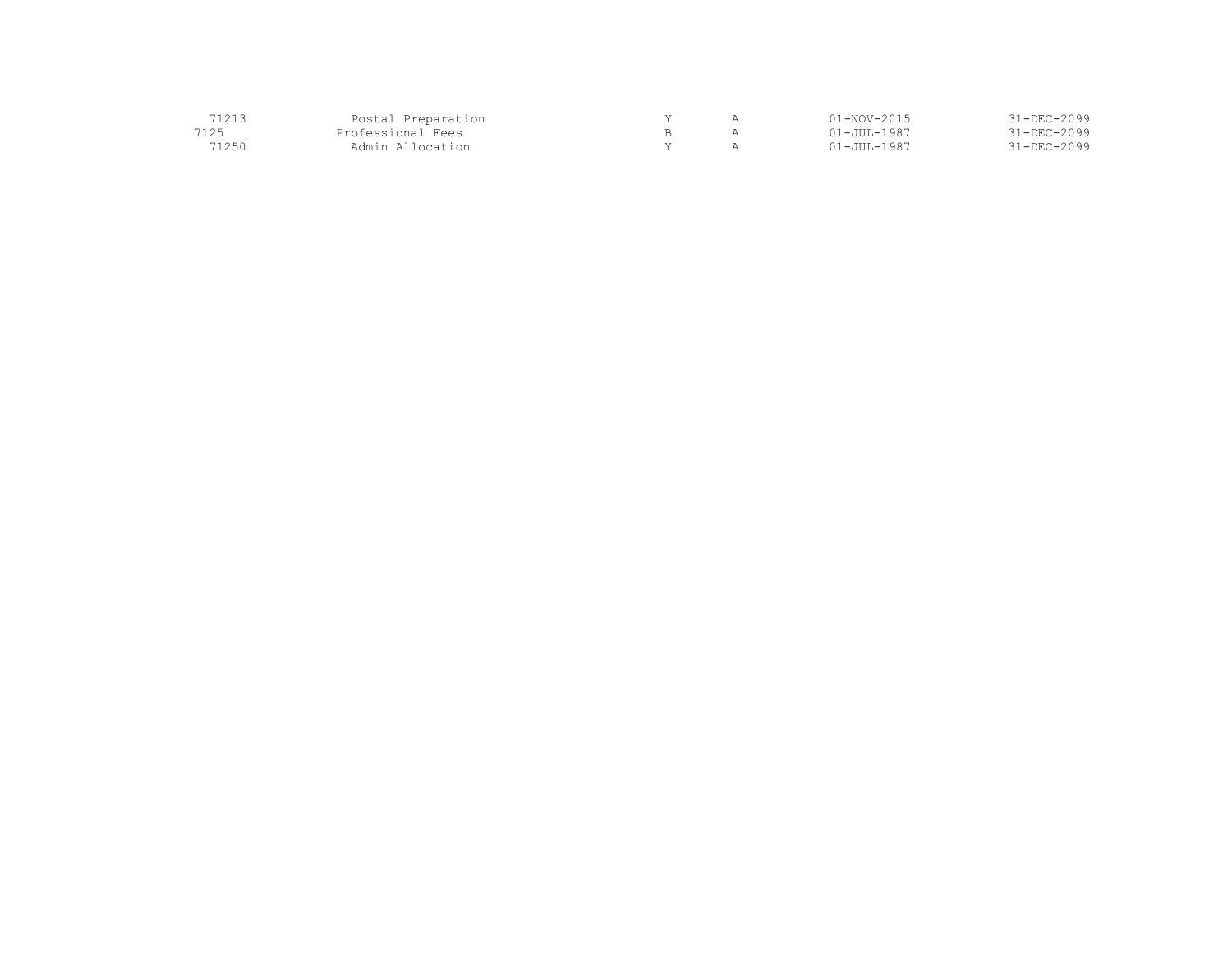| REPORT FGRACTH<br>CHART: 1 |         | AS OF 06-JUL-2021 | University of Notre Dame<br>Account Hierarchy Report |        |      |             | RUN DATE: 07/06/2021<br>TIME: 02:02 PM<br>PAGE: 3 |                           |
|----------------------------|---------|-------------------|------------------------------------------------------|--------|------|-------------|---------------------------------------------------|---------------------------|
|                            |         |                   | DATA                                                 |        | POOL |             |                                                   | ********* DATES ********* |
| TYP                        | ACCOUNT | DESCRIPTION       | ENTRY                                                | STATUS | ACCT | EFF         | TERM                                              | NEXT CHANGE               |
|                            | 71251   | Animal Care       |                                                      |        |      | 01-JUL-1987 |                                                   | 31-DEC-2099               |
|                            | 71252   | EAP               |                                                      |        |      | 12-AUG-2004 |                                                   | 31-DEC-2099               |

| 71252 | EAP                                  | Y           | $\mathbb{A}$   | 12-AUG-2004       | $31 - DEC - 2099$ |
|-------|--------------------------------------|-------------|----------------|-------------------|-------------------|
| 71253 | Lectures                             | Y           | $\overline{A}$ | $01 - JUL - 1987$ | 31-DEC-2099       |
| 71254 | Lobbying                             | Y           | $\mathbb{A}$   | $01 - JUL - 1987$ | 31-DEC-2099       |
| 71255 | Medical Fees                         | Y           | $\overline{A}$ | $01 - JUL - 1987$ | 31-DEC-2099       |
| 71256 | Professional-Accounting/Auditing     | Y           | $\overline{A}$ | $01 - JUL - 1987$ | 31-DEC-2099       |
| 71257 | Professional-Computing               | Y           | $\mathbb{A}$   | $01 - JUL - 1987$ | 31-DEC-2099       |
| 71258 | Professional-Consulting              | Y           | $\overline{A}$ | $01 - JUL - 1987$ | 31-DEC-2099       |
| 71259 | Professional-Legal                   | Y           | $\overline{A}$ | $01 - JUL - 1987$ | 31-DEC-2099       |
| 71260 | Professional-Tax                     | Y           | $\overline{A}$ | $01 - JUL - 1987$ | 31-DEC-2099       |
| 71261 | Professional-Landscaping/Lawncare    | Y           | $\overline{A}$ | $01 - JUL - 1987$ | 31-DEC-2099       |
| 71264 | Allowance-Moving                     | Y           | $\mathbb{A}$   | $01 - JUL - 1987$ | 31-DEC-2099       |
| 71265 | Licenses and Permits                 | Y           | $\overline{A}$ | $01 - JUN - 2012$ | 31-DEC-2099       |
| 71266 | Professional-Custodial               | Y           | $\mathbb{A}$   | $01 - JUL - 2017$ | 31-DEC-2099       |
| 71267 | Professional-Arts                    | Y           | $\mathbb{A}$   | $01 - JUL - 1987$ | 31-DEC-2099       |
| 71268 | Professional-Franchise Fees          | Y           | $\mathbb{A}$   | $01 - JUL - 1987$ | 31-DEC-2099       |
| 71269 | Professional-Other                   | Y           | $\mathbb{A}$   | $01 - JUL - 1987$ | 31-DEC-2099       |
| 71270 | Professional-Bond/Financing          | Y           | $\mathbb{A}$   | $01 - JUL - 1987$ | 31-DEC-2099       |
| 71271 | Pest Control                         | Y           | $\mathbb{A}$   | $01 - JUL - 1987$ | 31-DEC-2099       |
| 71272 | ECDC                                 | Y           | $\mathbb{A}$   | $01 - JUL - 1987$ | 31-DEC-2099       |
| 71273 | Moving-Delivery--Campus Charge       | Y           | $\overline{A}$ | $01 - JUL - 1987$ | $31 - DEC - 2099$ |
| 71275 | Employee Hiring/Screening Costs      | Y           | $\overline{A}$ | $01 - FEB - 2010$ | 31-DEC-2099       |
| 71277 | Testing-Drugs                        | Y           | $\mathbb{A}$   | $01 - JUL - 1987$ | 31-DEC-2099       |
| 71278 | Disposal-Chemical Waste              | Y           | $\overline{A}$ | $01 - JUL - 1987$ | 31-DEC-2099       |
| 71279 | Disposal-Radioactive Waste           | Y           | $\overline{A}$ | $01 - JUL - 1987$ | 31-DEC-2099       |
| 71280 | Disposal-Biohazardous Waste          | Y           | $\mathbb{A}$   | $01 - JUL - 1987$ | 31-DEC-2099       |
| 71281 | Professional - Temp Agency           | $\mathbf Y$ | $\overline{A}$ | $01 - JUL - 1987$ | 31-DEC-2099       |
| 71284 | Surveys & Comment Cards              | Y           | $\mathbb{A}$   | $01 - JUL - 1987$ | 31-DEC-2099       |
| 71285 | Recruitment                          | Y           | $\overline{A}$ | $01 - JUL - 1987$ | 31-DEC-2099       |
| 71286 | Occupational Health-Surveillance     | Y           | $\overline{A}$ | $01 - NOV - 2017$ | 31-DEC-2099       |
| 71287 | Occupational Health-Travel           | Y           | $\overline{A}$ | $01 - NOV - 2017$ | 31-DEC-2099       |
| 71288 | Professional Services-IDEA Center    | Y           | $\mathbb{A}$   | $01 - MAR - 2018$ | 31-DEC-2099       |
| 7129  | Telecommunications                   | $\mathbb B$ | $\mathbb{A}$   | $01 - JUL - 1987$ | 31-DEC-2099       |
| 71290 | Telecommunications-Cellular-Line     | Y           | $\overline{A}$ | $01 - JUL - 1987$ | 31-DEC-2099       |
| 71291 | Telecommunications-Cellular-Toll     | Y           | $\overline{A}$ | 17-JUN-2004       | 31-DEC-2099       |
| 71292 | Telecommunications-Data Line         | Y           | $\overline{A}$ | $01 - JUL - 1987$ | 31-DEC-2099       |
| 71293 | Telecommunications-Internet          | Y           | $\mathbb{A}$   | $01 - JUL - 1987$ | 31-DEC-2099       |
| 71294 | Telecommunications-Lease Payment     | $\mathbf Y$ | $\mathbb{A}$   | $01 - JUL - 1987$ | 31-DEC-2099       |
| 71295 | Telecommunications-Line              | Υ           | Α              | $01 - JUL - 1987$ | 31-DEC-2099       |
| 71296 | Telecommunications-Pay Phones        | $\mathbf Y$ | $\mathbb{A}$   | $01 - JUL - 1987$ | 31-DEC-2099       |
| 71297 | Telecommunications-Toll              | Y           | $\mathbb{A}$   | $01 - JUL - 1987$ | 31-DEC-2099       |
| 71298 | Telecommunications-Pagers            | Y           | $\mathbb{A}$   | $01 - JUL - 1987$ | 31-DEC-2099       |
| 71299 | Telecommunications-Students          | Υ           | $\mathbb{A}$   | $01 - JUL - 1987$ | 31-DEC-2099       |
| 71300 | Telecommunicatns-CATV (end 12/05/06) | Υ           | $\mathbf{I}$   | $06 - JAN - 2007$ | 31-DEC-2099       |
| 71301 | Telecommunicatns-Videoconferencing   | Y           | $\mathbb{A}$   | $01 - JUL - 2007$ | 31-DEC-2099       |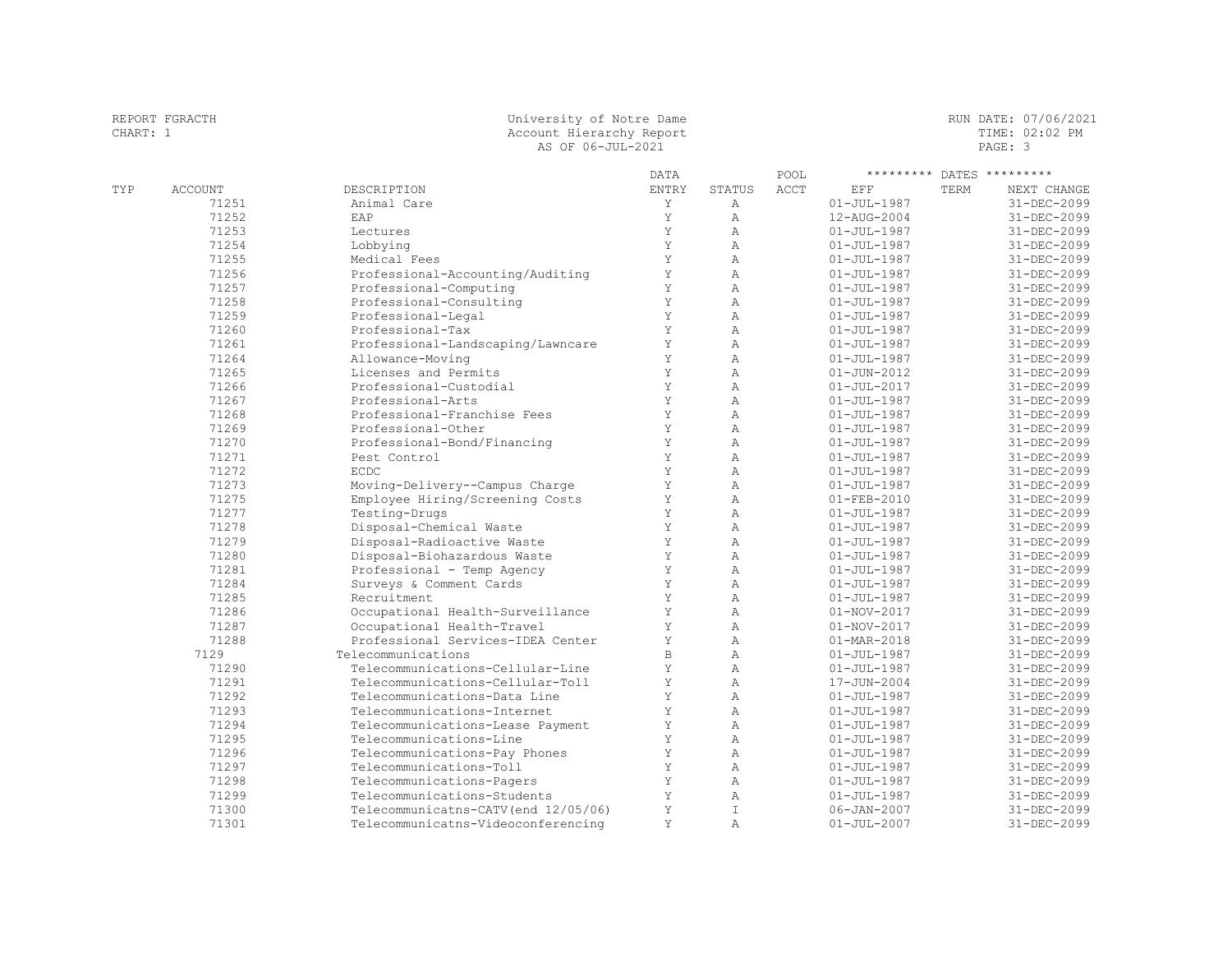| 71330 | Telecommunications-CATV    |  | 15-AUG-2006 | $31 - DEC - 2099$ |
|-------|----------------------------|--|-------------|-------------------|
| 7135  | Utilities                  |  | 01–JUL-1987 | $31 - DEC - 2099$ |
| 71351 | Utilities-Air Conditioning |  | 01–JUL-1987 | $31 - DEC - 2099$ |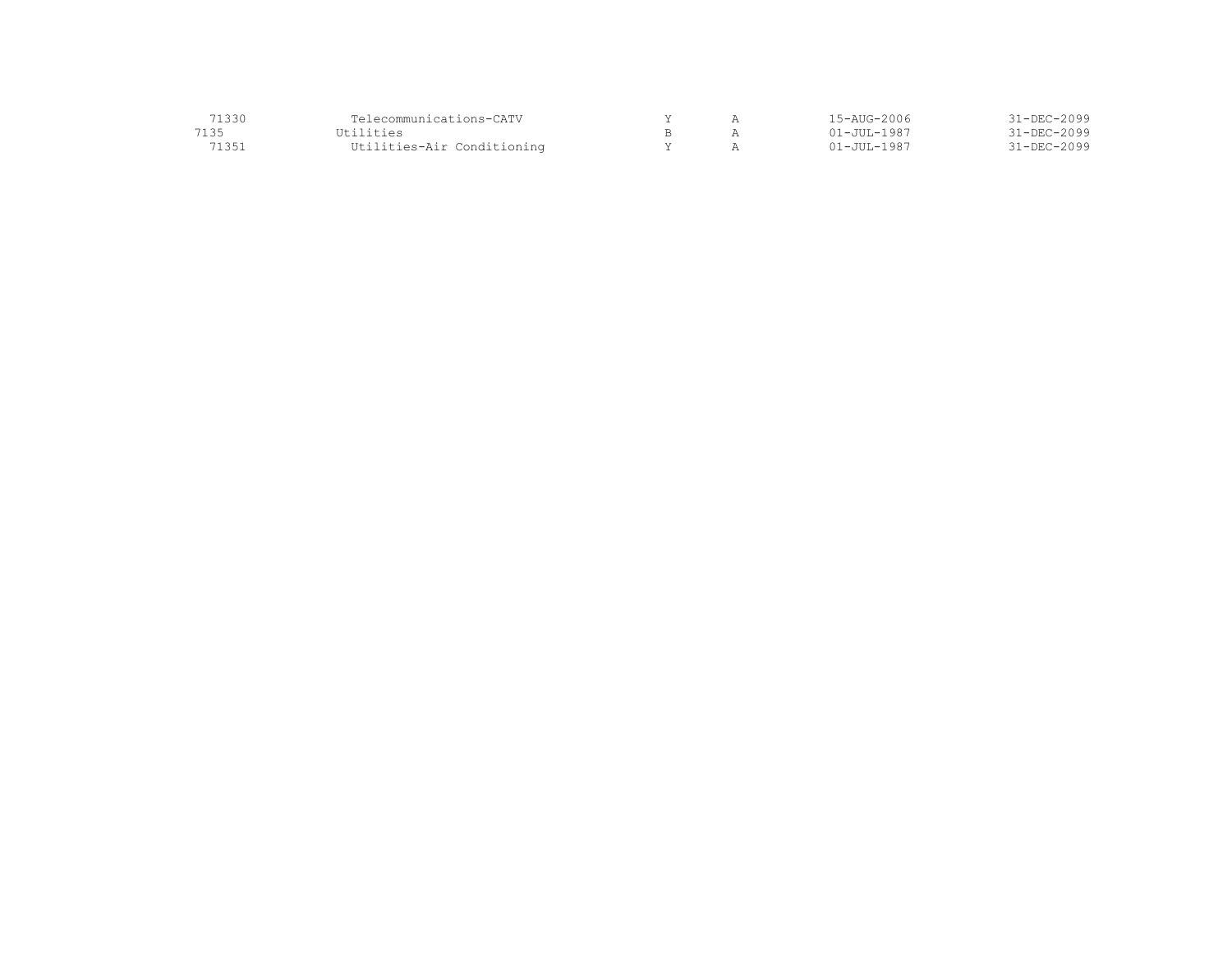| CHART: 1 |                |                                     | Account Hierarchy Report<br>AS OF 06-JUL-2021 |                |      |                   | TIME: 02:02 PM<br>PAGE: 4 |                   |  |
|----------|----------------|-------------------------------------|-----------------------------------------------|----------------|------|-------------------|---------------------------|-------------------|--|
|          |                |                                     | <b>DATA</b>                                   |                | POOL | *********         |                           | DATES *********   |  |
| TYP      | <b>ACCOUNT</b> | DESCRIPTION                         | <b>ENTRY</b>                                  | <b>STATUS</b>  | ACCT | EFF               | TERM                      | NEXT CHANGE       |  |
|          | 71352          | Utilities-Chemical Waste Removal    | Y                                             | $\mathbb{A}$   |      | $01 - JUL - 1987$ |                           | 31-DEC-2099       |  |
|          | 71353          | Utilities-Coal-High Fusion          | Y                                             | $\mathbb{A}$   |      | $28 - JAN - 2009$ |                           | 31-DEC-2099       |  |
|          | 71354          | Utilities-Fuel Testing and Fees     | Y                                             | $\overline{A}$ |      | 28-JAN-2009       |                           | 31-DEC-2099       |  |
|          | 71355          | Utilities-Natural Gas               | Y                                             | $\overline{A}$ |      | $28 - JAN - 2009$ |                           | 31-DEC-2099       |  |
|          | 71356          | Utilities-Heat                      | Y                                             | $\overline{A}$ |      | $01 - JUL - 1987$ |                           | 31-DEC-2099       |  |
|          | 71357          | Utilities-Lighting                  | Y                                             | $\mathbb{A}$   |      | $01 - JUL - 1987$ |                           | 31-DEC-2099       |  |
|          | 71358          | Utilities-Power                     | Y                                             | $\mathbb{A}$   |      | $01 - JUL - 1987$ |                           | 31-DEC-2099       |  |
|          | 71359          | Utilities-Sewerage                  | Y                                             | $\mathbb{A}$   |      | $01 - JUL - 1987$ |                           | 31-DEC-2099       |  |
|          | 71360          | Utilities-Water Treatment           | Y                                             | $\mathbb{A}$   |      | $01 - JUL - 1987$ |                           | 31-DEC-2099       |  |
|          | 71361          | Utilities-Ash Disposal              | Y                                             | $\overline{A}$ |      | $28 - JAN - 2009$ |                           | 31-DEC-2099       |  |
|          | 71362          | Utilities-Waste Removal             | Y                                             | $\overline{A}$ |      | $01 - JUN - 2012$ |                           | 31-DEC-2099       |  |
|          | 71363          | Utilities-Coal-Low Fusion           | Y                                             | $\overline{A}$ |      | $01 - JUL - 1987$ |                           | $31 - DEC - 2099$ |  |
|          | 71364          | Utilities-Fuel Oil<br>#2            | Y                                             | $\overline{A}$ |      | $01 - JUL - 1987$ |                           | 31-DEC-2099       |  |
|          | 71365          | Utilities-Recycling                 | Y                                             | $\overline{A}$ |      | $01 - JUL - 1987$ |                           | 31-DEC-2099       |  |
|          | 71366          | Utilities-Fuel Oil #6               | Y                                             | $\overline{A}$ |      | $01 - JUL - 1987$ |                           | 31-DEC-2099       |  |
|          | 71367          | Utilities-Fuel Oil-Diesel           | $\mathbf Y$                                   | $\mathbb{A}$   |      | $01 - JUL - 1987$ |                           | 31-DEC-2099       |  |
|          | 71368          | Utilities-Other                     | Y                                             | $\overline{A}$ |      | $01 - JUL - 1987$ |                           | 31-DEC-2099       |  |
|          | 71369          | Utilities-Lime                      | Y                                             | $\lambda$      |      | $01 - NOV - 2008$ |                           | 31-DEC-2099       |  |
|          | 71370          | Utilities-Powdered Activated Carbon | Y                                             | $\overline{A}$ |      | $01 - NOV - 2008$ |                           | 31-DEC-2099       |  |
|          | 071SI          | Split Interest Agreements           | $\rm N$                                       | $\overline{A}$ |      | $01 - JUL - 1987$ |                           | 31-DEC-2099       |  |
|          | 7190           | Split Interest Agreements           | $\,$ B                                        | $\overline{A}$ |      | $01 - JUL - 1987$ |                           | $31 - DEC - 2099$ |  |
|          | 71905          | Payments to Beneficiaries           | Y                                             | $\overline{A}$ |      | $01 - JUL - 1987$ |                           | 31-DEC-2099       |  |
|          | 71912          | Payments Applied                    | Y                                             | $\overline{A}$ |      | $01 - JUL - 1987$ |                           | 31-DEC-2099       |  |
|          | 072SP          | Supplies Expense                    | $\,$ B                                        | $\overline{A}$ |      | $01 - JUL - 2020$ |                           | 31-DEC-2099       |  |
|          | 7200           | Supplies                            | $\,$ B                                        | $\overline{A}$ |      | $01 - JUL - 1987$ |                           | 31-DEC-2099       |  |
|          | 72001          | Supplies                            | Y                                             | $\mathbb{A}$   |      | $01 - JUL - 1987$ |                           | 31-DEC-2099       |  |
|          | 72002          | Supplies-Participant Support-NIC    | $\mathbf Y$                                   | $\overline{A}$ |      | 13-JUL-2004       |                           | 31-DEC-2099       |  |
|          | 72003          | Supplies-Participant Support        | Y                                             | $\overline{A}$ |      | $01 - JUL - 1987$ |                           | 31-DEC-2099       |  |
|          | 72004          | Theatre Season                      | Y                                             | $\overline{A}$ |      | $01 - JUL - 1987$ |                           | 31-DEC-2099       |  |
|          | 72005          | Supplies - Guest                    | Y                                             | $\overline{A}$ |      | $01 - APR - 2016$ |                           | 31-DEC-2099       |  |
|          | 72006          | Supplies - Front Desk               | Y                                             | $\overline{A}$ |      | $01 - APR - 2016$ |                           | $31 - DEC - 2099$ |  |
|          | 72007          | Guest Walks                         | Y                                             | $\overline{A}$ |      | $01 - APR - 2016$ |                           | $31 - DEC - 2099$ |  |
|          | 72008          | Supplies - Kitchen                  | Y                                             | $\overline{A}$ |      | $01 - APR - 2016$ |                           | $31 - DEC - 2099$ |  |
|          | 72009          | Supplies - Dishwashing              | Y                                             | $\overline{A}$ |      | $01 - APR - 2016$ |                           | 31-DEC-2099       |  |
|          | 7201           | <b>Books</b>                        | $\,$ B                                        | $\overline{A}$ |      | $01 - JUL - 1987$ |                           | 31-DEC-2099       |  |
|          | 72011          | <b>Books</b>                        | Y                                             | $\overline{A}$ |      | $01 - JUL - 1987$ |                           | 31-DEC-2099       |  |
|          | 72012          | Books-Library                       | Y                                             | $\overline{A}$ |      | $01 - JUL - 1987$ |                           | 31-DEC-2099       |  |
|          | 72015          | Serials-Library                     | Y                                             | $\overline{A}$ |      | $01 - JUL - 1987$ |                           | 31-DEC-2099       |  |
|          | 72017          | Approvals-Library                   | Y                                             | $\overline{A}$ |      | $01 - JUL - 1987$ |                           | 31-DEC-2099       |  |
|          | 72019          | Musical Scores                      | Y                                             | $\overline{A}$ |      | $01 - FEB - 2014$ |                           | 31-DEC-2099       |  |
|          | 7203           | Athletic Supplies                   | $\, {\bf B}$                                  | $\overline{A}$ |      | $01 - JAN - 2021$ |                           | $31 - DEC - 2099$ |  |
|          | 72030          | Athletic Equipment and Apparel      | Y                                             | $\overline{A}$ |      | $01 - JAN - 2021$ |                           | $31 - DEC - 2099$ |  |
|          | 7210           | Commencement                        | $\mathbb B$                                   | $\lambda$      |      | $01 - JUL - 1987$ |                           | $31 - DEC - 2099$ |  |
|          | 72101          | Commencement-Diplomas               | Y                                             | $\overline{A}$ |      | $01 - JUL - 1987$ |                           | $31 - DEC - 2099$ |  |
|          | 72102          | Commencement-Other                  | Y                                             | $\overline{A}$ |      | $01 - JUL - 1987$ |                           | 31-DEC-2099       |  |

REPORT FGRACTH University of Notre Dame RUN DATE: 07/06/2021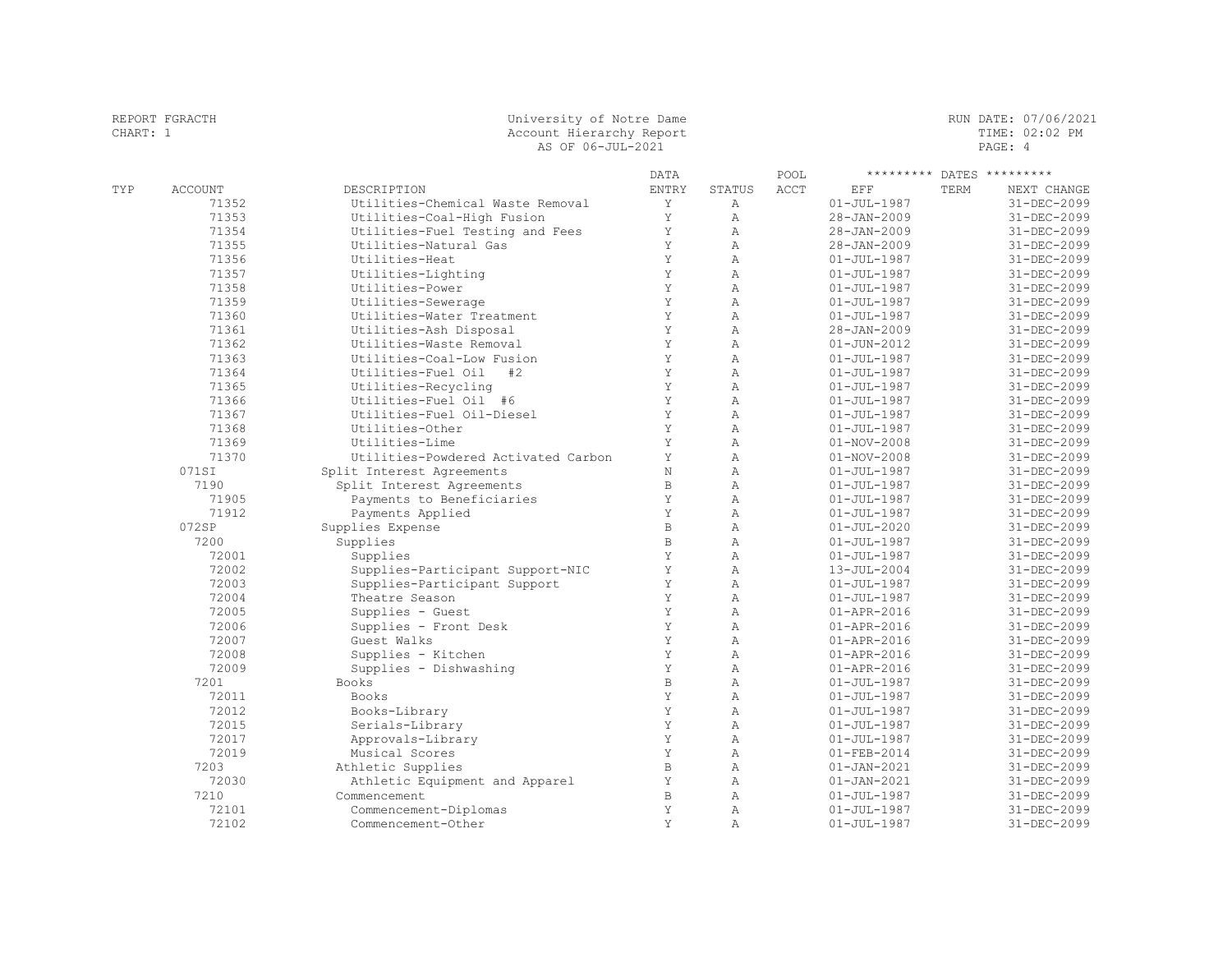| 7212  | Cost Sharing         |  | $01 - JUL - 1987$        | 31-DEC-2099 |
|-------|----------------------|--|--------------------------|-------------|
| 72121 | Cost Sharing         |  | $25 - \text{AUG} - 2020$ | 31-DEC-2099 |
| 7214  | Regulated Substances |  | $01 - JUL - 1987$        | 31-DEC-2099 |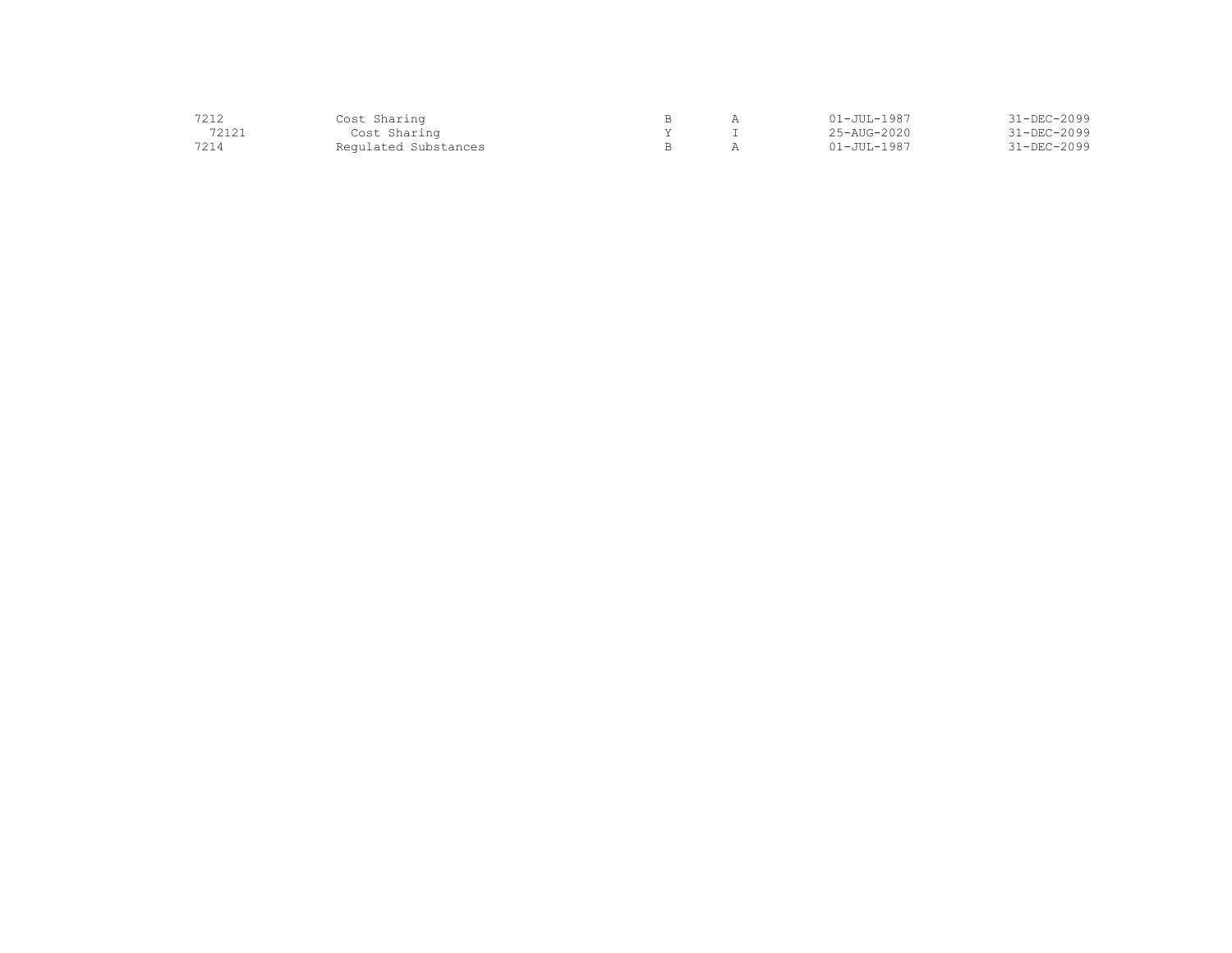| REPORT FGRACTH<br>CHART: 1 |         |                                  | University of Notre Dame<br>Account Hierarchy Report<br>AS OF 06-JUL-2021 |        |      |                   |      | RUN DATE: 07/06/2021<br>TIME: 02:02 PM<br>PAGE: 5 |  |
|----------------------------|---------|----------------------------------|---------------------------------------------------------------------------|--------|------|-------------------|------|---------------------------------------------------|--|
|                            |         |                                  | DATA                                                                      |        | POOL |                   |      | ********* DATES *********                         |  |
| TYP                        | ACCOUNT | DESCRIPTION                      | ENTRY                                                                     | STATUS | ACCT | EFF               | TERM | NEXT CHANGE                                       |  |
|                            | 72141   | Requlated Substances             |                                                                           | Α      |      | 01-JUL-1987       |      | 31-DEC-2099                                       |  |
|                            | 72142   | Requlated Substances-Other       |                                                                           | Α      |      | $01 - JUL - 1987$ |      | 31-DEC-2099                                       |  |
|                            | 7218    | Film and photographic            | B.                                                                        | A      |      | 01-JUL-1987       |      | 31-DEC-2099                                       |  |
|                            | 72101   | $E_{1}$ lw and $D_{0}$ atawanaia |                                                                           |        |      | 01 TIIT 1007      |      | 21 DEC 2000                                       |  |

| 72142 | Regulated Substances-Other          | Y            | Α              | $01 - JUL - 1987$        | 31-DEC-2099       |
|-------|-------------------------------------|--------------|----------------|--------------------------|-------------------|
| 7218  | Film and photographic               | $\, {\bf B}$ | Α              | $01 - JUL - 1987$        | 31-DEC-2099       |
| 72181 | Film and Photographic               | Y            | $\mathbb{A}$   | $01 - JUL - 1987$        | $31 - DEC - 2099$ |
| 7219  | Food                                | $\, {\bf B}$ | $\mathbb{A}$   | $01 - JUL - 1987$        | 31-DEC-2099       |
| 72191 | Food-Office/Dept                    | Y            | Α              | $01 - JUL - 1987$        | 31-DEC-2099       |
| 72192 | Employee Meals                      | Y            | $\lambda$      | $01 - JUL - 1987$        | 31-DEC-2099       |
| 72193 | Food Supplies Paper                 | Y            | Α              | $01 - FEB - 2021$        | 31-DEC-2099       |
| 7222  | Laboratory                          | $\, {\bf B}$ | $\mathbb{A}$   | $01 - JUL - 1987$        | 31-DEC-2099       |
| 72221 | Laboratory -Animals                 | Y            | $\mathbb{A}$   | $01 - JUL - 1987$        | 31-DEC-2099       |
| 72222 | Laboratory-Chemical                 | Y            | $\mathbb{A}$   | $06 - OCT - 2004$        | $31 - DEC - 2099$ |
| 72223 | Laboratory -Other                   | Y            | $\lambda$      | $01 - JUL - 1987$        | $31 - DEC - 2099$ |
| 7225  | Office Supplies                     | $\, {\bf B}$ | $\lambda$      | $01 - JUL - 1987$        | 31-DEC-2099       |
| 72251 | Office Supplies                     | Y            | $\lambda$      | $01 - JUL - 1987$        | 31-DEC-2099       |
| 7227  | Human Subject Costs                 | $\, {\bf B}$ | $\mathbb{A}$   | $01 - JUL - 1987$        | 31-DEC-2099       |
| 72271 | Human Subject Payments              | Y            | $\mathbb{A}$   | $01 - JUL - 2013$        | 31-DEC-2099       |
| 7228  | Support-Participant                 | $\, {\bf B}$ | $\lambda$      | $01 - JUL - 1987$        | 31-DEC-2099       |
| 72281 | Support-Participant-Books-NIC       | $\rm N$      | $\top$         | $13 - JUL - 2004$        | $31 - DEC - 2099$ |
| 72282 | Support-Participant-Books           | N            | $\top$         | 13-JUL-2004              | 31-DEC-2099       |
| 72284 | Support-Participant-Room & Bd-NIC   | Y            | $\mathbb{A}$   | $01 - JUL - 1987$        | 31-DEC-2099       |
| 72285 | Support-Participant-Supp-Equip-NIC  | $\rm N$      | $\mathbb T$    | $05 - MAX - 2005$        | 31-DEC-2099       |
| 72286 | Support-Participant-Supp-Equip      | N            | $\mathbbm{I}$  | $13 - JUL - 2004$        | $31 - DEC - 2099$ |
| 72287 | Support-Participant-Other-NIC       | Y            | $\mathbb{A}$   | 27-APR-2005              | 31-DEC-2099       |
| 72288 | Support-Participant-Other-IC        | Y            | $\lambda$      | 23-MAR-2010              | 31-DEC-2099       |
| 7229  | Operational Supplies                | $\mathbb B$  | $\lambda$      | $01 - JUL - 1987$        | 31-DEC-2099       |
| 72290 | Operational Supplies-Pharmacy       | Y            | $\mathbb{A}$   | $01 - JUN - 2012$        | 31-DEC-2099       |
| 72291 | Operational Supplies-Cleaning       | Y            | $\mathbb{A}$   | $01 - JUL - 1987$        | 31-DEC-2099       |
| 72292 | Operational Supplies-Laundry & Dry  | Y            | $\mathbb{A}$   | $01 - JUL - 1987$        | 31-DEC-2099       |
| 72293 | Operational Supplies-Medical        | Y            | $\mathbb{A}$   | $01 - JUL - 1987$        | 31-DEC-2099       |
| 72294 | Operational Supplies-Silverware and | Y            | $\mathbb{A}$   | $01 - JUL - 1987$        | 31-DEC-2099       |
| 72295 | Operational Supplies-Uniforms       | $\mathbf Y$  | $\overline{A}$ | $01 - JUL - 1987$        | 31-DEC-2099       |
| 72296 | Operational Supplie-Retail Packages | $\mathbf Y$  | Α              | $01 - JUL - 1987$        | 31-DEC-2099       |
| 72297 | Operational Supplies-Sacristy       | Y            | $\mathbb{A}$   | $01 - SEP - 2009$        | 31-DEC-2099       |
| 72298 | Operational Supplies-Flowers/Decora | Y            | $\mathbb{A}$   | $01 - JUL - 1987$        | 31-DEC-2099       |
| 72299 | Operational Supplies-Computing      | Y            | $\mathbb{A}$   | $01 - JUL - 1987$        | 31-DEC-2099       |
| 7230  | Non-Capitalized Equipment           | $\, {\bf B}$ | $\mathbb{A}$   | $01 - JUL - 1987$        | 31-DEC-2099       |
| 72301 | Computers <\$5,000                  | Y            | $\mathbb{A}$   | $01 - JUL - 2007$        | 31-DEC-2099       |
| 72305 | Furniture <\$5,000                  | Y            | $\mathbb{A}$   | $01 - JUL - 2007$        | 31-DEC-2099       |
| 72307 | Lab Equipment <\$5,000              | Y            | Α              | $01 - JUL - 2007$        | 31-DEC-2099       |
| 72310 | Other Equipment <\$5,000            | Υ            | $\mathbb{A}$   | $01 - JUL - 2007$        | 31-DEC-2099       |
| 7231  | Audio Visual Equipment              | $\, {\bf B}$ | $\mathbb{A}$   | $01 - \text{MAR} - 2013$ | $31 - DEC - 2099$ |
| 72311 | Audio Visual Networking             | Y            | $\mathbb{A}$   | $01 - MAR - 2013$        | $31 - DEC - 2099$ |
| 72312 | Cable / Wire                        | Y            | $\mathbb{A}$   | $01 - MAR - 2013$        | 31-DEC-2099       |
| 72313 | Digital Signage                     | Y            | $\mathbb{A}$   | 11-APR-2013              | 31-DEC-2099       |
| 72314 | Equipment Rack / Lecterns           | Y            | $\mathbb{A}$   | 01-MAR-2013              | 31-DEC-2099       |
|       |                                     |              |                |                          |                   |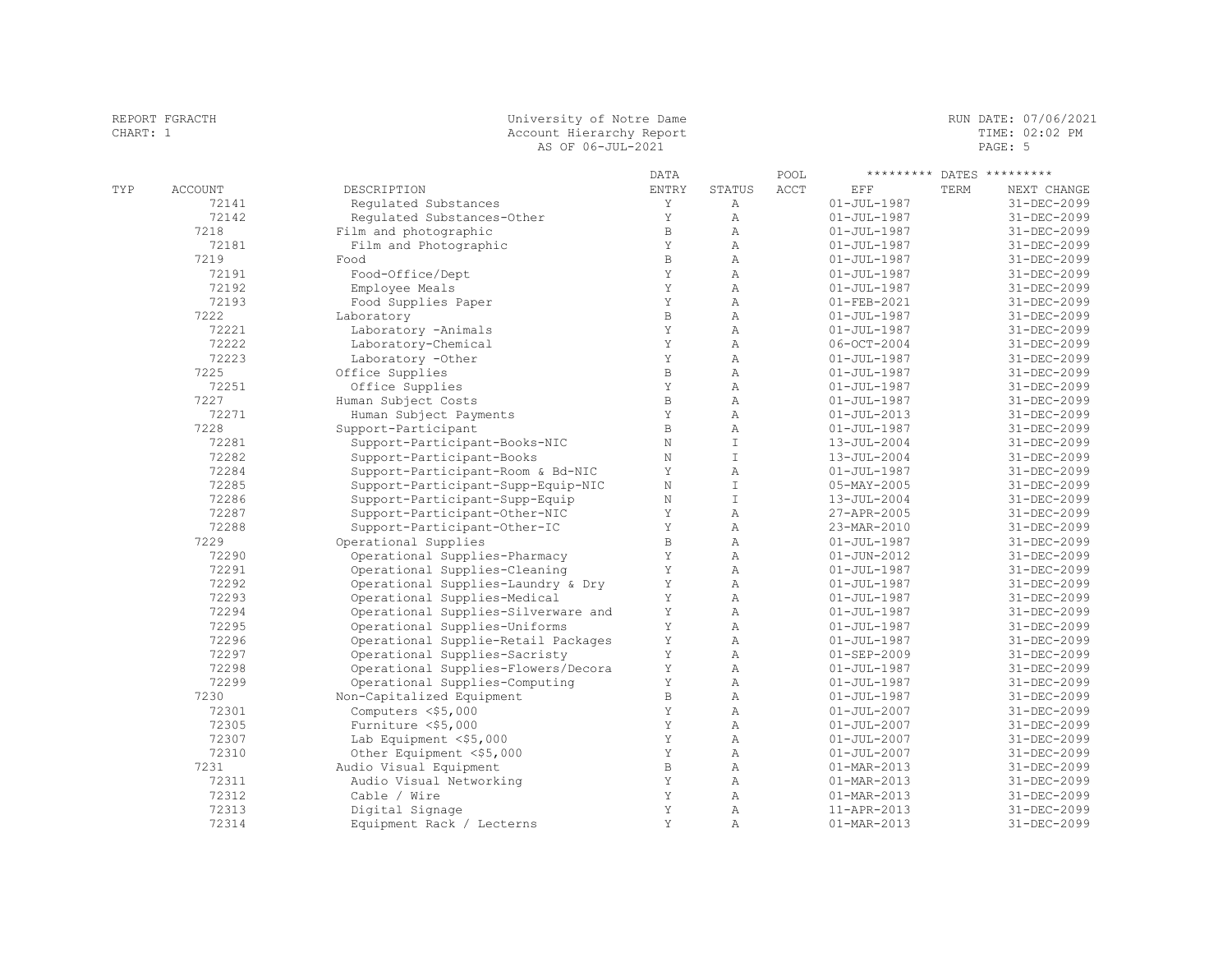| 72315 | Flat Panel Displays / Mounts |  | $01 - \text{MAR} - 2013$ | 31-DEC-2099 |
|-------|------------------------------|--|--------------------------|-------------|
| 72316 | Projection Screens           |  | $01 - \text{MAR} - 2013$ | 31-DEC-2099 |
| 72317 | Sound System                 |  | $01 - \text{MAR} - 2013$ | 31-DEC-2099 |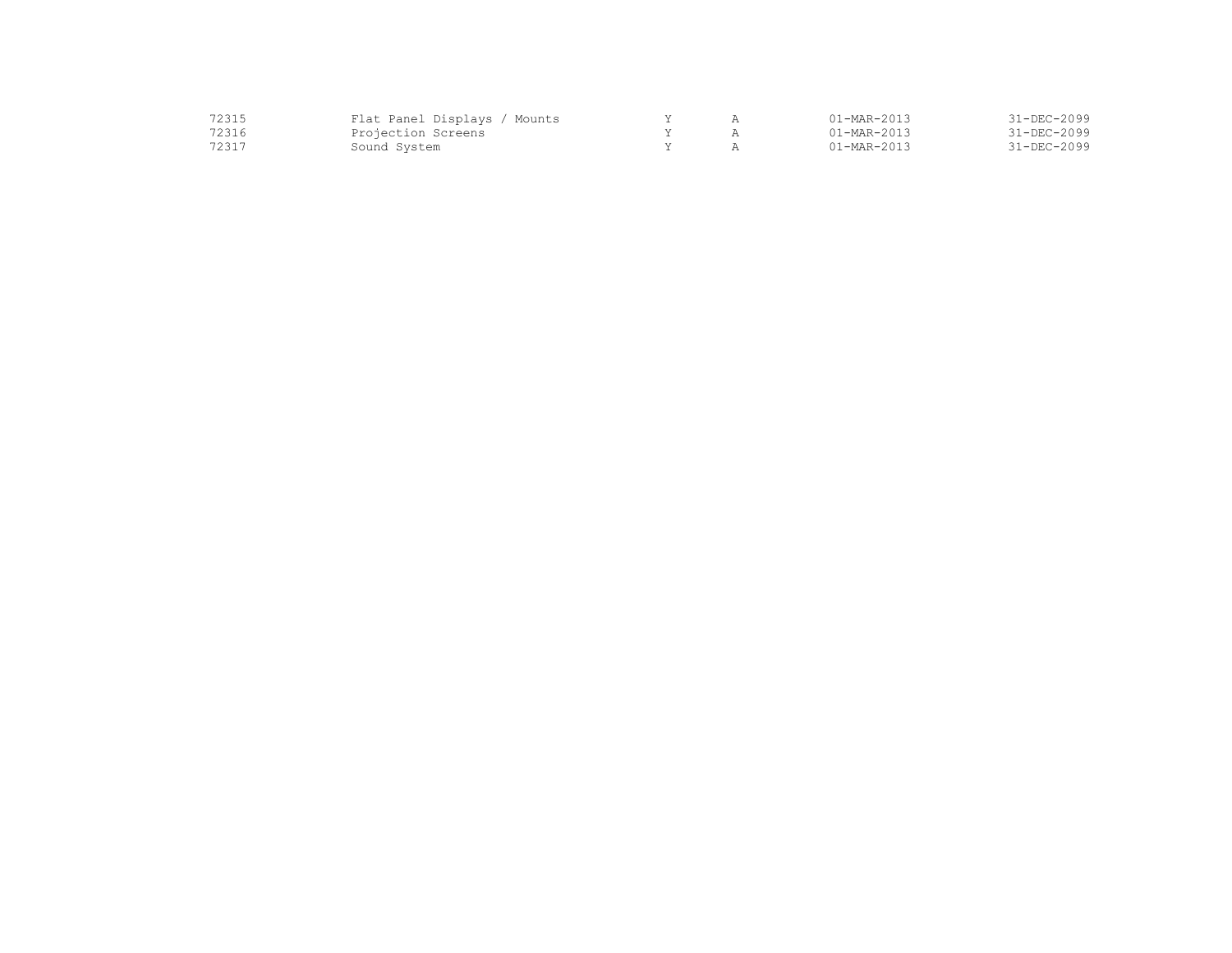|     |                | AS OF 06-JUL-2021                   |              |                |      |                          |      | PAGE: 6                   |
|-----|----------------|-------------------------------------|--------------|----------------|------|--------------------------|------|---------------------------|
|     |                |                                     | <b>DATA</b>  |                | POOL |                          |      | ********* DATES ********* |
| TYP | <b>ACCOUNT</b> | DESCRIPTION                         | <b>ENTRY</b> | STATUS         | ACCT | EFF                      | TERM | NEXT CHANGE               |
|     | 72318          | Video Projectors / Mounts           | Y            | $\mathbb{A}$   |      | $01 - \text{MAR} - 2013$ |      | 31-DEC-2099               |
|     | 72319          | Video Projector Lamps               | Y            | $\mathbb{A}$   |      | $01 - MAR - 2013$        |      | 31-DEC-2099               |
|     | 72320          | Webcams                             | Y            | $\mathbb{A}$   |      | $01 - MAR - 2013$        |      | 31-DEC-2099               |
|     | 72321          | Classroom Peripherals               | Y            | $\mathbb{A}$   |      | $01 - JUL - 2013$        |      | 31-DEC-2099               |
|     | 72322          | Classroom Upgrades                  | Y            | $\overline{A}$ |      | $01 - JUL - 2013$        |      | 31-DEC-2099               |
|     | 72323          | Workshop Supplies                   | Y            | $\overline{A}$ |      | $01 - JUL - 2013$        |      | 31-DEC-2099               |
|     | 72324          | Event Capture                       | Y            | $\overline{A}$ |      | $01 - JUL - 2013$        |      | 31-DEC-2099               |
|     | 72325          | Document Cameras                    | Y            | $\overline{A}$ |      | 15-MAY-2020              |      | 31-DEC-2099               |
|     | 72326          | Room Schedulers                     | Y            | $\overline{A}$ |      | 15-MAY-2020              |      | 31-DEC-2099               |
|     | 72327          | Video Conferencing Systems          | Y            | $\overline{A}$ |      | 15-MAY-2020              |      | $31 - DEC - 2099$         |
|     | 72328          | AV Controlled Lighting Systems      | Y            | $\mathbb{A}$   |      | 15-MAY-2020              |      | 31-DEC-2099               |
|     | 72329          | AV Checkout Equipment               | Y            | $\mathbb{A}$   |      | 15-MAY-2020              |      | 31-DEC-2099               |
|     | 72330          | Dev / Test Gear                     | Y            | $\mathbb{A}$   |      | 15-MAY-2020              |      | 31-DEC-2099               |
|     | 072ZE          | Other Expenses                      | $\rm N$      | $\overline{A}$ |      | $01 - JUL - 1987$        |      | 31-DEC-2099               |
|     | 7240           | Allocations                         | $\, {\bf B}$ | $\overline{A}$ |      | $01 - JUL - 1987$        |      | 31-DEC-2099               |
|     | 72401          | Allocation-Basketball Tickets       | Y            | $\overline{A}$ |      | $01 - JUL - 1987$        |      | $31 - DEC - 2099$         |
|     | 72402          | Allocation-Football Tickets         | Y            | A              |      | $01 - JUL - 1987$        |      | $31 - DEC - 2099$         |
|     | 72403          | Parking Passes                      | Y            | $\overline{A}$ |      | $01 - JUL - 1987$        |      | 31-DEC-2099               |
|     | 72404          | Press Box Pass                      | Y            | $\overline{A}$ |      | $01 - SEP - 2013$        |      | $31 - DEC - 2099$         |
|     | 72405          | ACC Dist - Op Exp Share             | Y            | $\overline{A}$ |      | 28-FEB-2020              |      | 31-DEC-2099               |
|     | 72406          | ACC Dist - Officiating Exp          | Υ            | $\lambda$      |      | 28-FEB-2020              |      | $31 - DEC - 2099$         |
|     | 7245           | Entertainment                       | $\, {\bf B}$ | $\mathbb{A}$   |      | $01 - JUL - 1987$        |      | 31-DEC-2099               |
|     | 72450          | Entertainment-General               | Y            | $\mathbb{A}$   |      | $01 - JUL - 1987$        |      | 31-DEC-2099               |
|     | 72451          | Entertainment-Beverage/Alcohol      | Υ            | $\overline{A}$ |      | 21-NOV-2011              |      | 31-DEC-2099               |
|     | 72452          | Entertainment-Clubs & Organizations | Υ            | $\overline{A}$ |      | $01 - JUL - 1987$        |      | 31-DEC-2099               |
|     | 72453          | Entertainment-Event Tickets         | Y            | A              |      | $01 - JUL - 1987$        |      | 31-DEC-2099               |
|     | 72454          | Entertainment-Food                  | Y            | $\overline{A}$ |      | $01 - JUL - 1987$        |      | 31-DEC-2099               |
|     | 72455          | Entertainment-Flowers               | Y            | A              |      | $01 - JUL - 1987$        |      | 31-DEC-2099               |
|     | 72459          | Entmt-alcohol-allowable-grants only | Y            | A              |      | $01 - JUL - 2016$        |      | 31-DEC-2099               |
|     | 7250           | Benefactions                        | $\mathbf B$  | $\overline{A}$ |      | $01 - JUL - 1987$        |      | 31-DEC-2099               |
|     | 72501          | Bereavement                         | Y            | $\overline{A}$ |      | $01 - JUL - 1987$        |      | $31 - DEC - 2099$         |
|     | 72502          | Charitable Contributions            | Y            | $\mathbb{A}$   |      | $01 - JUL - 1987$        |      | 31-DEC-2099               |
|     | 72503          | Gifts                               | Y            | $\mathbb{A}$   |      | $01 - JUL - 1987$        |      | 31-DEC-2099               |
|     | 72504          | Donor Advised Fund Contribution     | Y            | $\mathbb{A}$   |      | 30-NOV-2007              |      | 31-DEC-2099               |
|     | 72505          | Pass-thru Contribution              | Y            | $\overline{A}$ |      | $01 - JUL - 2013$        |      | 31-DEC-2099               |
|     | 7252           | Housing                             | $\mathbf B$  | $\overline{A}$ |      | $01 - JUL - 1987$        |      | 31-DEC-2099               |
|     | 72521          | Housing--Employees                  | Y            | $\overline{A}$ |      | $01 - JUL - 1987$        |      | 31-DEC-2099               |
|     | 72522          | Housing--Non-Employee               | Y            | $\mathbb{A}$   |      | $01 - JUL - 1987$        |      | 31-DEC-2099               |
|     | 7255           | Employee Development                | $\mathbf B$  | $\overline{A}$ |      | $01 - JUL - 1987$        |      | 31-DEC-2099               |
|     | 72551          | Professional Education              | Y            | A              |      | $01 - JUL - 1987$        |      | 31-DEC-2099               |
|     | 72552          | Professional Memberships            | Y            | $\mathbb{A}$   |      | $01 - JUL - 1987$        |      | $31 - DEC - 2099$         |
|     | 72553          | Subscriptions                       | Y<br>Y       | $\mathbb{A}$   |      | $01 - JUL - 1987$        |      | 31-DEC-2099               |
|     | 72554          | Training                            |              | $\mathbb{A}$   |      | $01 - JUL - 1987$        |      | 31-DEC-2099               |
|     | 72555          | Wellness Programs and Activities    | Y            | $\overline{A}$ |      | $01 - MAR - 2007$        |      | 31-DEC-2099               |

72556 Employee Recognition Y A 01-APR-2016 31-DEC-2099

REPORT FGRACTH CHART END CHART: 1 CHART: 1 CHART: 1 CHART: 1 CHART: 1 CHART: 1 CHART: 1 CHART: 1 CHART: 02:02 PM CHART: 1 Account Hierarchy Report TIME: 02:02 PM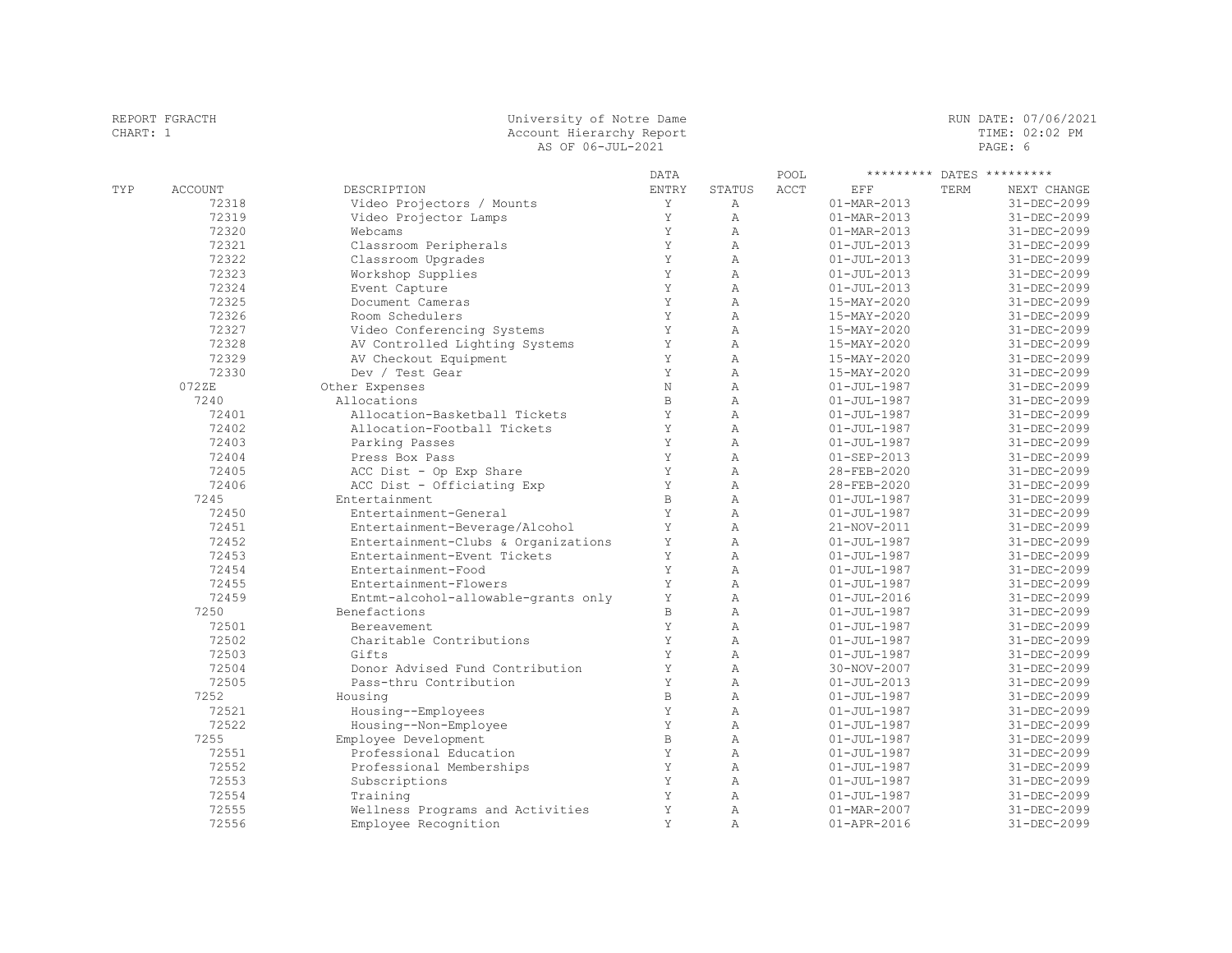| 72557 | Seminars                |  | 11-APR-2016        | 31-DEC-2099       |
|-------|-------------------------|--|--------------------|-------------------|
| 72559 | Other Employee Programs |  | $01 - JUII - 1987$ | $31 - DEC - 2099$ |
| 7257  | Extraordinary Items     |  | $01 - JUII - 1987$ | $31 - DEC - 2099$ |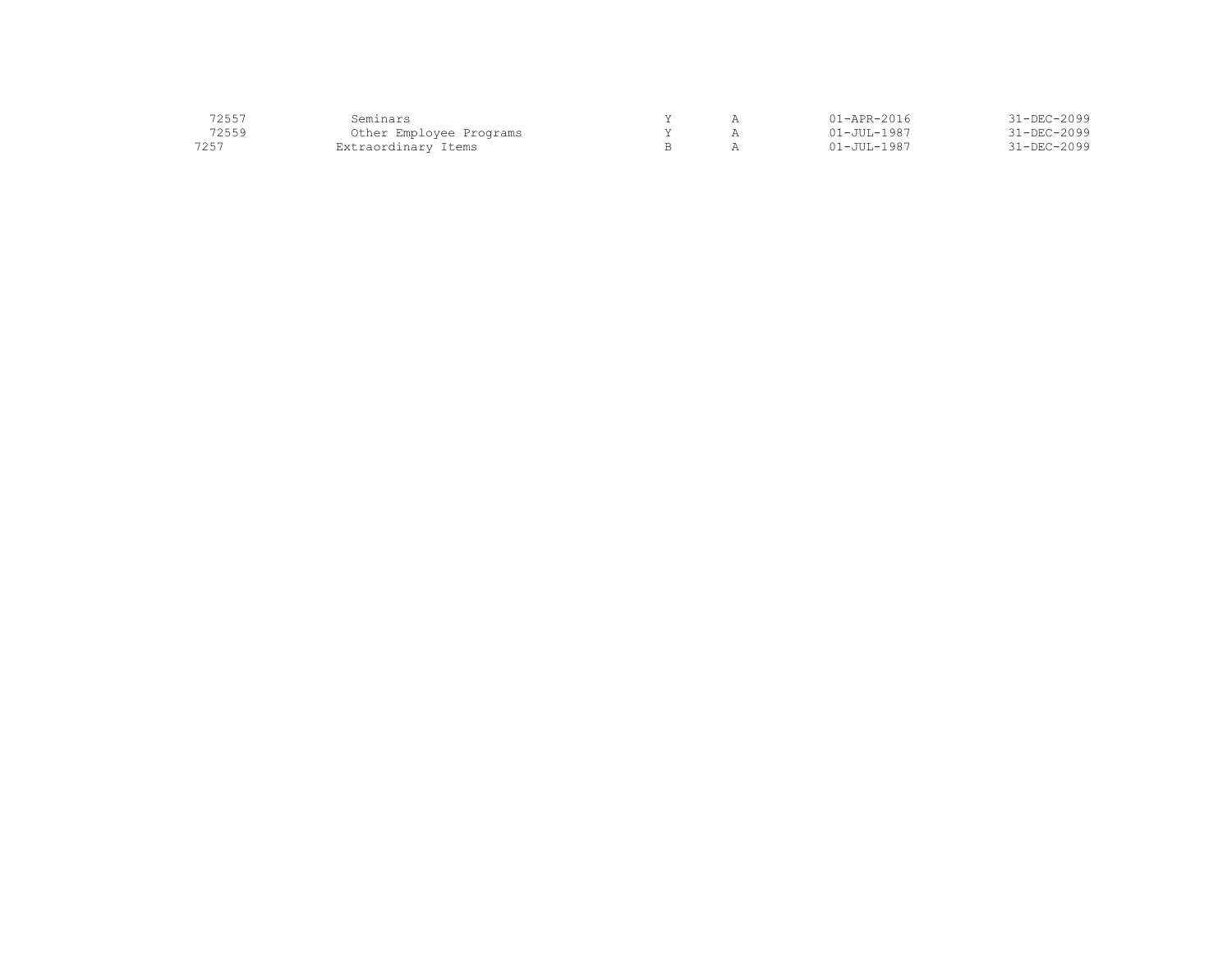| REPORT FGRACTH<br>CHART: 1 | University of Notre Dame<br>Account Hierarchy Report<br>AS OF 06-JUL-2021 |      | RUN DATE: 07/06/2021<br>TIME: 02:02 PM<br>PAGE: 7 |
|----------------------------|---------------------------------------------------------------------------|------|---------------------------------------------------|
|                            | DATA                                                                      | POOL | ********* DATES *********                         |

| TYP | ACCOUNT | DESCRIPTION                         | ENTRY        | STATUS         | ACCT | EFF               | TERM | NEXT CHANGE       |
|-----|---------|-------------------------------------|--------------|----------------|------|-------------------|------|-------------------|
|     | 72571   | Extraordinary Items                 | Υ            | Α              |      | $01 - JUL - 1987$ |      | 31-DEC-2099       |
|     | 7259    | Rental                              | $\, {\bf B}$ | $\mathbb{A}$   |      | $01 - JUL - 1987$ |      | 31-DEC-2099       |
|     | 72591   | Rental Equipment                    | Y            | $\mathbb{A}$   |      | $01 - JUL - 1987$ |      | 31-DEC-2099       |
|     | 72592   | Rental Facilities                   | Y            | $\overline{A}$ |      | $01 - JUL - 1987$ |      | 31-DEC-2099       |
|     | 72593   | Rental Facilities-NIC               | Y            | $\mathbb{A}$   |      | $01 - JUL - 1987$ |      | 31-DEC-2099       |
|     | 72594   | Linen Lease                         | Y            | $\overline{A}$ |      | $01 - FEB - 2014$ |      | 31-DEC-2099       |
|     | 72595   | Rental Golf Carts                   | Y            | $\mathbb{A}$   |      | $01 - JUN - 2016$ |      | 31-DEC-2099       |
|     | 7263    | Royalties                           | $\mathbf B$  | $\lambda$      |      | $01 - JUL - 1987$ |      | 31-DEC-2099       |
|     | 72631   | Royalties                           | Y            | $\mathbb{A}$   |      | $01 - JUL - 1987$ |      | 31-DEC-2099       |
|     | 7265    | Safety                              | $\mathbf B$  | $\mathbb{A}$   |      | $01 - JAN - 2020$ |      | $31 - DEC - 2099$ |
|     | 72650   | Safety-Personal Protective Equipmnt | $\mathbf Y$  | $\mathbb{A}$   |      | $01 - JAN - 2020$ |      | 31-DEC-2099       |
|     | 72651   | Safety-Signage                      | Y            | $\overline{A}$ |      | $01 - JAN - 2020$ |      | 31-DEC-2099       |
|     | 72652   | Safety-Training                     | Y            | $\mathbb{A}$   |      | $01 - JAN - 2020$ |      | 31-DEC-2099       |
|     | 72653   | Safety-Hazard Reduction/Elimination | Y            | $\lambda$      |      | $01 - JAN - 2020$ |      | 31-DEC-2099       |
|     | 7266    | Software licenses                   | $\mathbf{B}$ | $\overline{A}$ |      | $01 - JUL - 1987$ |      | 31-DEC-2099       |
|     | 72660   | Software                            | Y            | $\overline{A}$ |      | $01 - JUL - 1987$ |      | 31-DEC-2099       |
|     | 72661   | Software Licenses                   | Y            | $\lambda$      |      | $01 - JUL - 1987$ |      | 31-DEC-2099       |
|     | 7267    | Taxes-Non-Employee                  | $\mathbf B$  | $\mathbb{A}$   |      | $01 - JUL - 1987$ |      | $31 - DEC - 2099$ |
|     | 72671   | Taxes-Federal                       | Y            | $\mathbb{A}$   |      | $01 - JUL - 1987$ |      | 31-DEC-2099       |
|     | 72672   | Taxes-State                         | Y            | $\lambda$      |      | $01 - JUL - 1987$ |      | $31 - DEC - 2099$ |
|     | 72673   | Property Taxes                      | Y            | $\mathbb{A}$   |      | $01 - JUL - 1987$ |      | $31 - DEC - 2099$ |
|     | 72674   | Taxes-Foreign                       | Y            | $\mathbb{A}$   |      | $01 - MAX - 2019$ |      | 31-DEC-2099       |
|     | 72677   | Federal Excise Tax                  | Y            | $\lambda$      |      | $01 - OCT - 2012$ |      | 31-DEC-2099       |
|     | 7269    | Transfer Pricing Costs              | $\mathbf{B}$ | $\lambda$      |      | $01 - JAN - 2011$ |      | 31-DEC-2099       |
|     | 72690   | Transfer Pricing Costs              | Y            | $\lambda$      |      | $01 - JAN - 2011$ |      | 31-DEC-2099       |
|     | 7270    | Vehicles                            | $\mathbf B$  | $\lambda$      |      | $01 - JUL - 1987$ |      | 31-DEC-2099       |
|     | 72701   | Fuel, Oil, Lube                     | Y            | $\lambda$      |      | 09-FEB-2020       |      | 31-DEC-2099       |
|     | 72702   | Registrations                       | Y            | $\mathbb{A}$   |      | $01 - JUL - 1987$ |      | 31-DEC-2099       |
|     | 7275    | International Programs              | $\, {\bf B}$ | $\mathbb{A}$   |      | $26 - MAX - 2004$ |      | 31-DEC-2099       |
|     | 72751   | Lodging and Meals                   | Y            | $\mathbb{A}$   |      | $01 - JUL - 1987$ |      | 31-DEC-2099       |
|     | 72752   | Cultural Enrichment                 | Y            | $\lambda$      |      | $01 - JUL - 1987$ |      | 31-DEC-2099       |
|     | 72753   | Student Allowances                  | Y            | $\overline{A}$ |      | $01 - JUL - 2004$ |      | 31-DEC-2099       |
|     | 72754   | Foreign Study Tuition Expense       | $\mathbf Y$  | $\lambda$      |      | 29-MAY-2008       |      | 31-DEC-2099       |
|     | 72755   | Foreign Study Pre-session Expense   | Y            | $\mathbb{A}$   |      | $01 - JAN - 2009$ |      | 31-DEC-2099       |
|     | 72756   | Foreign Study Orientation Expense   | Y            | $\overline{A}$ |      | $01 - JAN - 2009$ |      | 31-DEC-2099       |
|     | 72757   | Tantur-Staff Severance              | Y            | $\top$         |      | 28-FEB-2019       |      | 31-DEC-2099       |
|     | 074CG   | Cost of Goods--Non-food             | $\rm N$      | $\mathbb{A}$   |      | $01 - JUL - 1987$ |      | 31-DEC-2099       |
|     | 7400    | Cost of Goods Sold--Non-food        | $\, {\bf B}$ | Α              |      | $01 - JUL - 1987$ |      | 31-DEC-2099       |
|     | 74001   | Paper and Packaging                 | Y            | $\mathbb{A}$   |      | $01 - JUL - 1987$ |      | $31 - DEC - 2099$ |
|     | 74002   | Other Non-Food Costs of Goods Sold  | Y            | $\mathbb{A}$   |      | $01 - JUL - 1987$ |      | 31-DEC-2099       |
|     | 74005   | CGS-Medical                         | Y            | $\overline{A}$ |      | $01 - JUL - 1987$ |      | 31-DEC-2099       |
|     | 74006   | CGS-Dry Cleaning                    | Y            | $\mathbb{A}$   |      | 21-NOV-2019       |      | 31-DEC-2099       |
|     | 74007   | CGS-Wet Cleaning                    | Y            | $\overline{A}$ |      | 21-NOV-2019       |      | 31-DEC-2099       |
|     | 74008   | CGS-Tailoring                       | Y            | $\lambda$      |      | 21-NOV-2019       |      | 31-DEC-2099       |
|     | 74009   | CGS-Laundry                         | Y            | Α              |      | 21-NOV-2019       |      | 31-DEC-2099       |
|     |         |                                     |              |                |      |                   |      |                   |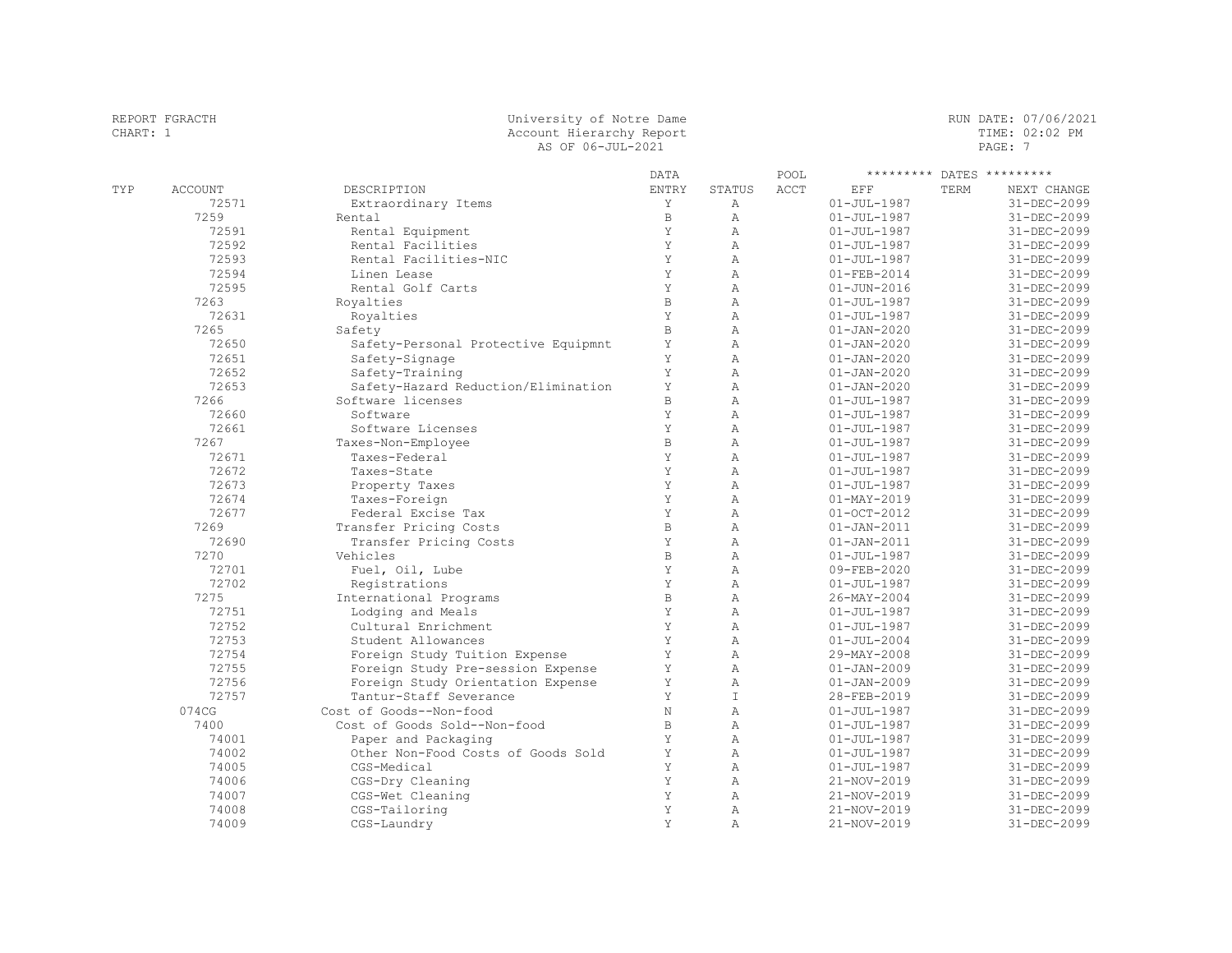| 14010 | CGS-Linen Rag Outs  |  | 21-NOV-2019       | 31-DEC-2099 |
|-------|---------------------|--|-------------------|-------------|
| 14011 | CGS-Uniform Ragouts |  | $21 - NOV - 2019$ | 31-DEC-2099 |
| '4012 | CGS-Laundry Misc    |  | $21 - NOV - 2019$ | 31-DEC-2099 |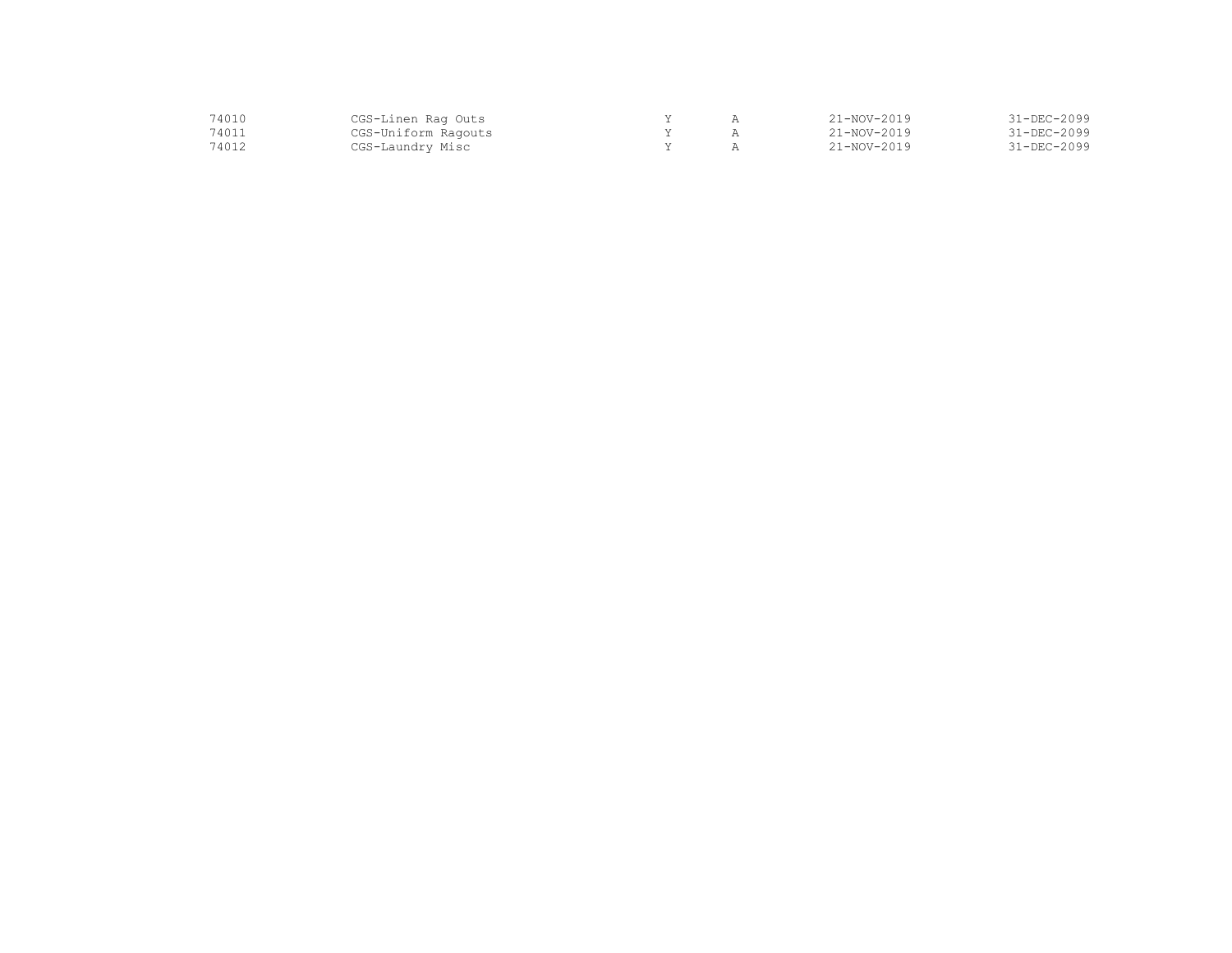| REPORT FGRACTH | University of Notre Dame | RUN DATE: 07/06/2021 |
|----------------|--------------------------|----------------------|
| CHART: 1       | Account Hierarchy Report | TIME: 02:02 PM       |
|                | AS OF 06-JUL-2021        | PAGE: 8              |
|                |                          |                      |

DATA POOL \*\*\*\*\*\*\*\*\* DATES \*\*\*\*\*\*\*\*\*

| TYP | ACCOUNT | DESCRIPTION                          | ENTRY          | STATUS         | ACCT | EFF               | TERM | NEXT CHANGE       |
|-----|---------|--------------------------------------|----------------|----------------|------|-------------------|------|-------------------|
|     | 074FD   | Cost of Goods Sold--Food             | N              | Α              |      | $01 - JUL - 1987$ |      | 31-DEC-2099       |
|     | 7410    | Cost of Goods Sold--Food             | $\mathbb B$    | $\mathbb{A}$   |      | $01 - JUL - 1987$ |      | 31-DEC-2099       |
|     | 74100   | Beverages                            | Y              | $\mathbb{A}$   |      | $01 - JUL - 1987$ |      | 31-DEC-2099       |
|     | 74101   | Bakery                               | Y              | $\overline{A}$ |      | $01 - JUL - 1987$ |      | 31-DEC-2099       |
|     | 74102   | Dairy                                | Y              | $\mathbb{A}$   |      | $01 - JUL - 1987$ |      | 31-DEC-2099       |
|     | 74103   | Frozen Foods                         | Y              | $\mathbb{A}$   |      | $01 - JUL - 1987$ |      | 31-DEC-2099       |
|     | 74104   | Meat Products                        | Y              | $\mathbb{A}$   |      | $01 - JUL - 1987$ |      | 31-DEC-2099       |
|     | 74105   | Produce                              | Y              | $\mathbb{A}$   |      | $01 - JUL - 1987$ |      | 31-DEC-2099       |
|     | 74106   | Retail Packaged Goods                | Y              | $\mathbb{A}$   |      | $24 - JUN - 2004$ |      | 31-DEC-2099       |
|     | 74109   | General                              | Y              | $\mathbb{A}$   |      | $01 - JUL - 1987$ |      | 31-DEC-2099       |
|     | 74110   | Beverages - Alcohol                  | Y              | $\mathbb{A}$   |      | $01 - JUL - 1987$ |      | 31-DEC-2099       |
|     | 74111   | Prepared Convenience Food            | Y              | $\mathbb{A}$   |      | $01 - JUL - 1987$ |      | 31-DEC-2099       |
|     | 74113   | COGS Employee Meals                  | Υ              | $\mathbb{A}$   |      | $01 - FEB - 2021$ |      | 31-DEC-2099       |
|     | 74120   | Food Discounts & Rebates             | Y              | $\mathbb{A}$   |      | $01 - JUL - 2014$ |      | 31-DEC-2099       |
|     | 074IN   | Inventory Adjustment                 | N              | $\overline{A}$ |      | $01 - JUL - 1987$ |      | 31-DEC-2099       |
|     | 7420    | Inventory Adjustment                 | $\, {\bf B}$   | $\mathbb{A}$   |      | $01 - JUL - 1987$ |      | $31 - DEC - 2099$ |
|     | 74200   | Inventory Adjustment                 | Y              | $\mathbb{A}$   |      | $01 - JUL - 1987$ |      | 31-DEC-2099       |
|     | 74201   | FS-Warehouse Issues                  | Y              | $\mathbb{A}$   |      | 01-APR-2013       |      | 31-DEC-2099       |
| 72  |         | Subrecipient Payments                |                |                |      | $01 - JUL - 2015$ |      | 31-DEC-2099       |
|     | 0072    | Subrecipient Payments                | $\, {\bf B}$   | $\mathbb{A}$   |      | $01 - JUL - 2015$ |      | 31-DEC-2099       |
|     | 071SC   | Subrecipient Payments                | $\rm N$        | $\mathbb{A}$   |      | $01 - JUL - 2015$ |      | 31-DEC-2099       |
|     | 7126    | Subrecipient Payments                | $\mathbf{B}$   | $\mathbb{A}$   |      | 09-DEC-2015       |      | 31-DEC-2099       |
|     | 71262   | Subrecipient Pay < $$25,000-I/C$     | Y              | $\mathbb{A}$   |      | 08-MAR-2018       |      | 31-DEC-2099       |
|     | 71263   | Subrecipient Pay > $$25,000-No I/C$  | Y              | $\mathbb{A}$   |      | 09-DEC-2015       |      | 31-DEC-2099       |
|     | 71282   | Subrecipient Pay < $$25,000-No I/C$  | Y              | $\mathbb{A}$   |      | 09-DEC-2015       |      | 31-DEC-2099       |
|     | 71283   | Subrecipient Pay > $$25,000-I/C$     | Y              | $\overline{A}$ |      | 09-DEC-2015       |      | 31-DEC-2099       |
| 73  |         | Financial Aid                        |                |                |      | $01 - JUN - 2012$ |      | 31-DEC-2099       |
|     | 0073    | Financial Aid                        | $\mathbb B$    | $\overline{A}$ |      | $01 - JUN - 2012$ |      | 31-DEC-2099       |
|     | 073FA   | Financial Aid                        | $\mathbb N$    | $\mathbb{A}$   |      | 12-SEP-2012       |      | 31-DEC-2099       |
|     | 7300    | Financial Aid                        | $\overline{B}$ | $\overline{A}$ |      | 12-SEP-2012       |      | 31-DEC-2099       |
|     | 73010   | Scholarships (Tuition Discounts)     | Y              | $\mathbb{A}$   |      | 12-SEP-2012       |      | 31-DEC-2099       |
|     | 73030   | Graduate Aid                         | Y              | $\overline{A}$ |      | 12-SEP-2012       |      | 31-DEC-2099       |
|     | 73050   | Fellowships (Tuition Remission)      | Y              | $\mathbb{A}$   |      | 12-SEP-2012       |      | 31-DEC-2099       |
|     | 73051   | Fellowships-Intern (Tuition Remissn) | Y              | $\overline{A}$ |      | 12-SEP-2012       |      | 31-DEC-2099       |
|     | 73070   | Grants-in-Aid (Athletics)            | Y              | $\overline{A}$ |      | 12-SEP-2012       |      | 31-DEC-2099       |
|     | 73071   | Student Managers-ND (Athletics)      | Y              | $\mathbb{A}$   |      | 28-FEB-2020       |      | 31-DEC-2099       |
|     | 73072   | Student Managers-SMC (Athletics)     | Y              | $\overline{A}$ |      | 28-FEB-2020       |      | 31-DEC-2099       |
|     | 73080   | Grants-in-Aid Summer                 | Y              | $\mathbb{A}$   |      | 12-SEP-2012       |      | 31-DEC-2099       |
|     | 73085   | Summer Housing/Meals (Athletics)     | Y              | $\overline{A}$ |      | 12-SEP-2012       |      | 31-DEC-2099       |
|     | 73090   | Grants-in-Aid Books (Athletics)      | Y              | $\mathbb{A}$   |      | 12-SEP-2012       |      | 31-DEC-2099       |
|     | 73110   | Prizes and Awards                    | Y              | $\overline{A}$ |      | 12-SEP-2012       |      | 31-DEC-2099       |
|     | 73125   | Student Loans-Aid                    | Y              | $\mathbb{A}$   |      | 12-SEP-2012       |      | 31-DEC-2099       |
|     | 73128   | Student Loans-Fees                   | Y              | $\mathbb{A}$   |      | 12-SEP-2012       |      | 31-DEC-2099       |
|     | 73130   | Loan Forgiveness                     | Y              | $\overline{A}$ |      | 12-SEP-2012       |      | 31-DEC-2099       |
| 75  |         | Indirect Cost                        |                |                |      | $01 - JUN - 2012$ |      | 31-DEC-2099       |
|     |         |                                      |                |                |      |                   |      |                   |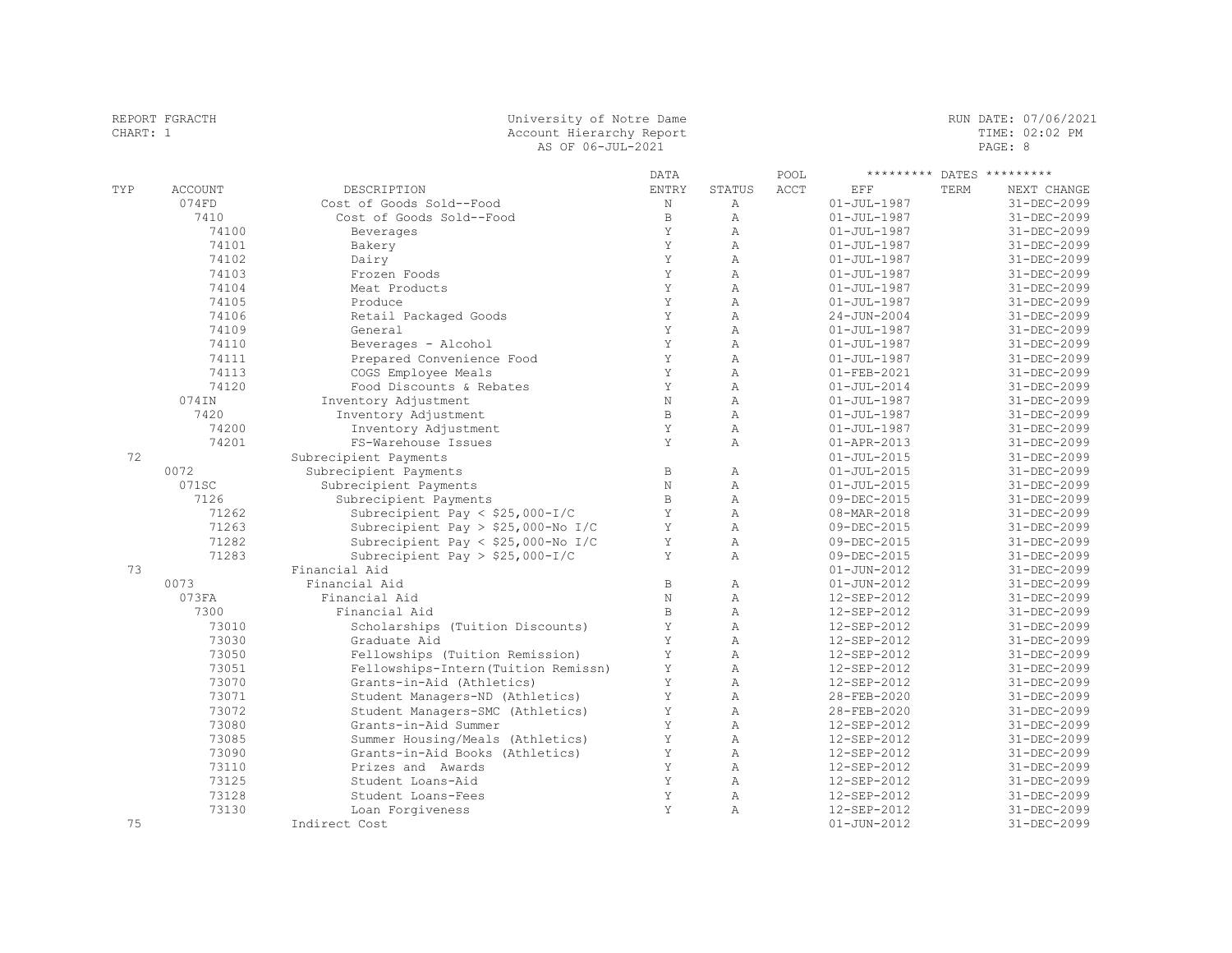| 0075  | Indirect Cost |  | $01 - JUN - 2012$ | $31 - DEC - 2099$ |
|-------|---------------|--|-------------------|-------------------|
| 075CC | Indirect Cost |  | 12-SEP-2012       | $31 - DEC - 2099$ |
| 7501  | Indirect Cost |  | 12-SEP-2012       | $31 - DEC - 2099$ |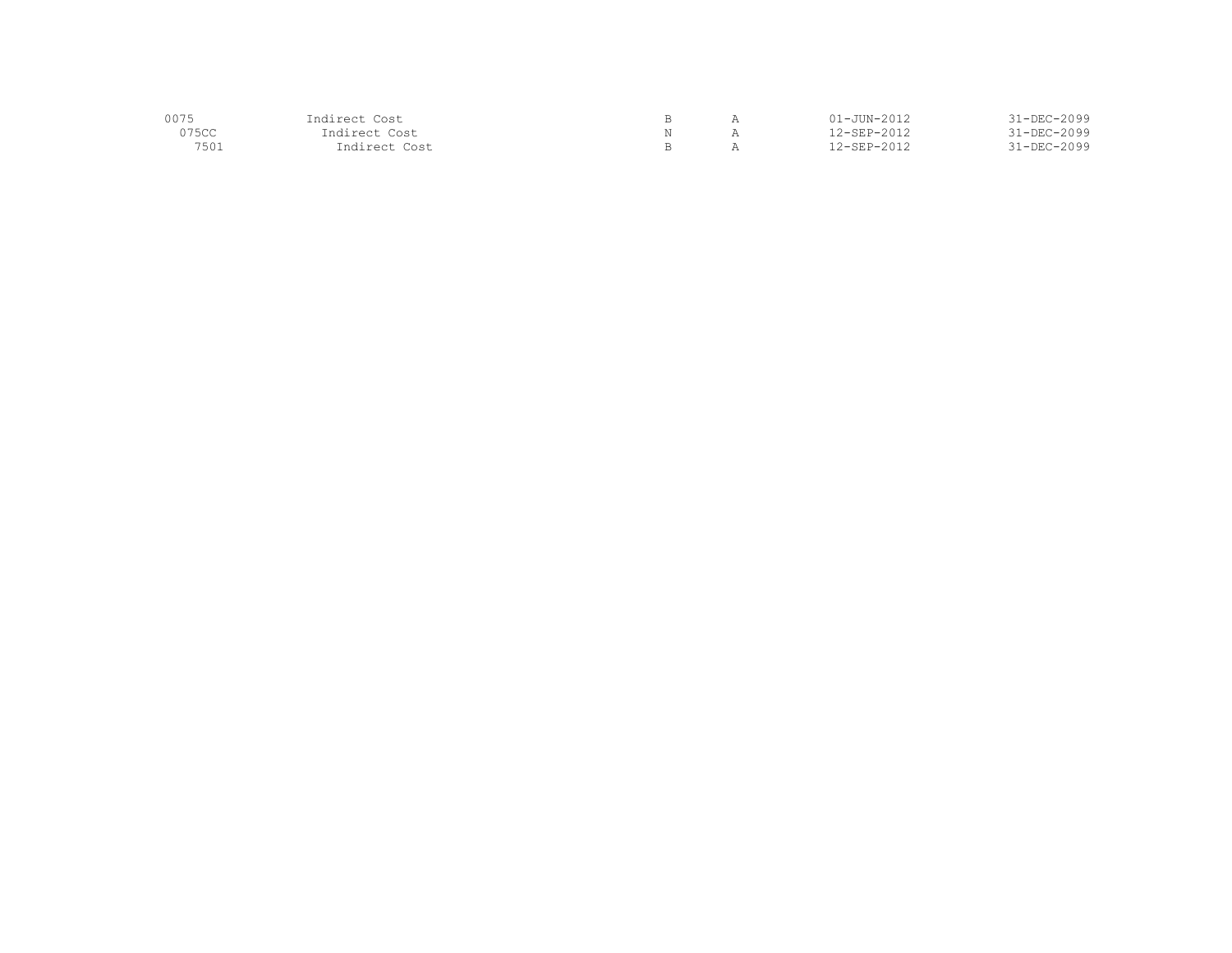|          | REPORT FGRACTH | University of Notre Dame            |              |                |      |                          |      | RUN DATE: 07/06/2021 |
|----------|----------------|-------------------------------------|--------------|----------------|------|--------------------------|------|----------------------|
| CHART: 1 |                | Account Hierarchy Report            |              |                |      |                          |      | TIME: 02:02 PM       |
|          |                | AS OF 06-JUL-2021                   |              |                |      |                          |      | PAGE: 9              |
|          |                |                                     | <b>DATA</b>  |                | POOL | *********                |      | DATES *********      |
| TYP      | <b>ACCOUNT</b> | DESCRIPTION                         | ENTRY        | STATUS         | ACCT | EFF                      | TERM | NEXT CHANGE          |
|          | 75010          | Indirect Cost                       | Υ            | Α              |      | 12-SEP-2012              |      | 31-DEC-2099          |
|          | 75015          | Indirect Cost Charge 75015          | Y            | $\top$         |      | 25-MAY-2004              |      | 31-DEC-2099          |
| 76       |                | Distributed Charges                 |              |                |      | $01 - MAX - 2012$        |      | 31-DEC-2099          |
|          | 0076           | Distributed Charges                 | $\,$ B       | $\mathbb{A}$   |      | $01 - MAX - 2012$        |      | 31-DEC-2099          |
|          | 076CS          | Distributed Campus Services Charges | $\mathbf N$  | A              |      | $01 - \text{MAR} - 2013$ |      | 31-DEC-2099          |
|          | 7630           | Distributed Campus Services         | $\, {\bf B}$ | A              |      | $01 - MAR - 2013$        |      | 31-DEC-2099          |
|          | 76301          | DC-Transportation Services          | Y            | $\mathbb{A}$   |      | $01 - MAR - 2013$        |      | 31-DEC-2099          |
|          | 76302          | DC-Postage/Mail Service             | Y            | $\mathbb{A}$   |      | $01 - MAR - 2013$        |      | 31-DEC-2099          |
|          | 076DC          | Distributed Charges                 | $\rm N$      | $\lambda$      |      | 15-MAY-2012              |      | 31-DEC-2099          |
|          | 7601           | Distributed Charges                 | $\, {\bf B}$ | A              |      | 15-MAY-2012              |      | 31-DEC-2099          |
|          | 76010          | Distributed Charges                 | Y            | $\overline{A}$ |      | 29-JUN-2021              |      | 31-DEC-2099          |
|          | 76050          | Research Core Services              | Y            | A              |      | 10-DEC-2012              |      | 31-DEC-2099          |
|          | 76070          | Research Core Services - SSF        | $\mathbf Y$  | A              |      | 14-OCT-2016              |      | 31-DEC-2099          |
|          | 076FC          | Distributed Facilities Charges      | $\mathcal N$ | A              |      | 01-MAR-2013              |      | 31-DEC-2099          |
|          | 7633           | Distributed Facilities Charges      | $\, {\bf B}$ | $\mathbb{A}$   |      | 01-MAR-2013              |      | 31-DEC-2099          |
|          | 76330          | DC-Maintenance Services             | Y            | $\mathbb{A}$   |      | 01-MAR-2013              |      | 31-DEC-2099          |
|          | 76331          | DC-Custodial Services               | Y            | $\lambda$      |      | $01 - MAR - 2013$        |      | 31-DEC-2099          |
|          | 076FS          | Distributed Charges-Food Service    | $\mathbf N$  | $\mathbb{A}$   |      | 15-MAY-2012              |      | 31-DEC-2099          |
|          | 7610           | Distributed Charges-FS Admin Costs  | $\, {\bf B}$ | $\overline{A}$ |      | 15-MAY-2012              |      | 31-DEC-2099          |
|          | 76101          | DC FS-Admin Costs                   | Y            | A              |      | 01-APR-2013              |      | 31-DEC-2099          |
|          | 76102          | DC FS-Test Kitchen                  | Y            | $\mathbb{A}$   |      | $01 - APR - 2013$        |      | 31-DEC-2099          |
|          | 76103          | DC FS-Production                    | Y            | A              |      | $01 - APR - 2013$        |      | 31-DEC-2099          |
|          | 76104          | DC FS-Warehouse                     | Y            | A              |      | 01-APR-2013              |      | 31-DEC-2099          |
|          | 76105          | DC FS-Service Labor                 | $\mathbf Y$  | A              |      | $01 - MAX - 2017$        |      | 31-DEC-2099          |
|          | 076TL          | Distributed Telecom Charges         | $\mathbf N$  | A              |      | 01-MAR-2013              |      | 31-DEC-2099          |
|          | 7636           | Distributed Telecom Charges         | $\, {\bf B}$ | A              |      | $01 - MAR - 2013$        |      | 31-DEC-2099          |
|          | 76360          | DC-Videoconferencing                | Y            | $\lambda$      |      | $01 - \text{MAR} - 2013$ |      | 31-DEC-2099          |
|          | 76361          | DC-Telecom Toll Charge              | Y            | A              |      | 08-APR-2013              |      | 31-DEC-2099          |
|          | 76362          | DC-Telecom CATV                     | Y            | A              |      | 08-APR-2013              |      | 31-DEC-2099          |
|          | 76363          | DC-Telecom Line Charge              | Y            | $\lambda$      |      | $01 - \text{MAR} - 2013$ |      | 31-DEC-2099          |
|          | 76364          | DC-Telecom Cellphone Charge         | Y            | $\mathbb{A}$   |      | $01 - MAR - 2013$        |      | 31-DEC-2099          |
|          | 76365          | DC-Telecom Work Order               | Y            | $\lambda$      |      | $01 - \text{MAR} - 2013$ |      | 31-DEC-2099          |
|          | 076TX          | Distributed Athletic Ticket Charges | $\mathbf N$  | A              |      | $01 - DEC - 2016$        |      | 31-DEC-2099          |
|          | 7640           | Distributed Athletic Ticket Charges | $\, {\bf B}$ | A              |      | $01 - DEC - 2016$        |      | 31-DEC-2099          |
|          | 76400          | DC-Football Tickets                 | Y            | $\mathbb{A}$   |      | $01 - DEC - 2016$        |      | 31-DEC-2099          |
|          | 76401          | DC-Basketball Tickets               | Y            | A              |      | $01 - DEC - 2016$        |      | 31-DEC-2099          |
|          | 76402          | DC-Hockey Tickets                   | Y            | A              |      | 21-DEC-2016              |      | 31-DEC-2099          |
|          | 76403          | DC-Parking Passes                   | Y            | A              |      | $01 - DEC - 2016$        |      | 31-DEC-2099          |
|          | 76404          | DC-Other Athletic Events/Tickets    | Y            | A              |      | $01 - DEC - 2016$        |      | 31-DEC-2099          |
|          | 076UT          | Distributed Utilities Charges       | $\mathbf N$  | A              |      | $01 - MAR - 2013$        |      | 31-DEC-2099          |
|          | 7620           | Distributed Utilities               | $\,$ B       | $\mathbb{A}$   |      | $01 - \text{MAR} - 2013$ |      | 31-DEC-2099          |
|          | 76200          | DC Utilities-Air Conditioning       | Y            | A              |      | $01 - \text{MAR} - 2013$ |      | 31-DEC-2099          |
|          | 76201          | DC Utilities-Heat                   | Y            | $\mathbb{A}$   |      | 01-MAR-2013              |      | 31-DEC-2099          |
|          | 76202          | DC Utilities-Lighting               | Y            | A              |      | $01 - MAR - 2013$        |      | 31-DEC-2099          |
|          | 76203          | DC Utilities-Power                  | Y            | $\lambda$      |      | $01 - MAR - 2013$        |      | 31-DEC-2099          |
|          |                |                                     |              |                |      |                          |      |                      |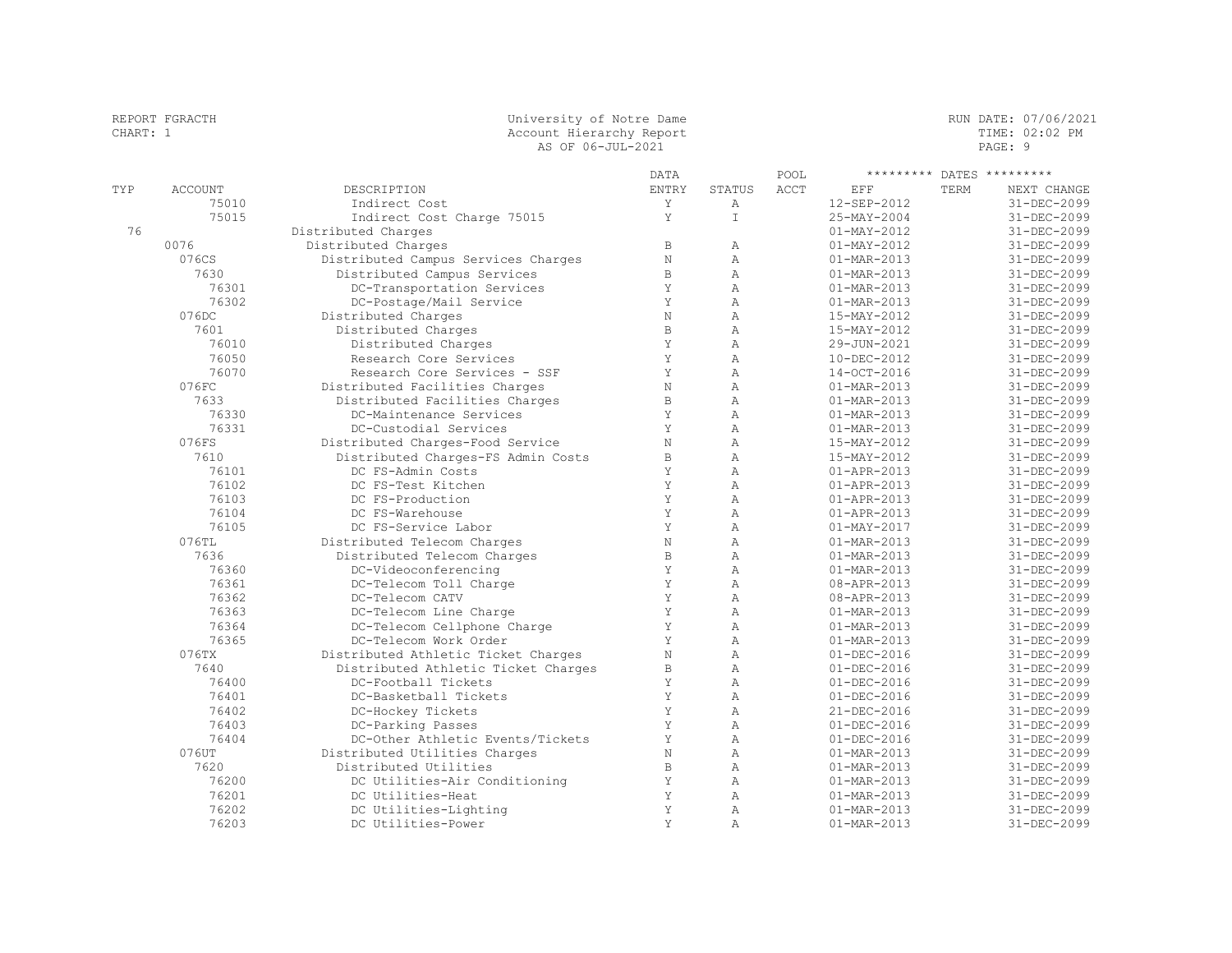| 076XX | Distributed Charges |  | $1 - \text{MAR} - 2013$  | $31 - DEC - 2099$ |
|-------|---------------------|--|--------------------------|-------------------|
| 7690  | Distributed Charges |  | $01 - \text{MAR} - 2013$ | 31-DEC-2099       |
| 76900 | DC-User Fee         |  | $01 - \text{MAR} - 2013$ | 31-DEC-2099       |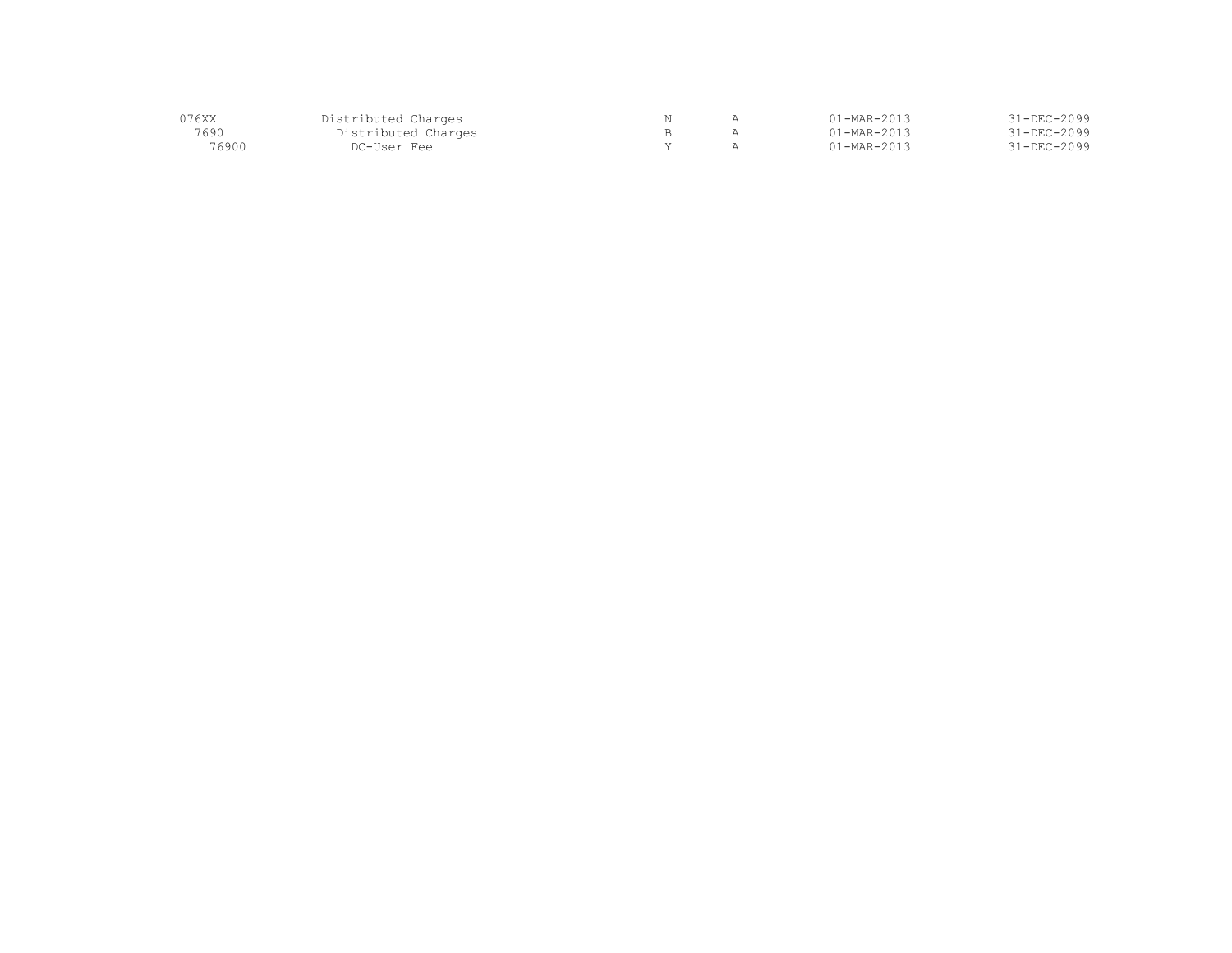| CHART: 1 | REPORT FGRACTH | University of Notre Dame<br>Account Hierarchy Report<br>AS OF 06-JUL-2021 |              |                |      |                          |      | RUN DATE: 07/06/2021<br>TIME: 02:02 PM<br>PAGE: 10 |
|----------|----------------|---------------------------------------------------------------------------|--------------|----------------|------|--------------------------|------|----------------------------------------------------|
|          |                |                                                                           | DATA         |                | POOL | *********                |      | DATES *********                                    |
| TYP      | <b>ACCOUNT</b> | DESCRIPTION                                                               | ENTRY        | STATUS         | ACCT | EFF                      | TERM | NEXT CHANGE                                        |
|          | 76901          | DC-Facility Fee                                                           | Y            | A              |      | $01 - \text{MAR} - 2013$ |      | 31-DEC-2099                                        |
|          | 76902          | DC-Event Security                                                         | Y            | A              |      | $01 - \text{MAR} - 2013$ |      | 31-DEC-2099                                        |
|          | 76903          | DC-AgencyND Services                                                      | Y            | $\mathbb{A}$   |      | 01-MAR-2013              |      | 31-DEC-2099                                        |
|          | 76904          | DC-Copying                                                                | Y            | $\mathbb{A}$   |      | 01-MAR-2013              |      | 31-DEC-2099                                        |
|          | 76905          | DC-Univ Aviation                                                          | Y            | $\lambda$      |      | 01-MAR-2013              |      | 31-DEC-2099                                        |
|          | 76906          | DC-Security Systems                                                       | Y            | A              |      | 01-MAR-2013              |      | 31-DEC-2099                                        |
|          | 76907          | DC-Archive Services                                                       | Y            | $\lambda$      |      | $01 - \text{MAR} - 2013$ |      | 31-DEC-2099                                        |
|          | 76908          | DC-Risk Management Services                                               | Y            | $\mathbb{A}$   |      | 01-MAR-2013              |      | 31-DEC-2099                                        |
|          | 76909          | DC-OIT Distributed Support Services                                       | Y            | $\lambda$      |      | 01-MAR-2013              |      | 31-DEC-2099                                        |
|          | 76910          | DC-Training                                                               | Y            | $\lambda$      |      | 01-MAR-2013              |      | 31-DEC-2099                                        |
|          | 76911          | DC-OIT AV Services                                                        | Y            | $\lambda$      |      | 01-AUG-2017              |      | 31-DEC-2099                                        |
|          | 76912          | DC-OIT Equipment Rental                                                   | Y            | $\overline{A}$ |      | 01-AUG-2017              |      | 31-DEC-2099                                        |
|          | 76913          | DC-Notre Dame Studios Services                                            | Y            | $\mathbb{A}$   |      | $01 - SEP - 2017$        |      | 31-DEC-2099                                        |
|          | 76914          | DC-Parking                                                                | Y            | A              |      | $01 - SEP - 2017$        |      | 31-DEC-2099                                        |
|          | 76915          | DC-Tech Services                                                          | Y            | $\lambda$      |      | $01 - JUL - 2018$        |      | 31-DEC-2099                                        |
|          | 76916          | DC-OIT VenueND Services                                                   | Y            | $\overline{A}$ |      | $01 - AUG - 2018$        |      | 31-DEC-2099                                        |
|          | 76917          | DC-OIT Design Services                                                    | Y            | A              |      | $01 - AUG - 2018$        |      | 31-DEC-2099                                        |
|          | 76918          | DC-Fighting Irish Media                                                   | Y            | A              |      | $01 - AUG - 2018$        |      | 31-DEC-2099                                        |
|          | 76919          | DC-UEE Organizational Effectiveness                                       | Y            | $\mathbb{A}$   |      | $01 - JUN - 2020$        |      | 31-DEC-2099                                        |
|          | 07622          | Distributed Charges-External/Non-ND                                       | N            | $\overline{A}$ |      | $01 - APR - 2013$        |      | 31-DEC-2099                                        |
|          | 7680           | Distributed Charges-External/Non-ND                                       | $\,$ B       | $\overline{A}$ |      | $01 - APR - 2013$        |      | 31-DEC-2099                                        |
|          | 76800          | DC Utilities-External/Non-ND                                              | Y            | $\overline{A}$ |      | $01 - APR - 2013$        |      | 31-DEC-2099                                        |
|          | 76801          | DC Locksmith-External/Non-ND                                              | Y            | $\mathbb{A}$   |      | $01 - APR - 2013$        |      | 31-DEC-2099                                        |
|          | 76802          | DC Security-External/Non-ND                                               | Y            | $\mathbb{A}$   |      | 15-JAN-2014              |      | 31-DEC-2099                                        |
|          | 76803          | DC RMS-External/Non-ND                                                    | Y            | A              |      | $01 - MAX - 2014$        |      | 31-DEC-2099                                        |
| 77       |                | Travel                                                                    |              |                |      | $01 - JUL - 1987$        |      | 31-DEC-2099                                        |
|          | 0077           | Travel                                                                    | $\,$ B       | $\mathbb{A}$   |      | $01 - JUL - 1987$        |      | 31-DEC-2099                                        |
|          | 077DT          | Domestic                                                                  | $\rm N$      | $\mathbb{A}$   |      | $01 - JUL - 1987$        |      | 31-DEC-2099                                        |
|          | 7700           | Domestic Travel                                                           | $\, {\bf B}$ | $\mathbb{A}$   |      | $01 - JUL - 1987$        |      | 31-DEC-2099                                        |
|          | 77010          | Airfare (Domestic)                                                        | Y            | $\mathbb{A}$   |      | 28-JUN-2017              |      | 31-DEC-2099                                        |
|          | 77020          | Conference Fees (Domestic)                                                | Y            | A              |      | 28-JUN-2017              |      | 31-DEC-2099                                        |
|          | 77030          | Ground Transportation (Domestic)                                          | Y            | $\lambda$      |      | 28-JUN-2017              |      | 31-DEC-2099                                        |
|          | 77040          | Incidentals (Domestic)                                                    | Y            | $\lambda$      |      | 28-JUN-2017              |      | 31-DEC-2099                                        |
|          | 77050          | Lodging (Domestic)                                                        | Y            | $\lambda$      |      | 28-JUN-2017              |      | 31-DEC-2099                                        |
|          | 77060          | Meals (Domestic)                                                          | Y            | $\mathbb{A}$   |      | 28-JUN-2017              |      | 31-DEC-2099                                        |
|          | 77070          | Per Diem (Domestic)                                                       | Y            | A              |      | 28-JUN-2017              |      | 31-DEC-2099                                        |
|          | 77080          | Travel Package (Domestic)                                                 | Y            | $\lambda$      |      | 28-JUN-2017              |      | 31-DEC-2099                                        |
|          | 77090          | Domestic Travel-Participant Support                                       | Υ            | A              |      | $01 - JUL - 1987$        |      | 31-DEC-2099                                        |
|          | 077FT          | Foreign Travel                                                            | $\mathbf N$  | $\lambda$      |      | $01 - JUL - 1987$        |      | 31-DEC-2099                                        |
|          | 7750           | Foreign Travel                                                            | $\,$ B       | A              |      | $01 - JUL - 1987$        |      | 31-DEC-2099                                        |
|          | 77510          | Airfare (International)                                                   | Y            | $\lambda$      |      | 28-JUN-2017              |      | 31-DEC-2099                                        |
|          | 77520          | Conference Fees (International)                                           | Y            | $\mathbb{A}$   |      | 28-JUN-2017              |      | 31-DEC-2099                                        |
|          | 77530          | Ground Transportation (Intl)                                              | Y            | $\mathbb{A}$   |      | $01 - JUL - 2004$        |      | 31-DEC-2099                                        |
|          | 77540          | Incidentals (International)                                               | Y            | $\mathbb{A}$   |      | 28-JUN-2017              |      | 31-DEC-2099                                        |
|          | 77550          | Lodging (International)                                                   | Y            | $\lambda$      |      | 28-JUN-2017              |      | 31-DEC-2099                                        |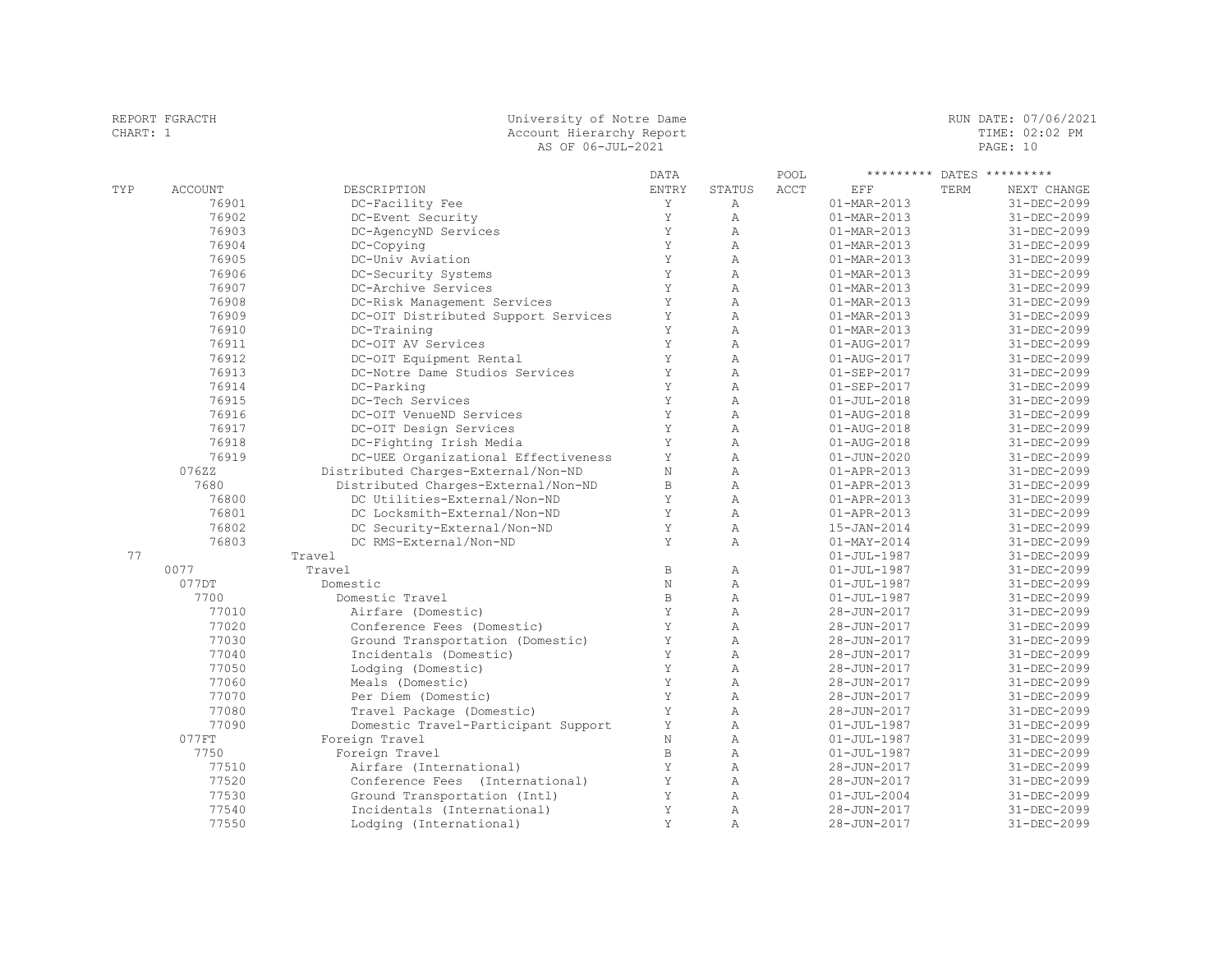| 77560 | Meals (International)          |  | $28 - JUN - 2017$ | $31 - DEC - 2099$ |
|-------|--------------------------------|--|-------------------|-------------------|
| 77570 | Per Diem (International)       |  | $28 - JUN - 2017$ | $31 - DEC - 2099$ |
| 77580 | Travel Package (International) |  | $28 - JUN - 2017$ | $31 - DEC - 2099$ |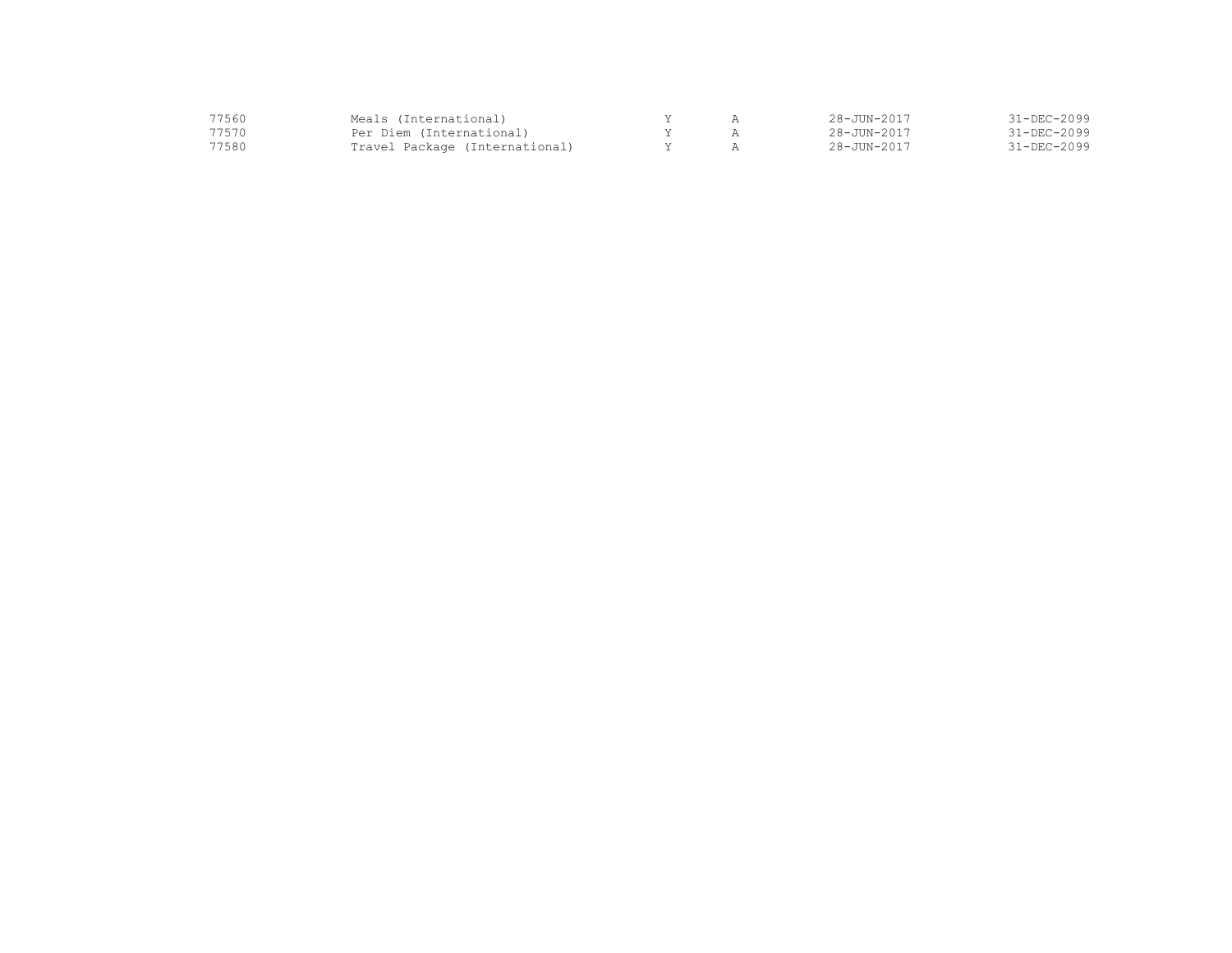|          | REPORT FGRACTH | University of Notre Dame          |             |        |      |                   |      | RUN DATE: 07/06/2021 |  |
|----------|----------------|-----------------------------------|-------------|--------|------|-------------------|------|----------------------|--|
| CHART: 1 |                | Account Hierarchy Report          |             |        |      |                   |      | TIME: 02:02 PM       |  |
|          |                | AS OF 06-JUL-2021                 |             |        |      |                   |      | PAGE: 11             |  |
|          |                |                                   | <b>DATA</b> |        | POOL | *********         |      | DATES *********      |  |
| TYP      | <b>ACCOUNT</b> | DESCRIPTION                       | ENTRY       | STATUS | ACCT | EFF               | TERM | NEXT CHANGE          |  |
|          | 77590          | Intl Trav-Participant Support     |             | Α      |      | $01 - JUL - 2004$ |      | 31-DEC-2099          |  |
| 78       |                | Repair and Maintenance            |             |        |      | $01 - JUL - 1987$ |      | $31 - DEC - 2099$    |  |
|          | 0078           | Repair and Maintenance            | В           | Α      |      | $01 - JUL - 1987$ |      | 31-DEC-2099          |  |
|          | 078BD          | R&M-Buildings                     | N           | Α      |      | $03 - JUL - 2004$ |      | $31 - DEC - 2099$    |  |
|          | 7800           | R&M-Buildings                     | B           | Α      |      | $03 - JUL - 2004$ |      | $31 - DEC - 2099$    |  |
|          | 78010          | R&M-Buildings-Elevator Service    |             | Α      |      | $03 - JUL - 2004$ |      | $31 - DEC - 2099$    |  |
|          | 78030          | R&M-Buildings-HVAC                | Y           | Α      |      | $03 - JUL - 2004$ |      | $31 - DEC - 2099$    |  |
|          | 78050          | R&M-Buildings-Other               | Y           | Α      |      | $03 - JUL - 2004$ |      | $31 - DEC - 2099$    |  |
|          | 78051          | R&M-Athletic Buildings            |             | Α      |      | $01 - JUL - 2011$ |      | $31 - DEC - 2099$    |  |
|          | 78052          | R&M-Student Affairs Buildings     | Y           | Α      |      | $01 - JUL - 2011$ |      | $31 - DEC - 2099$    |  |
|          | 78053          | R&M-Leased Buildings              |             | Α      |      | $01 - JUL - 2011$ |      | $31 - DEC - 2099$    |  |
|          | 78054          | Undergrad Student Room Paint      |             | Α      |      | $01 - APR - 2015$ |      | 31-DEC-2099          |  |
|          | 78055          | Grad Student Apt Paint & Carpet   | Y           | Α      |      | $01 - APR - 2015$ |      | 31-DEC-2099          |  |
|          | 78056          | New IR & Rector Apartment/Offices |             |        |      | $01 - APR - 2015$ |      | 31-DEC-2099          |  |

 78058 Furniture Renewal Y A 01-APR-2015 31-DEC-2099 78059 Minor Expenses Y A 01-APR-2015 31-DEC-2099

 78062 Project 1 Y A 01-APR-2015 31-DEC-2099 78063 Project 2 Y A 01-APR-2015 31-DEC-2099 78064 Project 3 Y A 01-APR-2015 31-DEC-2099 78065 Project 4 Y A 01-APR-2015 31-DEC-2099 78066 Project 5 Y A 01-APR-2015 31-DEC-2099 78067 Project 6 Y A 01-APR-2015 31-DEC-2099 78080 R&M-Buildings-Plumbing Y A 03-JUL-2004 31-DEC-2099

 078EQ R&M-Equipment N A 03-JUL-2004 31-DEC-2099 7810 R&M-Equipment B A 03-JUL-2004 31-DEC-2099

 78190 R&M-Equipment-Other Y A 03-JUL-2004 31-DEC-2099 78210 R&M-Equipment-Vehicles Y A 03-JUL-2004 31-DEC-2099 78220 R&M-Equipment-Meters and Controls Y A 03-JUL-2004 31-DEC-2099 78230 R&M-Equipment-Boilers Y A 03-JUL-2004 31-DEC-2099 78240 R&M-Equipment-Chillers Y A 03-JUL-2004 31-DEC-2099 78250 R&M-Equipment-Generators Y A 03-JUL-2004 31-DEC-2099

78291 Depreciation - Equipment Y A 01-JUL-1987 31-DEC-2099

R&M-Equip-Utility Ops

 78056 New IR & Rector Apartment/Offices Y A 01-APR-2015 31-DEC-2099 78057 Existing IR & Rector Minor Imprvmnt Y A 01-APR-2015 31-DEC-2099

19999 11 11 12 13060 Interior Refresh Project 1 1 12 13060<br>
78061 Interior Refresh Project 2 1 12 13061<br>
79062<br>
11-DEC-2099 12 20062<br>
21-DEC-2099 78061 Interior Refresh Project 2 Y A 01-APR-2015 31-DEC-2099

78090 Depreciation - Buildings Y A 01-JUL-1987 31-DEC-2099

78110 R&M-Equipment-Computer Y A 03-JUL-2004 31-DEC-2099

19130 R&M-Equipment-Furniture Manuscript (1913)<br>
78150 R&M-Equipment-General Office Y A 03-JUL-2004 31-DEC-2099<br>
78170 R&M-Equipment-Laboratory Y A 03-JUL-2004 31-DEC-2099<br>
78190 R&M-Equipment-Other Y A 03-JUL-2004 31-DEC- 78150 R&M-Equipment-General Office Y A 03-JUL-2004 31-DEC-2099 78170 R&M-Equipment-Laboratory Y A 03-JUL-2004 31-DEC-2099

 78260 R&M-Equipment-Miscellaneous Y A 03-JUL-2004 31-DEC-2099 78270 R&M-Equipment-Audio System Y A 28-MAR-2013 31-DEC-2099 78271 R&M-Equipment-Video System Y A 28-MAR-2013 31-DEC-2099

78296 Depreciation - Vehicles Y I 11-SEP-2007 31-DEC-2099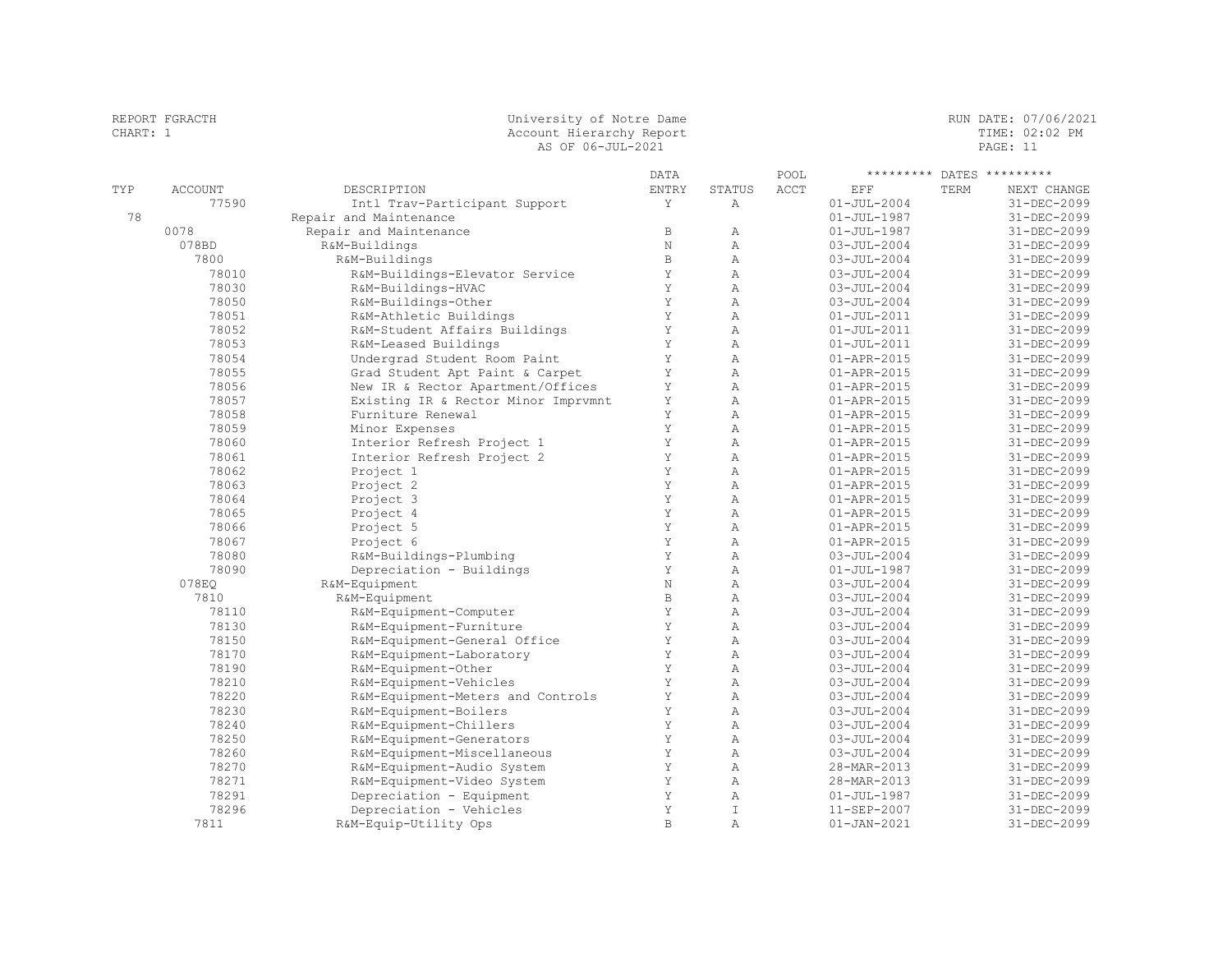| 78700. | R&M-Util Ops-Asbestos       |  | $01 - JAN - 2021$ | $31 - DEC - 2099$ |
|--------|-----------------------------|--|-------------------|-------------------|
| 78703  | R&M-Util Ops-Chilled Water  |  | $01 - JAN - 2021$ | $31 - DEC - 2099$ |
| 78706  | R&M-Util Ops-Compressed Air |  | $01 - JAN - 2021$ | $31 - DEC - 2099$ |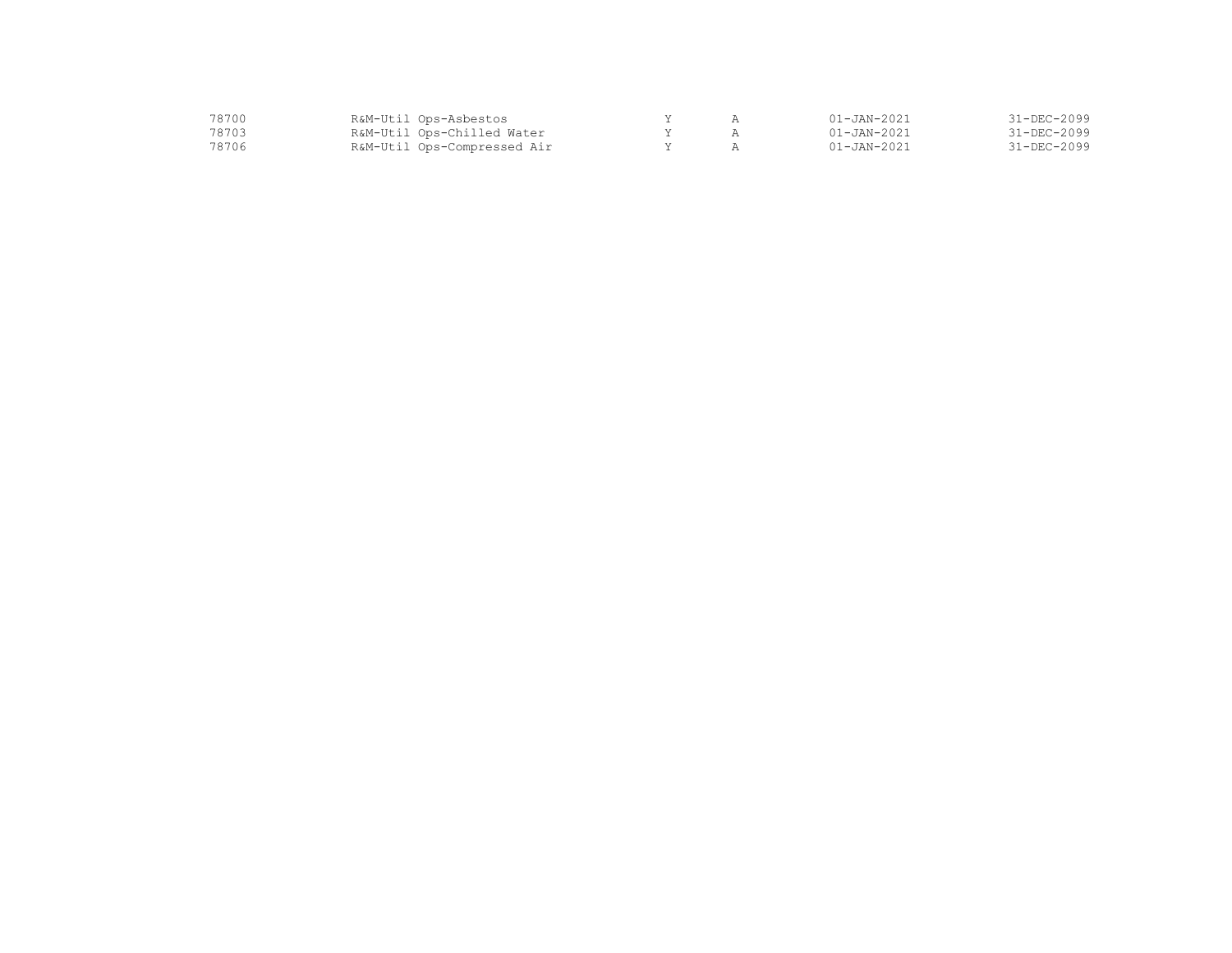| CHART: 1 | REPORT FGRACTH | University of Notre Dame<br>Account Hierarchy Report<br>AS OF 06-JUL-2021 |              |                                |      |                                        | RUN DATE: 07/06/2021<br>TIME: 02:02 PM<br>PAGE: 12 |                            |
|----------|----------------|---------------------------------------------------------------------------|--------------|--------------------------------|------|----------------------------------------|----------------------------------------------------|----------------------------|
|          |                |                                                                           | <b>DATA</b>  |                                | POOL |                                        |                                                    | ********* DATES *********  |
| TYP      | <b>ACCOUNT</b> | DESCRIPTION                                                               | <b>ENTRY</b> | <b>STATUS</b>                  | ACCT | EFF                                    | TERM                                               | NEXT CHANGE                |
|          | 78709          | R&M-Util Ops-Condenser Water                                              | Y            | $\mathbb{A}$                   |      | $01 - JAN - 2021$                      |                                                    | 31-DEC-2099                |
|          | 78712          | R&M-Util Ops-Cooling Towers                                               | Υ            | $\mathbb{A}$                   |      | $01 - JAN - 2021$                      |                                                    | 31-DEC-2099                |
|          | 78715          | R&M-Util Ops-Domestic Cold Water                                          | Y            | $\mathbb{A}$                   |      | $01 - JAN - 2021$                      |                                                    | 31-DEC-2099                |
|          | 78718          | R&M-Util Ops-Domestic Hot Water                                           | Y            | $\mathbb{A}$                   |      | $01 - JAN - 2021$                      |                                                    | 31-DEC-2099                |
|          | 78721          | R&M-Util Ops-Electric                                                     | Y            | $\mathbb{A}$                   |      | $01 - JAN - 2021$                      |                                                    | 31-DEC-2099                |
|          | 78724          | R&M-Util Ops-Emission Controls                                            | Y            | $\mathbb{A}$                   |      | $01 - JAN - 2021$                      |                                                    | 31-DEC-2099                |
|          | 78727          | R&M-Util Ops-Fire Protection                                              | Y            | A                              |      | $01 - JAN - 2021$                      |                                                    | 31-DEC-2099                |
|          | 78730          | R&M-Util Ops-Fuel Storage/Handling                                        | Y            | $\mathbb{A}$                   |      | $01 - JAN - 2021$                      |                                                    | 31-DEC-2099                |
|          | 78733          | R&M-Util Ops-Geothermal                                                   | Υ            | $\mathbb{A}$                   |      | $01 - JAN - 2021$                      |                                                    | 31-DEC-2099                |
|          | 78736          | R&M-Util Ops-Heating Hot Water                                            | Y            | $\mathbb{A}$                   |      | $01 - JAN - 2021$                      |                                                    | 31-DEC-2099                |
|          | 78739          | R&M-Util Ops-Sanitary Sewers                                              | Y            | $\mathbb{A}$                   |      | $01 - JAN - 2021$                      |                                                    | 31-DEC-2099                |
|          | 78742          | R&M-Util Ops-Steam/Condensate                                             | $\mathbf Y$  | $\mathbb{A}$                   |      | $01 - JAN - 2021$                      |                                                    | 31-DEC-2099                |
|          | 78745          | R&M-Util Ops-Storm Sewers                                                 | Y            | $\lambda$                      |      | $01 - JAN - 2021$                      |                                                    | 31-DEC-2099                |
|          | 78748          | R&M-Util Ops-Water Treatment                                              | Y            | $\mathbb{A}$                   |      | $01 - JAN - 2021$                      |                                                    | 31-DEC-2099                |
|          | 078FS          | R&M-Infrastructure                                                        | $\rm N$      | $\mathbb{A}$                   |      | $03 - JUL - 2004$                      |                                                    | 31-DEC-2099                |
|          | 7860           | R&M-Infrastructure                                                        | $\, {\bf B}$ | $\mathbb{A}$                   |      | $03 - JUL - 2004$                      |                                                    | 31-DEC-2099                |
|          | 78610          | R&M-Infrastructure-Grounds                                                | Y            | $\mathbb{A}$                   |      | $03 - JUL - 2004$                      |                                                    | 31-DEC-2099                |
|          | 78630          | R&M-Infrastructure-Other                                                  | Y            | $\mathbb{A}$                   |      | $03 - JUL - 2004$                      |                                                    | 31-DEC-2099                |
|          | 78640          | R&M-Infrastructure-Snow Removal                                           | Y            | $\lambda$                      |      | $01 - JUL - 2012$                      |                                                    | 31-DEC-2099                |
|          | 78650          | R&M-Infrastructure-Tunnels                                                | Y            | $\mathbb{A}$                   |      | $03 - JUL - 2004$                      |                                                    | 31-DEC-2099                |
|          | 78670          | R&M-Infrastructure-Utilities                                              | Y            | $\mathbb{A}$                   |      | $03 - JUL - 2004$                      |                                                    | 31-DEC-2099                |
|          | 78675          | Meters and Controls                                                       | Y            | $\mathsf{T}$<br>$\overline{A}$ |      | 03-JUN-2004                            |                                                    | 31-DEC-2099                |
|          | 78680          | Depreciation - Land Improvements                                          | Y<br>$\,$ B  |                                |      | 15-JUN-2007                            |                                                    | 31-DEC-2099                |
|          | 7861<br>78800  | R&M-Utility Distribution                                                  | Y            | $\mathbb{A}$<br>$\mathbb{A}$   |      | $01 - JAN - 2021$<br>$01 - JAN - 2021$ |                                                    | 31-DEC-2099<br>31-DEC-2099 |
|          | 78803          | R&M-Util Distr-Asbestos                                                   | Υ            | $\mathbb{A}$                   |      | $01 - JAN - 2021$                      |                                                    | 31-DEC-2099                |
|          | 78806          | R&M-Util Distr-Building Controls<br>R&M-Util Distr-Chilled Water          | Y            | $\mathbb{A}$                   |      |                                        |                                                    | 31-DEC-2099                |
|          | 78809          | R&M-Util Distr-Compressed Air                                             | Y            | $\mathbb{A}$                   |      | $01 - JAN - 2021$<br>$01 - JAN - 2021$ |                                                    | 31-DEC-2099                |
|          | 78812          | R&M-Util Distr-Domestic Cold Water                                        | Y            | A                              |      | $01 - JAN - 2021$                      |                                                    | 31-DEC-2099                |
|          | 78815          | R&M-Util Distr-Domestic Hot Water                                         | Y            | $\mathbb{A}$                   |      | $01 - JAN - 2021$                      |                                                    | 31-DEC-2099                |
|          | 78818          | R&M-Util Distr-Electric                                                   | Y            | A                              |      | $01 - JAN - 2021$                      |                                                    | 31-DEC-2099                |
|          | 78821          | R&M-Util Distr-Gates                                                      | Y            | $\mathbb{A}$                   |      | $01 - JAN - 2021$                      |                                                    | 31-DEC-2099                |
|          | 78824          | R&M-Util Distr-Heating Hot Water                                          | Y            | $\mathbb{A}$                   |      | $01 - JAN - 2021$                      |                                                    | 31-DEC-2099                |
|          | 78827          | R&M-Util Distr-Miscellaneous                                              | $\mathbf Y$  | $\lambda$                      |      | $01 - JAN - 2021$                      |                                                    | 31-DEC-2099                |
|          | 78830          | R&M-Util Distr-Sanitary Sewers                                            | Y            | $\mathbb{A}$                   |      | $01 - JAN - 2021$                      |                                                    | 31-DEC-2099                |
|          | 78833          | R&M-Util Distr-Site Lighting                                              | $\mathbf Y$  | $\mathbb{A}$                   |      | $01 - JAN - 2021$                      |                                                    | 31-DEC-2099                |
|          | 78836          | R&M-Util Distr-Steam/Condensate                                           | Y            | $\mathbb{A}$                   |      | $01 - JAN - 2021$                      |                                                    | 31-DEC-2099                |
|          | 78839          | R&M-Util Distr-Storm Sewers                                               | Y            | $\lambda$                      |      | $01 - JAN - 2021$                      |                                                    | 31-DEC-2099                |
|          | 78842          | R&M-Util Distr-Tunnels                                                    | Y            | $\mathbb{A}$                   |      | $01 - JAN - 2021$                      |                                                    | 31-DEC-2099                |
|          | 78845          | R&M-Util Distr-Wells                                                      | Y            | $\overline{A}$                 |      | $01 - JAN - 2021$                      |                                                    | 31-DEC-2099                |
|          | 078GR          | R&M-Grounds                                                               | $\rm N$      | $\mathbb{A}$                   |      | $01 - JAN - 2020$                      |                                                    | 31-DEC-2099                |
|          | 7840           | R&M-Grounds                                                               | $\,$ B       | $\mathbb{A}$                   |      | $01 - JAN - 2020$                      |                                                    | 31-DEC-2099                |
|          | 78400          | Grounds Equipment <\$5,000                                                | Y            | $\mathbb{A}$                   |      | $01 - JAN - 2020$                      |                                                    | 31-DEC-2099                |
|          | 784001         | Grounds Equipment Rental                                                  | Y            | T                              |      | 09-FEB-2020                            |                                                    | 31-DEC-2099                |
|          | 78401          | Grounds Equipment Rental                                                  | Y            | $\overline{A}$                 |      | $01 - JAN - 2020$                      |                                                    | 31-DEC-2099                |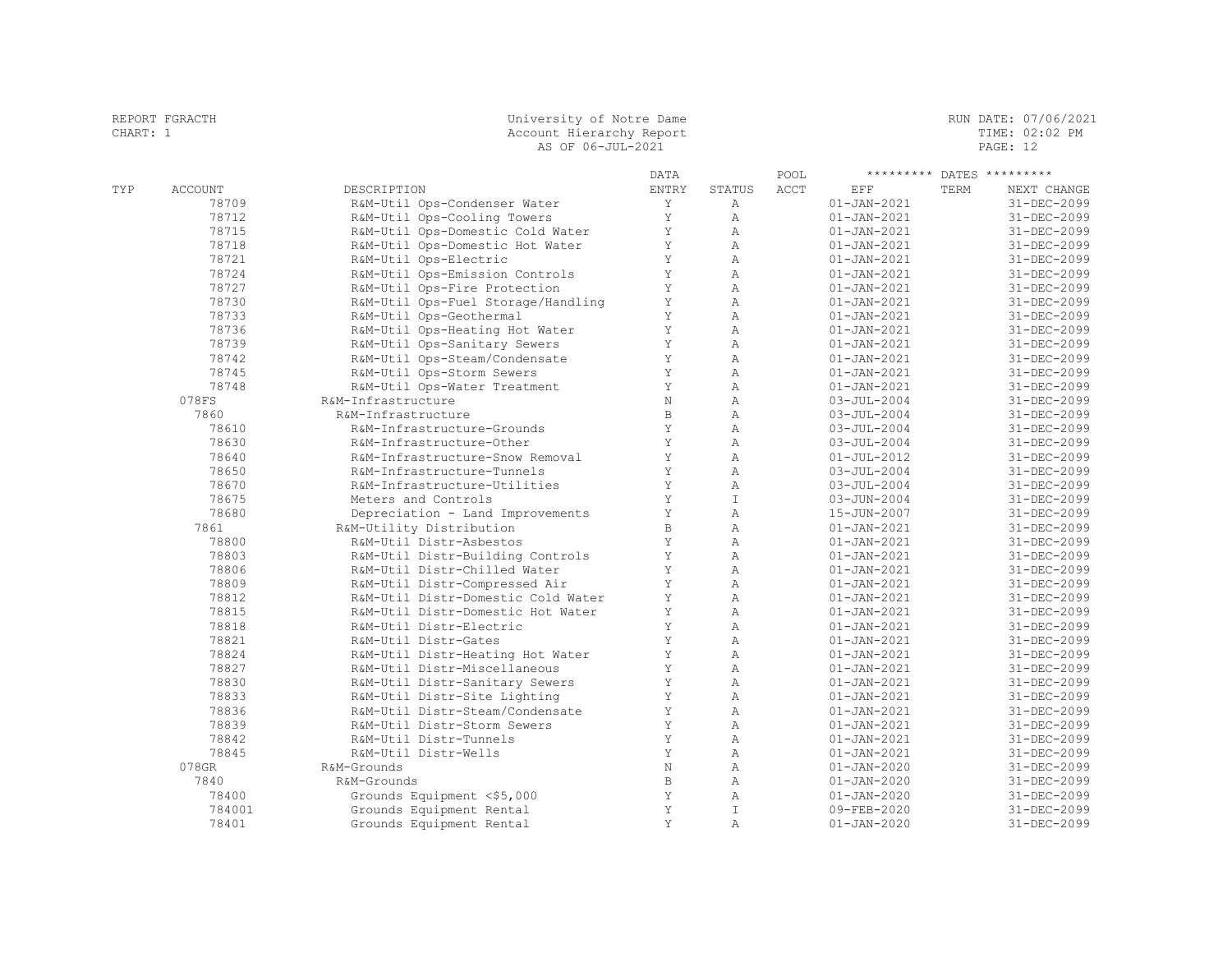| 78402 | Fertilizer and Turf Chemicals |  | $01 - JAN - 2020$ | $31 - DEC - 2099$ |
|-------|-------------------------------|--|-------------------|-------------------|
| 78403 | Flowers and Bulbs             |  | $01 - JAN - 2020$ | $31 - DEC - 2099$ |
| 78404 | Irrigation Parts and Supplies |  | $01 - JAN - 2020$ | $31 - DEC - 2099$ |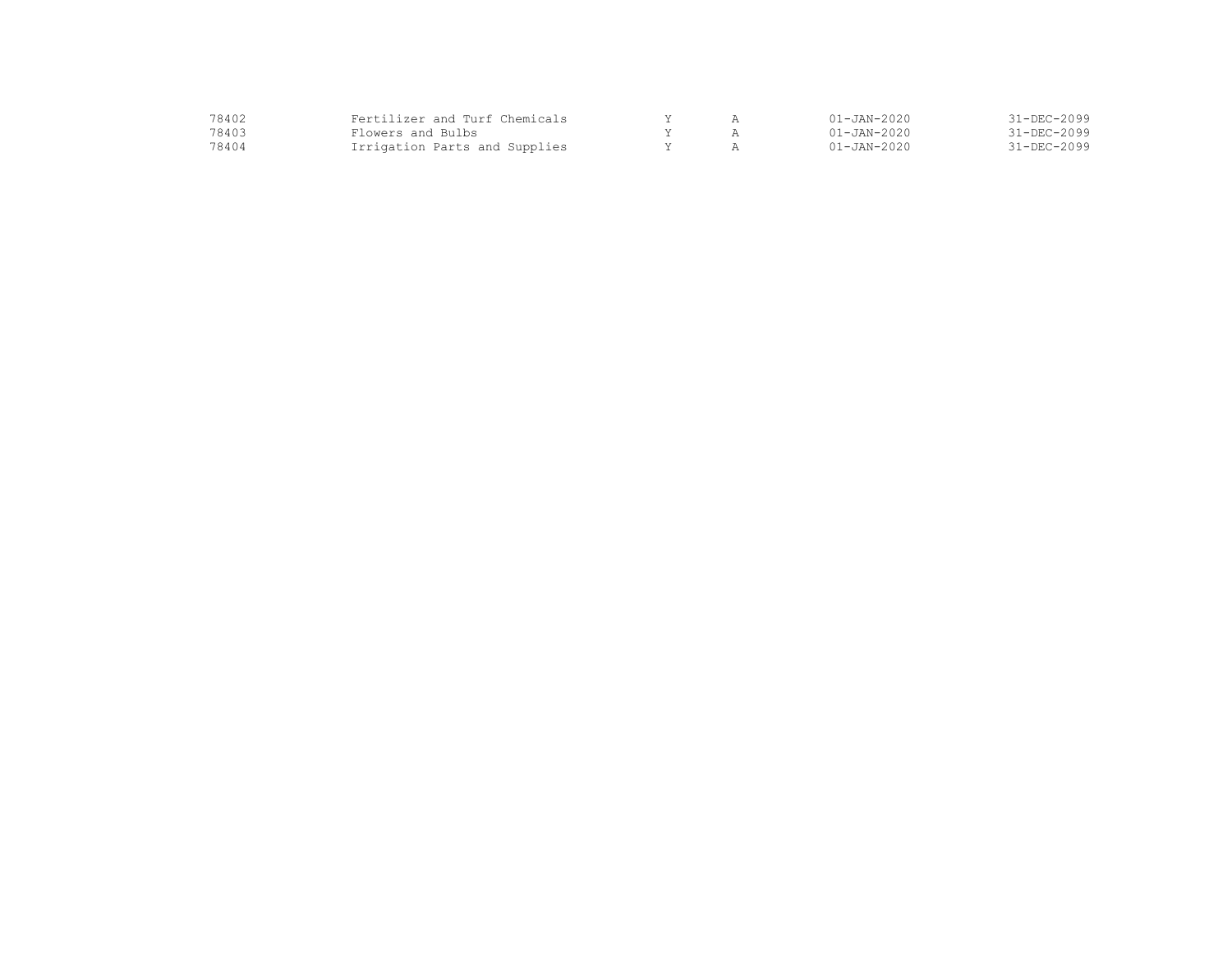| CHART: 1 | REPORT FGRACTH | University of Notre Dame<br>Account Hierarchy Report<br>AS OF 06-JUL-2021 |              |                                  |      |                                        |      | RUN DATE: 07/06/2021<br>TIME: 02:02 PM<br>PAGE: 13 |
|----------|----------------|---------------------------------------------------------------------------|--------------|----------------------------------|------|----------------------------------------|------|----------------------------------------------------|
|          |                |                                                                           | <b>DATA</b>  |                                  | POOL | ********* DATES *********              |      |                                                    |
| TYP      | <b>ACCOUNT</b> | DESCRIPTION                                                               | ENTRY        | <b>STATUS</b>                    | ACCT | EFF                                    | TERM | NEXT CHANGE                                        |
|          | 78405          | Mulch                                                                     | Y            | $\mathbb{A}$                     |      | $01 - JAN - 2020$                      |      | 31-DEC-2099                                        |
|          | 78406          | Grounds Outsourced Services                                               | Y            | $\mathbb{A}$                     |      | $01 - JAN - 2020$                      |      | $31 - DEC - 2099$                                  |
|          | 78407          | Grounds Specialized Supplies                                              | Y            | A                                |      | $01 - JAN - 2020$                      |      | 31-DEC-2099                                        |
|          | 78408          | Synthetic Field Care                                                      | Y            | A                                |      | $01 - JAN - 2020$                      |      | 31-DEC-2099                                        |
|          | 78409          | Topdressing                                                               | Y            | $\overline{A}$                   |      | $01 - JAN - 2020$                      |      | 31-DEC-2099                                        |
|          | 78410          | Tree Maintenance                                                          | Y            | $\mathbb{A}$                     |      | $01 - JAN - 2020$                      |      | 31-DEC-2099                                        |
|          | 078SN          | R&M-Snow Removal                                                          | $\rm N$      | $\overline{A}$                   |      | $01 - JAN - 2020$                      |      | 31-DEC-2099                                        |
|          | 7850           | R&M-Snow Removal                                                          | $\,$ B       | A                                |      | 09-FEB-2020                            |      | 31-DEC-2099                                        |
|          | 78500          | Road Salt                                                                 | Y            | $\mathbb{A}$                     |      | $01 - JAN - 2020$                      |      | 31-DEC-2099                                        |
|          | 78501          | Sidewalk Salt                                                             | Y            | $\overline{A}$                   |      | $01 - JAN - 2020$                      |      | 31-DEC-2099                                        |
|          | 78502          | Liquid De-icers                                                           | Y            | $\mathbb{A}$                     |      | $01 - JAN - 2020$                      |      | 31-DEC-2099                                        |
|          | 78503          | Snow Removal Outsourced Services                                          | $\rm Y$      | $\overline{A}$                   |      | $01 - JAN - 2020$                      |      | 31-DEC-2099                                        |
|          | 78504          | R&M-Snow Removal Equipment                                                | Y            | A                                |      | $01 - JAN - 2020$                      |      | 31-DEC-2099                                        |
|          | 78505          | Snow Removal Accessories                                                  | Y            | A                                |      | $01 - JAN - 2020$                      |      | 31-DEC-2099                                        |
|          | 78506          | Winter Equipment Rental                                                   | Y            | $\mathbb{A}$                     |      | $01 - JAN - 2020$                      |      | 31-DEC-2099                                        |
|          | 078VH          | R&M-Vehicles                                                              | $\rm N$      | $\mathbb{A}$                     |      | $01 - JAN - 2020$                      |      | 31-DEC-2099                                        |
|          | 7830           | R&M-Vehicles                                                              | $\mathbb B$  | $\overline{A}$                   |      | $01 - JAN - 2020$                      |      | 31-DEC-2099                                        |
|          | 78300          | Vehicle Replacement Parts                                                 | Y            | $\overline{A}$                   |      | $01 - JAN - 2020$                      |      | 31-DEC-2099                                        |
|          | 78301          | R&M-Vehicles Outsourced                                                   | Y            | $\mathbb{A}$                     |      | $01 - JAN - 2020$                      |      | 31-DEC-2099                                        |
|          | 78302          | Vehicle Rentals                                                           | Y            | $\mathbb{A}$                     |      | $01 - JAN - 2020$                      |      | 31-DEC-2099                                        |
| 79       |                | Capital                                                                   |              |                                  |      | $01 - JUL - 1987$                      |      | 31-DEC-2099                                        |
|          | 0079           | Capital $>$ \$5,000                                                       | $\, {\bf B}$ | Α                                |      | $07 - MAX - 2009$                      |      | 31-DEC-2099                                        |
|          | 079BD          | Building                                                                  | $\rm N$      | $\overline{A}$                   |      | $01 - JUL - 1987$                      |      | 31-DEC-2099                                        |
|          | 7911           | Building                                                                  | $\mathbb B$  | $\overline{A}$                   |      | $01 - JUL - 1987$                      |      | 31-DEC-2099                                        |
|          | 79100          | Building                                                                  | Y            | $\overline{A}$                   |      | $01 - JUL - 1987$                      |      | 31-DEC-2099                                        |
|          | 79180          | Building-Construction                                                     | Y            | Α                                |      | $01 - JUL - 1987$                      |      | 31-DEC-2099                                        |
|          | 079CP          | Computer                                                                  | $\rm N$      | $\mathbb{A}$                     |      | $01 - JUL - 1987$                      |      | 31-DEC-2099                                        |
|          | 7920           | Computer Equip & Software >\$5,000                                        | $\, {\bf B}$ | A                                |      | $07 - MAX - 2009$                      |      | 31-DEC-2099                                        |
|          | 79210          | Networking >\$5,000                                                       | Y            | A                                |      | 03-APR-2008                            |      | 31-DEC-2099                                        |
|          | 79220          | System & Applicatn Software>\$5,000                                       | Y            | $\mathbb{A}$                     |      | $01 - JUL - 2007$                      |      | 31-DEC-2099                                        |
|          | 79230          | Computer Equipment >\$5,000                                               | Y<br>Y       | $\mathbb{A}$<br>$\overline{A}$   |      | $01 - JUL - 2007$                      |      | 31-DEC-2099                                        |
|          | 79235          | Computer Equip >\$5,000-Cost Sharing                                      |              |                                  |      | $01 - JUL - 2007$                      |      | 31-DEC-2099                                        |
|          | 079EO<br>7930  | Equipment-Other                                                           | N<br>B.      | $\overline{A}$<br>$\overline{A}$ |      | $01 - JUL - 1987$                      |      | 31-DEC-2099                                        |
|          | 79300          | Equipment-Other >\$5,000                                                  | Y            | $\overline{A}$                   |      | $07 - MAX - 2009$<br>$01 - JUL - 2007$ |      | 31-DEC-2099<br>31-DEC-2099                         |
|          | 7931           | Equipment-Other >\$5,000                                                  | $\mathbf B$  | $\mathbb{A}$                     |      |                                        |      |                                                    |
|          | 79311          | Audio Visual Equipment >\$5,000                                           | Y            | $\overline{A}$                   |      | $01 - MAX - 2020$<br>15-MAY-2020       |      | 31-DEC-2099<br>31-DEC-2099                         |
|          | 79312          | AV Networking >\$5,000<br>Cable / Wire $>$ \$5,000                        | Y            | A                                |      | $01 - MAX - 2020$                      |      | 31-DEC-2099                                        |
|          | 79313          | Digital Signage >\$5,000                                                  | Y            | A                                |      | $01 - MAX - 2020$                      |      | 31-DEC-2099                                        |
|          | 79314          | Equipment Rack / Lecterns >\$5,000                                        | Y            | Α                                |      | $01 - MAX - 2020$                      |      | 31-DEC-2099                                        |
|          | 79315          |                                                                           | Y            | $\mathbb{A}$                     |      | $01 - MAY - 2020$                      |      |                                                    |
|          | 79316          | Flat Panel Displays/Mounts >\$5,000<br>Projection Screens >\$5,000        | Y            | Α                                |      | $01 - MAX - 2020$                      |      | 31-DEC-2099<br>31-DEC-2099                         |
|          | 79317          | Sound Systems >\$5,000                                                    | Y            | $\overline{A}$                   |      | $01 - MAY - 2020$                      |      | 31-DEC-2099                                        |
|          | 79318          | Video Projectors/Mounts >\$5,000                                          | Y            | $\mathbb{A}$                     |      | $01 - \text{MAX} - 2020$               |      | 31-DEC-2099                                        |
|          | 79319          | Video Projector Lamps >\$5,000                                            | Y            | $\mathbb{A}$                     |      | $01 - MAX - 2020$                      |      | 31-DEC-2099                                        |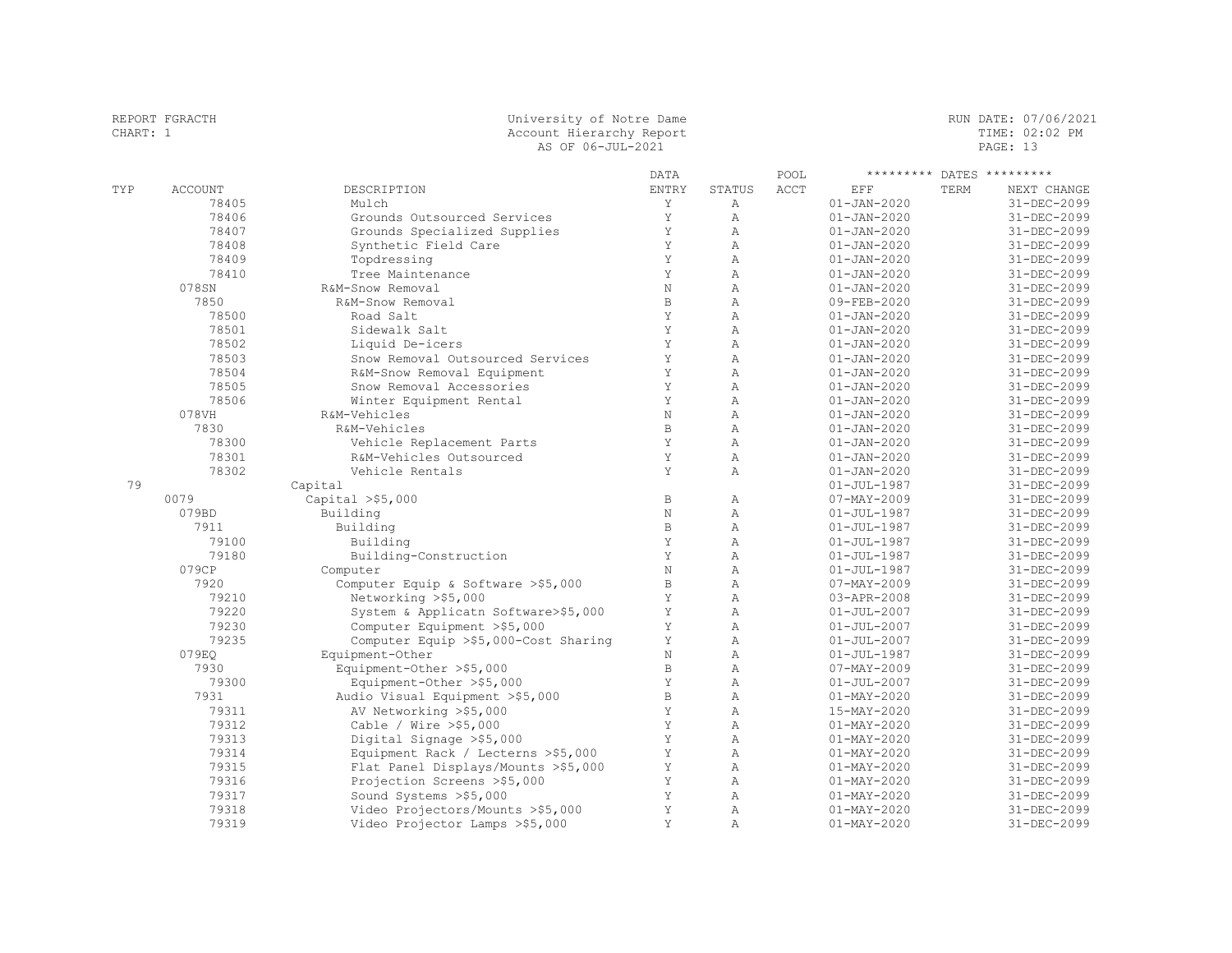| 19320 | Webcams $>$ \$5,000            |  | $01 - \text{MAX} - 2020$ | 31-DEC-2099       |
|-------|--------------------------------|--|--------------------------|-------------------|
| 79321 | Classroom Peripherals >\$5,000 |  | 01-MAY-2020              | $31 - DEC - 2099$ |
| 79322 | Classroom Upgrades >\$5,000    |  | $01 - \text{MAX} - 2020$ | 31-DEC-2099       |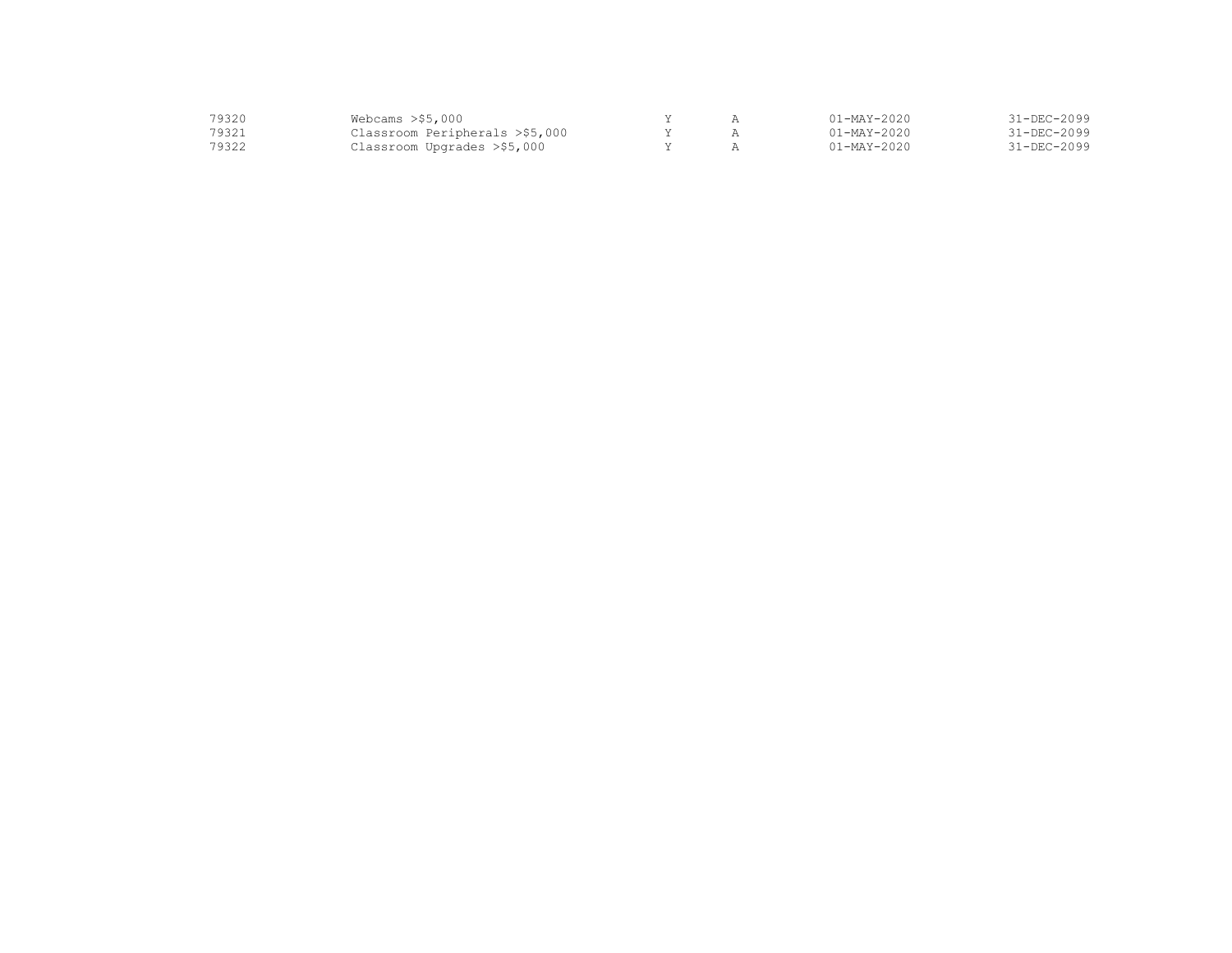| REPORT FGRACTH |                | University of Notre Dame             |              |               |      |                   | RUN DATE: 07/06/2021 |  |
|----------------|----------------|--------------------------------------|--------------|---------------|------|-------------------|----------------------|--|
| CHART: 1       |                | Account Hierarchy Report             |              |               |      |                   | TIME: 02:02 PM       |  |
|                |                | AS OF 06-JUL-2021                    |              |               |      |                   | PAGE: 14             |  |
|                |                |                                      | DATA         |               | POOL | *********         | DATES *********      |  |
| TYP            | <b>ACCOUNT</b> | DESCRIPTION                          | ENTRY        | STATUS        | ACCT | EFF               | TERM<br>NEXT CHANGE  |  |
|                | 79323          | Workshop Supplies >\$5,000           | Y            | Α             |      | $01 - MAX - 2020$ | 31-DEC-2099          |  |
|                | 79324          | Event Capture / AVC $>$ \$5,000      | Y            | Α             |      | $01 - MAX - 2020$ | 31-DEC-2099          |  |
|                | 79325          | Doc Cams >\$5,000                    | Y            | A             |      | $01 - MAX - 2020$ | 31-DEC-2099          |  |
|                | 79326          | Room Schedulers >\$5,000             | Y            | A             |      | $01 - MAX - 2020$ | 31-DEC-2099          |  |
|                | 79327          | Video Conferencing Systems >\$5,000  | Y            | A             |      | $01 - MAX - 2020$ | 31-DEC-2099          |  |
|                | 79328          | AV Controlled Light Systems >\$5,000 | Υ            | A             |      | $01 - MAX - 2020$ | 31-DEC-2099          |  |
|                | 79329          | AV Checkout Equipment >\$5,000       | Y            | Α             |      | $01 - MAX - 2020$ | 31-DEC-2099          |  |
|                | 79330          | AV Dev / Test Gear >\$5,000          | Y            | A             |      | $01 - MAY - 2020$ | 31-DEC-2099          |  |
|                | 079LB          | Laboratory                           | $\mathbf N$  | A             |      | $01 - JUL - 1987$ | 31-DEC-2099          |  |
|                | 7940           | Equipment-Laboratory >\$5,000        | $\, {\bf B}$ | A             |      | $07 - MAY - 2009$ | 31-DEC-2099          |  |
|                | 79400          | Lab Equipment $>$ \$5,000            | Y            | A             |      | $01 - JUL - 2007$ | 31-DEC-2099          |  |
|                | 79405          | Lab Equipment >\$5,000-Cost Sharing  | Y            | A             |      | $01 - JUL - 2007$ | 31-DEC-2099          |  |
|                | 0790F          | Office                               | N            | A             |      | $01 - JUL - 1987$ | 31-DEC-2099          |  |
|                | 7950           |                                      | B            | A             |      | 07-MAY-2009       | 31-DEC-2099          |  |
|                |                | Office Furniture & Equip >\$5,000    | Y            | A             |      |                   |                      |  |
|                | 79500          | Office $>$ \$5,000                   |              |               |      | $01 - JUL - 2007$ | 31-DEC-2099          |  |
|                | 79510          | Equipment-Office >\$5,000            | Y            | $\mathbb{A}$  |      | $01 - JUL - 2007$ | 31-DEC-2099          |  |
|                | 79520          | Furniture >\$5,000                   | Y            | A             |      | $01 - JUL - 2007$ | 31-DEC-2099          |  |
|                | 079UC          | University Construction              | N            | $\top$        |      | $03 - DEC - 2004$ | 31-DEC-2099          |  |
|                | 7960           | Equipment-Univ Constructed           | $\rm N$      | A             |      | 30-NOV-2004       | 31-DEC-2099          |  |
|                | 79600          | Equipment-Univ Constructed           | $\rm N$      | $\mathbf I$   |      | $05 - MAX - 2005$ | 31-DEC-2099          |  |
|                | 079VH          | Vehicles                             | $\rm N$      | A             |      | $01 - JUL - 1987$ | 31-DEC-2099          |  |
|                | 7970           | Autos, SUVs, Trucks >\$5,000         | $\mathbf B$  | A             |      | $07 - MAX - 2009$ | 31-DEC-2099          |  |
|                | 79700          | Autos, SUVs, Trucks >\$5,000         | Y            | A             |      | $07 - MAX - 2009$ | 31-DEC-2099          |  |
|                | 079WL          | Land and Leasehold Improvements      | $\rm N$      | $\mathbb{A}$  |      | $01 - JUL - 1987$ | 31-DEC-2099          |  |
|                | 7980           | Land & Leasehold Improvemnt >\$5,000 | В            | Α             |      | $07 - MAX - 2009$ | 31-DEC-2099          |  |
|                | 79800          | Land Improvements >\$5,000           | Υ            | $\mathbb{A}$  |      | 03-APR-2008       | 31-DEC-2099          |  |
|                | 79810          | Leasehold Improvements >\$5,000      | Y            | $\mathbb{A}$  |      | $05 - MAX - 2008$ | 31-DEC-2099          |  |
|                | 079ZA          | Art                                  | $\mathbf N$  | A             |      | $01 - JUL - 1987$ | 31-DEC-2099          |  |
|                | 7985           | Art Objects                          | $\mathbf B$  | A             |      | $01 - JUL - 1987$ | 31-DEC-2099          |  |
|                | 79850          | Art Objects                          | Y            | A             |      | $01 - JUL - 1987$ | 31-DEC-2099          |  |
|                | 079ZZ          | Capital-Other                        | N            | A             |      | $01 - JUL - 1987$ | 31-DEC-2099          |  |
|                | 7990           | Capital-Other                        | $\, {\bf B}$ | A             |      | $01 - JUL - 1987$ | 31-DEC-2099          |  |
|                | 79900          | Capital Transfers                    | Y            | A             |      | 03-APR-2008       | 31-DEC-2099          |  |
|                | 79910          | Capital-Other                        | Y            | A             |      | $01 - JUL - 1987$ | 31-DEC-2099          |  |
|                | 79999          | Crosswalk-Expense                    | Y            | $\top$        |      | 05-MAY-2008       | 31-DEC-2099          |  |
|                | 0C79           | Capital Projects                     | $\, {\bf B}$ | $\mathbb{A}$  |      | $01 - JUL - 1987$ | 31-DEC-2099          |  |
|                | OC9BD          | Capital Projects                     | $\, {\bf B}$ | $\mathbb{A}$  |      | $26 - JUL - 2004$ | 31-DEC-2099          |  |
|                | 7915           | Capital Projects                     | $\mathbb B$  | A             |      | $26 - JUL - 2004$ | 31-DEC-2099          |  |
|                | 79150          | Capital Projects-Building            | $\rm N$      | $\mathbbm{I}$ |      | $26 - JUL - 2004$ | 31-DEC-2099          |  |
|                | 79160          | Capital Projects-Systems             | $\rm N$      | $\mathbf I$   |      | 26-JUL-2004       | 31-DEC-2099          |  |
|                | 79170          | Capital Proj-Detachable Fixtures     | $\rm N$      | $\mathbbm{I}$ |      | 26-JUL-2004       | 31-DEC-2099          |  |
|                | 89150          | Capital Projects                     | Y            | A             |      | $01 - JUL - 1987$ | 31-DEC-2099          |  |
|                | OC9CP          | Capital Projects-Computer            | N            | $\mathbf I$   |      | $26 - JUL - 2004$ | 31-DEC-2099          |  |
|                | 7925           | Capital Projects-Computer            | $\rm N$      | $\mathbbm{I}$ |      | $26 - JUL - 2004$ | 31-DEC-2099          |  |
|                | 79250          | Capital Projects-Computer            | N            | $\top$        |      | 26-JUL-2004       | 31-DEC-2099          |  |
|                |                |                                      |              |               |      |                   |                      |  |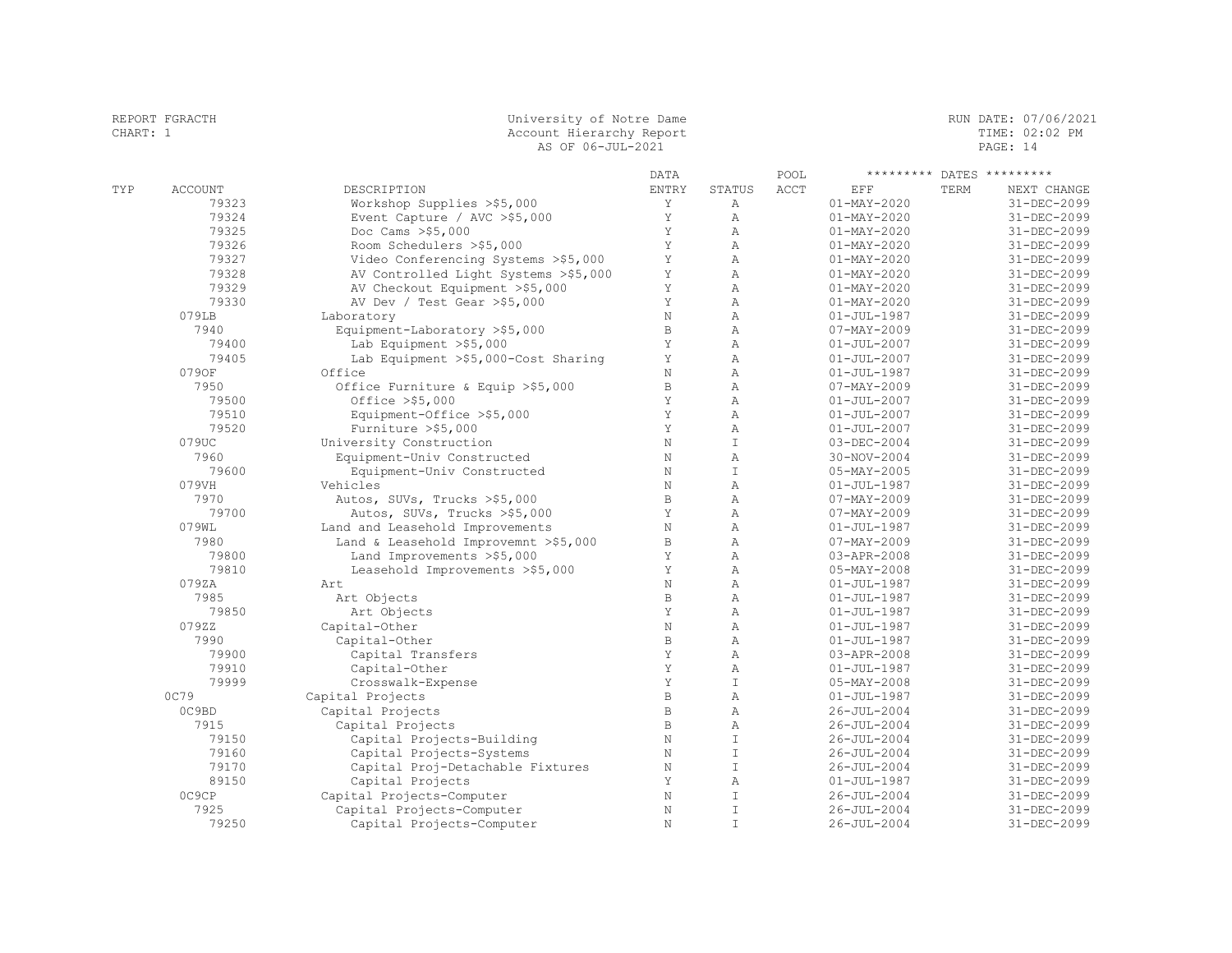| 0C9EO | Capital Projects-Equipment       |  | $26 - JUI - 2004$  | $31 - DEC - 2099$ |
|-------|----------------------------------|--|--------------------|-------------------|
| 7935  | Capital Projects-Equipment       |  | $26 - JUII - 2004$ | 31-DEC-2099       |
| 79350 | Capital Projects-Equipment-Other |  | $26 - JUII - 2004$ | 31-DEC-2099       |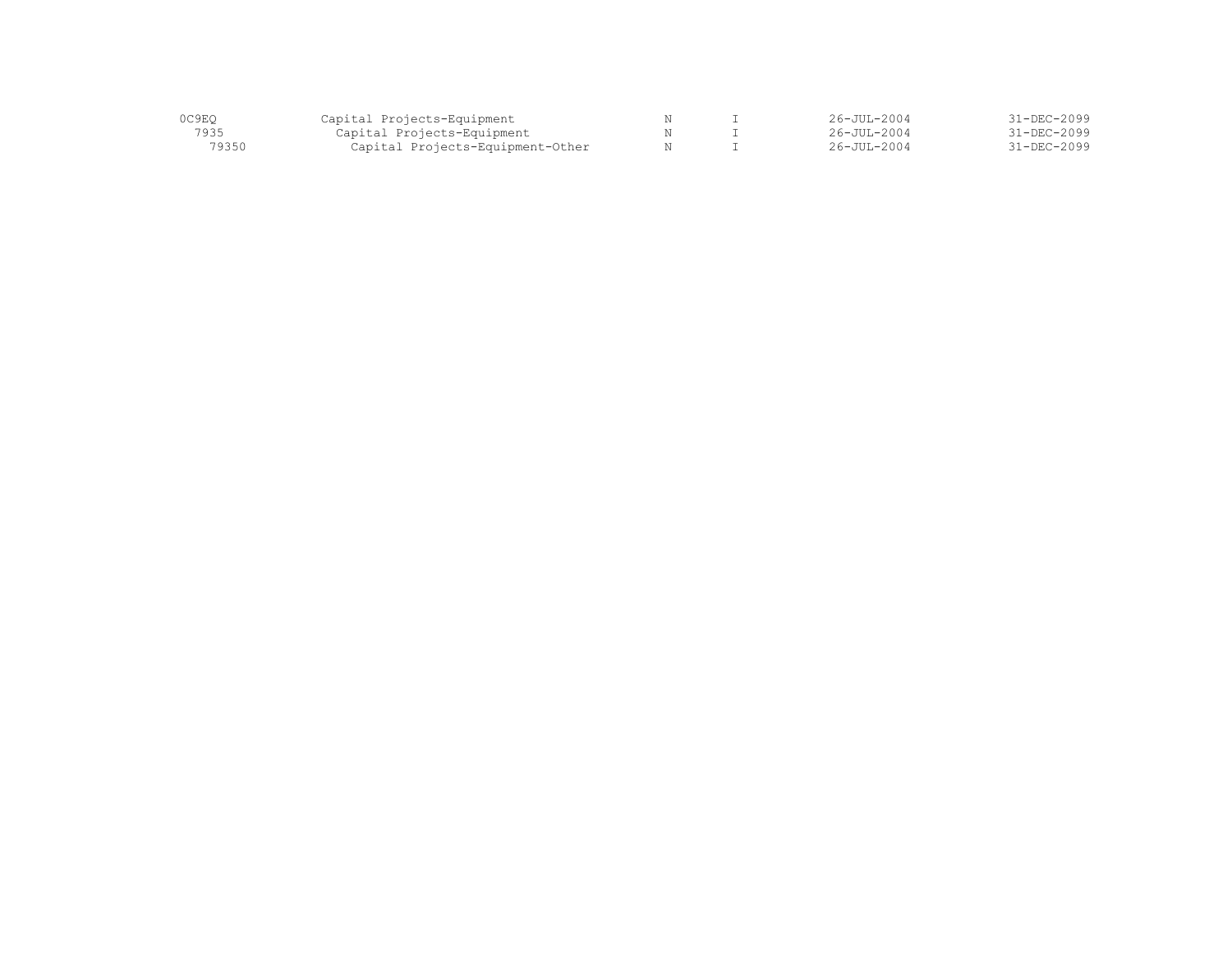|     |                | AS OF 06-JUL-2021                    |              |                |      |                   |      | PAGE: 15                  |  |
|-----|----------------|--------------------------------------|--------------|----------------|------|-------------------|------|---------------------------|--|
|     |                |                                      | DATA         |                | POOL |                   |      | ********* DATES ********* |  |
| TYP | <b>ACCOUNT</b> | DESCRIPTION                          | <b>ENTRY</b> | STATUS         | ACCT | EFF               | TERM | NEXT CHANGE               |  |
|     | OC9LB          | Capital Projects-Laboratory          | $\rm N$      | $\mathbb{I}$   |      | $26 - JUL - 2004$ |      | 31-DEC-2099               |  |
|     | 7945           | Capital Projects-Laboratory          | $\mathbf N$  | $\mathbb{I}$   |      | $26 - JUL - 2004$ |      | $31 - DEC - 2099$         |  |
|     | 79450          | Capital Projects-Laboratory Equipmt  | $\mathbf N$  | $\mathbf I$    |      | $26 - JUL - 2004$ |      | 31-DEC-2099               |  |
|     | 0C9OF          | Capital Projects-Office Equipment    | $\mathbf N$  | $\mathbbm{I}$  |      | $26 - JUL - 2004$ |      | 31-DEC-2099               |  |
|     | 7955           | Capital Projects-Office Equipment    | $\rm N$      | $\mathbb{I}$   |      | $26 - JUL - 2004$ |      | 31-DEC-2099               |  |
|     | 79550          | Capital Projects-Office Equipment    | $\mathbf N$  | T              |      | $26 - JUL - 2004$ |      | 31-DEC-2099               |  |
|     | 0C9UC          | University Constructed Equipment     | $\mathbb B$  | $\mathbb{A}$   |      | $26 - JUL - 2004$ |      | 31-DEC-2099               |  |
|     | 7965           | University Constructed Equipment     | $\, {\bf B}$ | $\mathbb{A}$   |      | $26 - JUL - 2004$ |      | 31-DEC-2099               |  |
|     | 79650          | Capital Projects-Univ Constru Equip  | $\rm N$      | T              |      | $26 - JUL - 2004$ |      | 31-DEC-2099               |  |
|     | 89650          | University Constructed Equipment     | Y            | $\mathbb{A}$   |      | $26 - JUL - 2004$ |      | $31 - DEC - 2099$         |  |
|     | 0C9VH          | Capital Projects-Vehicles            | $\rm N$      | $\mathbf I$    |      | $26 - JUL - 2004$ |      | $31 - DEC - 2099$         |  |
|     | 7975           | Capital Projects-Vehicles            | $\mathbf N$  | $\mathsf{T}$   |      | $26 - JUL - 2004$ |      | $31 - DEC - 2099$         |  |
|     | 79750          | Capital Projs-Autos, SUVs, Lt Trucks | $\mathbf N$  | $\top$         |      | $26 - JUL - 2004$ |      | 31-DEC-2099               |  |
|     | 79765          | Capital Projs-Vehicles-Heavy Equipm  | $\mathbf N$  | $\mathbbm{I}$  |      | $26 - JUL - 2004$ |      | 31-DEC-2099               |  |
|     | OC9WL          | Capital Projects-Land and Leasehold  | $\mathbf N$  | $\mathbbm{I}$  |      | $26 - JUL - 2004$ |      | 31-DEC-2099               |  |
|     | 7984           | Capital Projects-Land and Leasehold  | $\mathbf N$  | $\mathbbm{I}$  |      | $26 - JUL - 2004$ |      | 31-DEC-2099               |  |
|     | 79875          | Land                                 | N            | $\top$         |      | $26 - JUL - 2004$ |      | 31-DEC-2099               |  |
|     | 79880          | Landscaping                          | $\mathbf N$  | $\top$         |      | $26 - JUL - 2004$ |      | 31-DEC-2099               |  |
|     | 79884          | Cap Proj-Fences External Structures  | $\rm N$      | $\mathbbm{I}$  |      | $26 - JUL - 2004$ |      | 31-DEC-2099               |  |
|     | 79896          | Leasehold Improvements               | $\mathbf N$  | $\mathbb T$    |      | $26 - JUL - 2004$ |      | 31-DEC-2099               |  |
|     | OC9ZZ          | Capital Projects-Other               | $\mathbf N$  | $\top$         |      | $26 - JUL - 2004$ |      | 31-DEC-2099               |  |
|     | 7995           | Capital Projects-Other               | $\rm N$      | $\mathbbm{I}$  |      | $26 - JUL - 2004$ |      | 31-DEC-2099               |  |
|     | 79950          | Capital Projects-Other               | $\mathbf N$  | $\mathbbm{I}$  |      | $26 - JUL - 2004$ |      | 31-DEC-2099               |  |
|     | 0C79C          | Capital Projects-Componentized       | $\, {\bf B}$ | $\overline{A}$ |      | $01 - JUL - 2020$ |      | 31-DEC-2099               |  |
|     | OC9BDC         | Construction Costs                   | $\,$ B       | A              |      | $01 - JUL - 2020$ |      | 31-DEC-2099               |  |
|     | 7917A          | Building and Site Construction       | $\mathbb B$  | $\mathcal{A}$  |      | $01 - JUL - 2020$ |      | 31-DEC-2099               |  |
|     | 89200          | Construction Contracts               | Y            | A              |      | $01 - JUL - 2020$ |      | 31-DEC-2099               |  |
|     | 89201          | Site Construction                    | Y            | Α              |      | $01 - JUL - 2020$ |      | 31-DEC-2099               |  |
|     | 89202          | General Construction                 | Y            | $\mathbb{A}$   |      | $01 - JUL - 2020$ |      | 31-DEC-2099               |  |
|     | 89203          | <b>HVAC</b>                          | Υ            | $\mathbb{A}$   |      | $01 - JUL - 2020$ |      | 31-DEC-2099               |  |
|     | 89204          | Temperature/Building Controls        | Y            | Α              |      | $01 - JUL - 2020$ |      | $31 - DEC - 2099$         |  |
|     | 89205          | Plumbing                             | Y            | A              |      | $01 - JUL - 2020$ |      | 31-DEC-2099               |  |
|     | 89206          | Electrical                           | Y            | Α              |      | $01 - JUL - 2020$ |      | 31-DEC-2099               |  |
|     | 89207          | Fire Protection                      | Y            | Α              |      | $01 - JUL - 2020$ |      | 31-DEC-2099               |  |
|     | 7917B          | UND Utilities                        | $\mathbb B$  | A              |      | $01 - JUL - 2020$ |      | 31-DEC-2099               |  |
|     | 89220          | Site Utilities                       | Y            | Α              |      | $01 - JUL - 2020$ |      | 31-DEC-2099               |  |
|     | 89221          | Electrical Primary/Secondary Svc     | Y            | A              |      | $01 - JUL - 2020$ |      | 31-DEC-2099               |  |

 89222 Tunnel Y A 01-JUL-2020 31-DEC-2099 89223 Site Lighting/Parking Lot Gate/Cont Y A 01-JUL-2020 31-DEC-2099 89224 Building Electrical Equipment Y A 01-JUL-2020 31-DEC-2099 89225 Emergency Generator Y A 01-JUL-2020 31-DEC-2099 89226 Fire Alarm Equipment Y A 01-JUL-2020 31-DEC-2099

89229 Other - Utilities Y A 26-FEB-2021 31-DEC-2099

 89227 Lighting Fixtures Y A 01-JUL-2020 31-DEC-2099 89228 Lighting Controls Y A 01-JUL-2020 31-DEC-2099

REPORT FGRACTH CHART SUNDER SERVICE OF MOTOR UNIVERSITY OF NOTE OF MOTOR SERVICE OF THE MUNICIPAL CHART: 1 ACCOUNT HERE RUNDER OF MUNICIPAL CHART SUNDER OF MUSIC OF PM. Account Hierarchy Report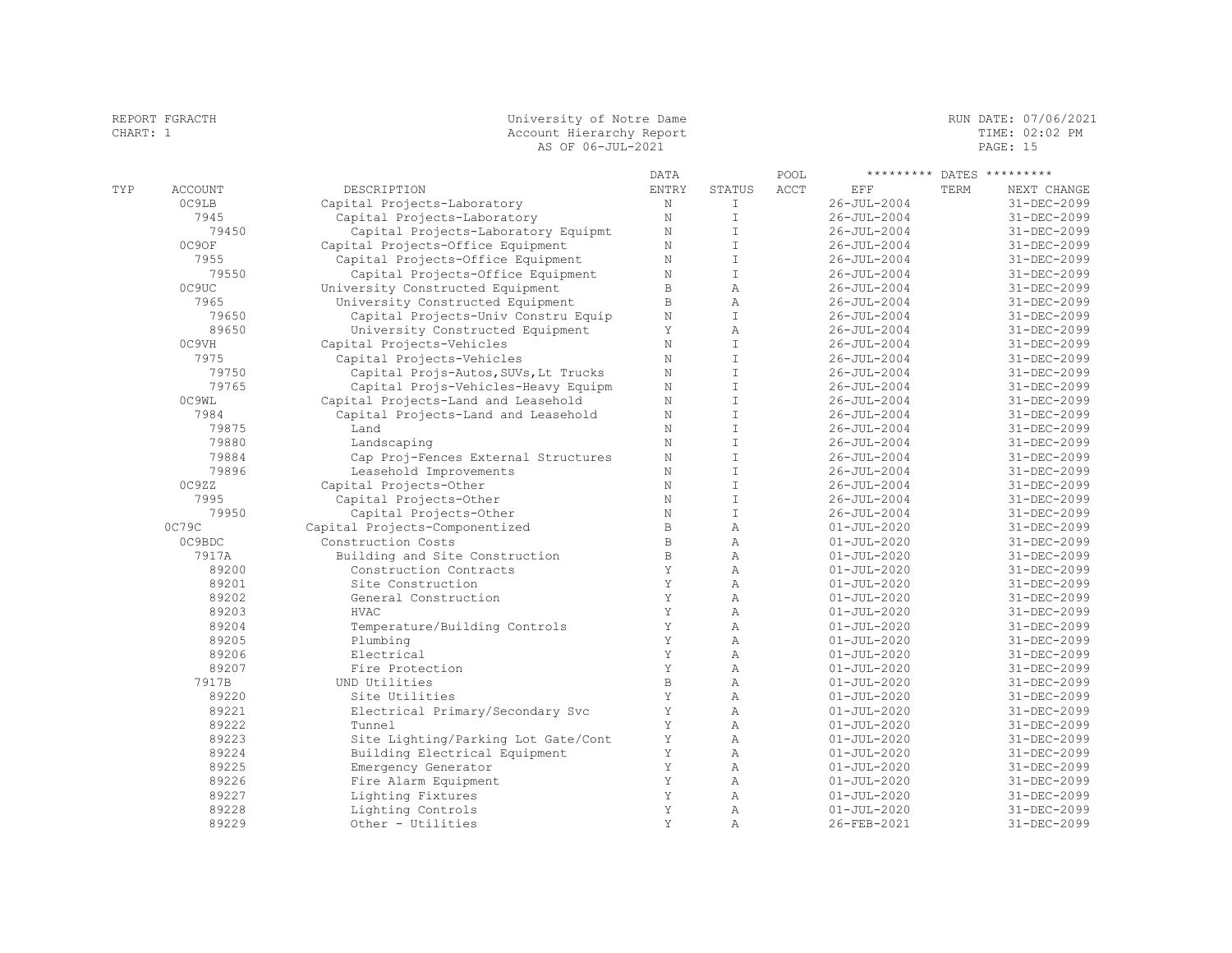| 7917C | ⊿andscape               |  | 1-JUL-2020        | 31-DEC-2099       |
|-------|-------------------------|--|-------------------|-------------------|
| 89240 | Trees, Plants and Grass |  | $01 - JUI - 2020$ | $31 - DEC - 2099$ |
| 89241 | Irrigation              |  | 1-JUL-2020        | $31 - DEC - 2099$ |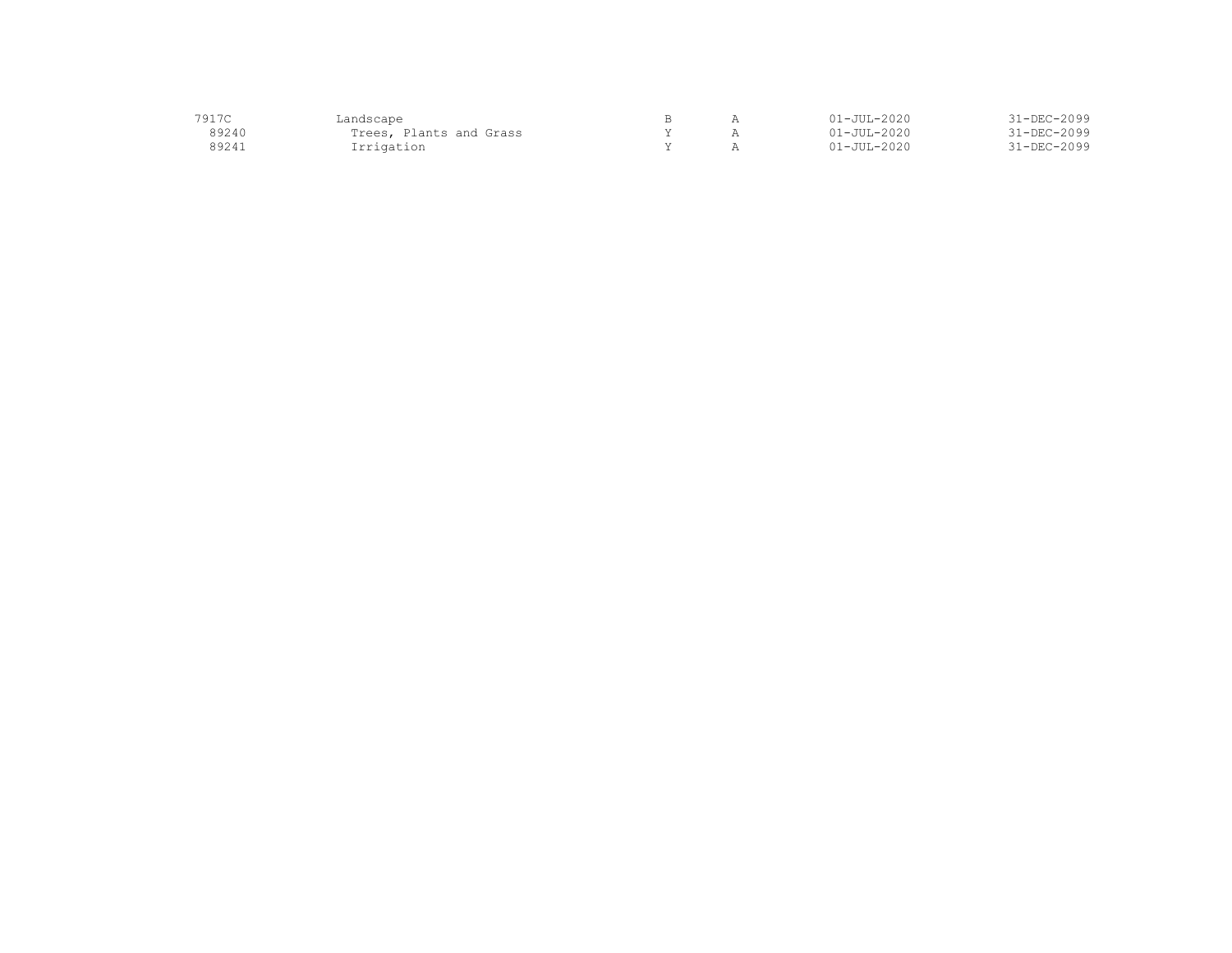| CHART: 1 |                | Account Hierarchy Report<br>AS OF 06-JUL-2021      |              |                                |      |                                        |             | TIME: 02:02 PM<br>PAGE: 16 |  |  |
|----------|----------------|----------------------------------------------------|--------------|--------------------------------|------|----------------------------------------|-------------|----------------------------|--|--|
|          |                |                                                    | DATA         |                                | POOL |                                        |             | ********* DATES *********  |  |  |
| TYP      | <b>ACCOUNT</b> | DESCRIPTION                                        | <b>ENTRY</b> | <b>STATUS</b>                  | ACCT | EFF                                    | <b>TERM</b> | NEXT CHANGE                |  |  |
|          | 89242          | UND-Provided Benches/Trash Receptcl                | Υ            | Α                              |      | $01 - JUL - 2020$                      |             | 31-DEC-2099                |  |  |
|          | 89243          | Other - Landscape                                  | Y            | Α                              |      | $01 - JUL - 2020$                      |             | 31-DEC-2099                |  |  |
|          | 7917D          | Owners Construction Costs                          | B            | Α                              |      | $01 - JUL - 2020$                      |             | 31-DEC-2099                |  |  |
|          | 89260          | Misc Owner Performed Work                          | Y            | $\overline{A}$                 |      | $01 - JUL - 2020$                      |             | 31-DEC-2099                |  |  |
|          | 89261          | UND Locksmith Expenses                             | Y            | $\overline{A}$                 |      | $01 - JUL - 2020$                      |             | 31-DEC-2099                |  |  |
|          | 89262          | NDFD-provided Fire Extinguishers                   | Υ            | Α                              |      | $01 - JUL - 2020$                      |             | 31-DEC-2099                |  |  |
|          | 89263          | Owners Office Trailer/Supplies                     | Υ            | Α                              |      | $01 - JUL - 2020$                      |             | 31-DEC-2099                |  |  |
|          | 89264          | Other-Owners Construction Costs                    | Υ            | Α                              |      | $01 - JUL - 2020$                      |             | 31-DEC-2099                |  |  |
|          | OC9BDO         | Other Project Costs                                | $\,$ B       | Α                              |      | $01 - JUL - 2020$                      |             | 31-DEC-2099                |  |  |
|          | 7918E          | Professional Fees                                  | $\,$ B       | $\overline{A}$                 |      | $01 - JUL - 2020$                      |             | 31-DEC-2099                |  |  |
|          | 89300          | Architectural and Engineering Fee                  | Y            | $\mathbb{A}$                   |      | $01 - JUL - 2020$                      |             | 31-DEC-2099                |  |  |
|          | 89301          | Reimbursable Expenses                              | Y            | Α                              |      | $01 - JUL - 2020$                      |             | 31-DEC-2099                |  |  |
|          | 89302          | Other Consultants Contracted by UND                | Y            | $\mathbb{A}$                   |      | $01 - JUL - 2020$                      |             | 31-DEC-2099                |  |  |
|          | 89303<br>89304 | Independent Commissioning                          | Y<br>Y       | Α<br>$\lambda$                 |      | $01 - JUL - 2020$                      |             | $31 - DEC - 2099$          |  |  |
|          |                | Accessibility Consulting Fees/Exp                  |              |                                |      | $01 - JUL - 2020$                      |             | 31-DEC-2099                |  |  |
|          | 7918F          | Special Services Consultants                       | $\, {\bf B}$ | Α                              |      | $01 - JUL - 2020$                      |             | 31-DEC-2099                |  |  |
|          | 89320<br>89321 | Topo/Underground Utilities Survey                  | Y<br>Y       | $\mathbb{A}$<br>$\overline{A}$ |      | $01 - JUL - 2020$                      |             | 31-DEC-2099<br>31-DEC-2099 |  |  |
|          | 89322          | Geotechnical Testing<br>Construction Phase Testing | Y            | $\lambda$                      |      | $01 - JUL - 2020$<br>$01 - JUL - 2020$ |             | 31-DEC-2099                |  |  |
|          | 89323          | Other-Special Services Consultants                 | Y            | $\overline{A}$                 |      | $01 - JUL - 2020$                      |             | 31-DEC-2099                |  |  |
|          | 7918G          | Furnishings/Furniture/Equipment                    | $\, {\bf B}$ | Α                              |      | $01 - JUL - 2020$                      |             | 31-DEC-2099                |  |  |
|          | 89340          | Furniture and Site Furniture                       | Υ            | Α                              |      | $01 - JUL - 2020$                      |             | 31-DEC-2099                |  |  |
|          | 89341          | Window Treatment                                   | Y            | Α                              |      | $01 - JUL - 2020$                      |             | 31-DEC-2099                |  |  |
|          | 89342          | Signage                                            | Y            | $\overline{A}$                 |      | $01 - JUL - 2020$                      |             | 31-DEC-2099                |  |  |
|          | 89343          | Artwork, Theming, Donor Recognition                | Y            | $\lambda$                      |      | $01 - JUL - 2020$                      |             | 31-DEC-2099                |  |  |
|          | 89344          | FFE Design Fees and Expenses                       | Y            | Α                              |      | $01 - JUL - 2020$                      |             | 31-DEC-2099                |  |  |
|          | 89345          | Food Service Equipment                             | Y            | Α                              |      | $01 - JUL - 2020$                      |             | 31-DEC-2099                |  |  |
|          | 89346          | Housekeeping Equipment                             | Y            | Α                              |      | $01 - JUL - 2020$                      |             | 31-DEC-2099                |  |  |
|          | 89347          | Other-Furnishing/Furniture/Equipmnt                | Y            | Α                              |      | $01 - JUL - 2020$                      |             | $31 - DEC - 2099$          |  |  |
|          | 7918H          | Technology                                         | $\mathbb B$  | $\overline{A}$                 |      | $01 - JUL - 2020$                      |             | 31-DEC-2099                |  |  |
|          | 89360          | Data Network                                       | Y            | Α                              |      | $01 - JUL - 2020$                      |             | 31-DEC-2099                |  |  |
|          | 89361          | Tunnel Fiber                                       | Y            | Α                              |      | $01 - JUL - 2020$                      |             | 31-DEC-2099                |  |  |
|          | 89362          | Telephone System and Cable TV                      | Y            | $\lambda$                      |      | $01 - JUL - 2020$                      |             | 31-DEC-2099                |  |  |
|          | 89363          | Audio Visual Equipment/Installation                | Y            | $\overline{A}$                 |      | $01 - JUL - 2020$                      |             | $31 - DEC - 2099$          |  |  |
|          | 89364          | CCTV/Other Security Systems                        | Y            | $\overline{A}$                 |      | $01 - JUL - 2020$                      |             | $31 - DEC - 2099$          |  |  |
|          | 7918I          | Hazardous Materials Abatement                      | $\, {\bf B}$ | Α                              |      | $01 - JUL - 2020$                      |             | 31-DEC-2099                |  |  |
|          | 89380          | Pre-design/Pre-construction Testing                | $\mathbf Y$  | $\mathbb{A}$                   |      | $01 - JUL - 2020$                      |             | 31-DEC-2099                |  |  |
|          | 89381          | Abatement and Air-Monitoring                       | Y            | Α                              |      | $01 - JUL - 2020$                      |             | 31-DEC-2099                |  |  |
|          | 7918J          | Moving Allowance                                   | $\mathbf{B}$ | $\lambda$                      |      | $01 - JUL - 2020$                      |             | $31 - DEC - 2099$          |  |  |
|          | 89400          | Temporary Space and Moving Costs                   | Y            | $\overline{A}$                 |      | $01 - JUL - 2020$                      |             | 31-DEC-2099                |  |  |
|          | 89401          | Final Move Costs                                   | Y            | $\mathbb{A}$                   |      | $01 - JUL - 2020$                      |             | 31-DEC-2099                |  |  |
|          | 89402          | Owners Final Cleaning Costs                        | Y            | $\lambda$                      |      | $01 - JUL - 2020$                      |             | 31-DEC-2099                |  |  |
|          | 89403          | UND General Services/Shops                         | Y            | $\lambda$                      |      | $01 - JUL - 2020$                      |             | 31-DEC-2099                |  |  |
|          | 7918K          | Owners Administrative Costs                        | $\mathbb B$  | A                              |      | $01 - JUL - 2020$                      |             | $31 - DEC - 2099$          |  |  |
|          | 89420          | Printing                                           | Y            | A                              |      | $01 - JUL - 2020$                      |             | 31-DEC-2099                |  |  |

REPORT FGRACTH SALL SOLUTION CONTROLLER UNIVERSITY OF Notre Dame SALL STREET RUN DATE: 07/06/2021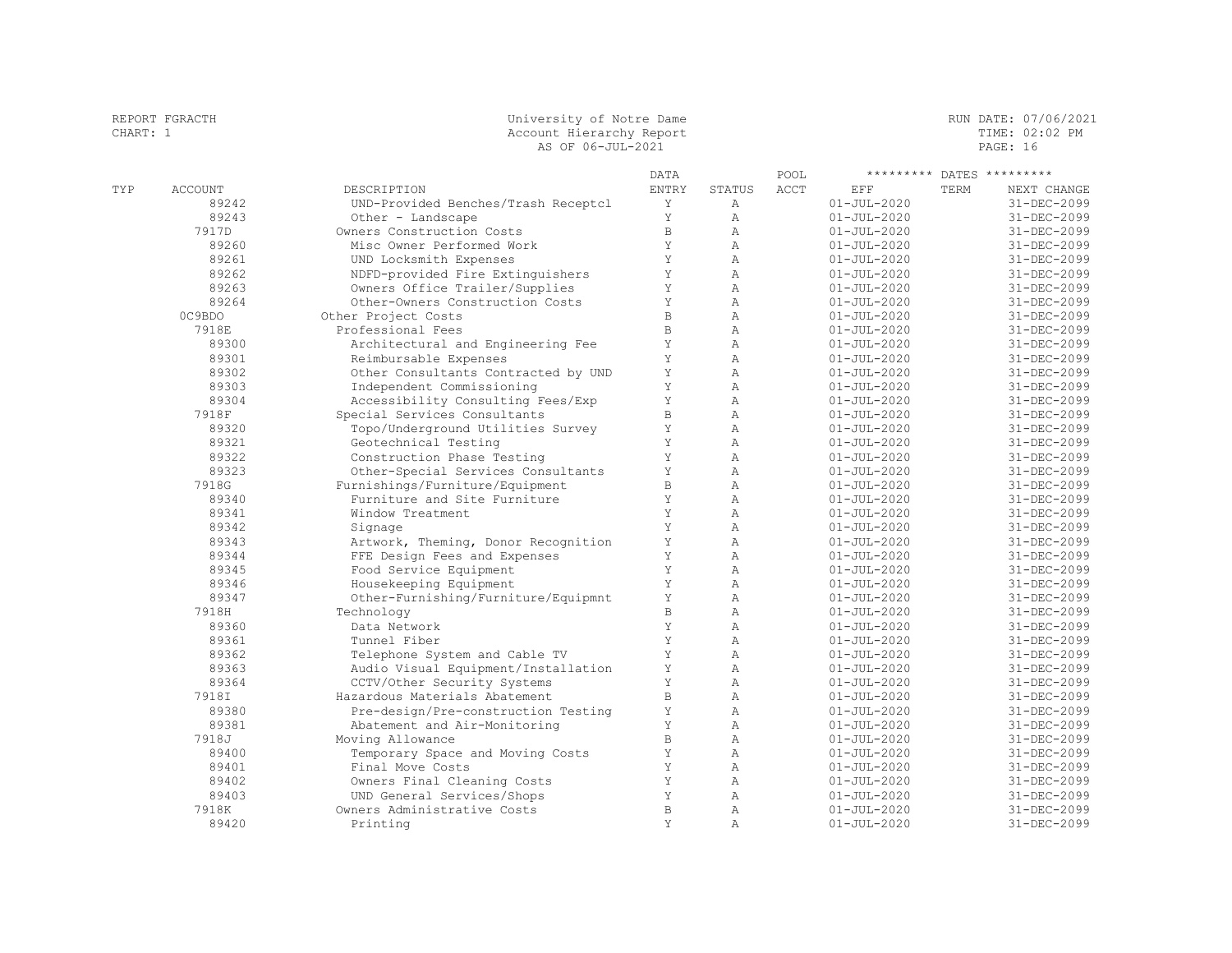|             | $8942^\circ$ | UFT Records Fee                   |  | $01 - JUII - 2020$ | 31-DEC-2099       |
|-------------|--------------|-----------------------------------|--|--------------------|-------------------|
|             | 89422        | Other-Owners Administrative Costs |  | $01 - JUL - 2020$  | $31 - DEC - 2099$ |
| $\neg \sim$ |              | Pending Awards                    |  | $01 - JUII - 2010$ | $31 - DEC - 2099$ |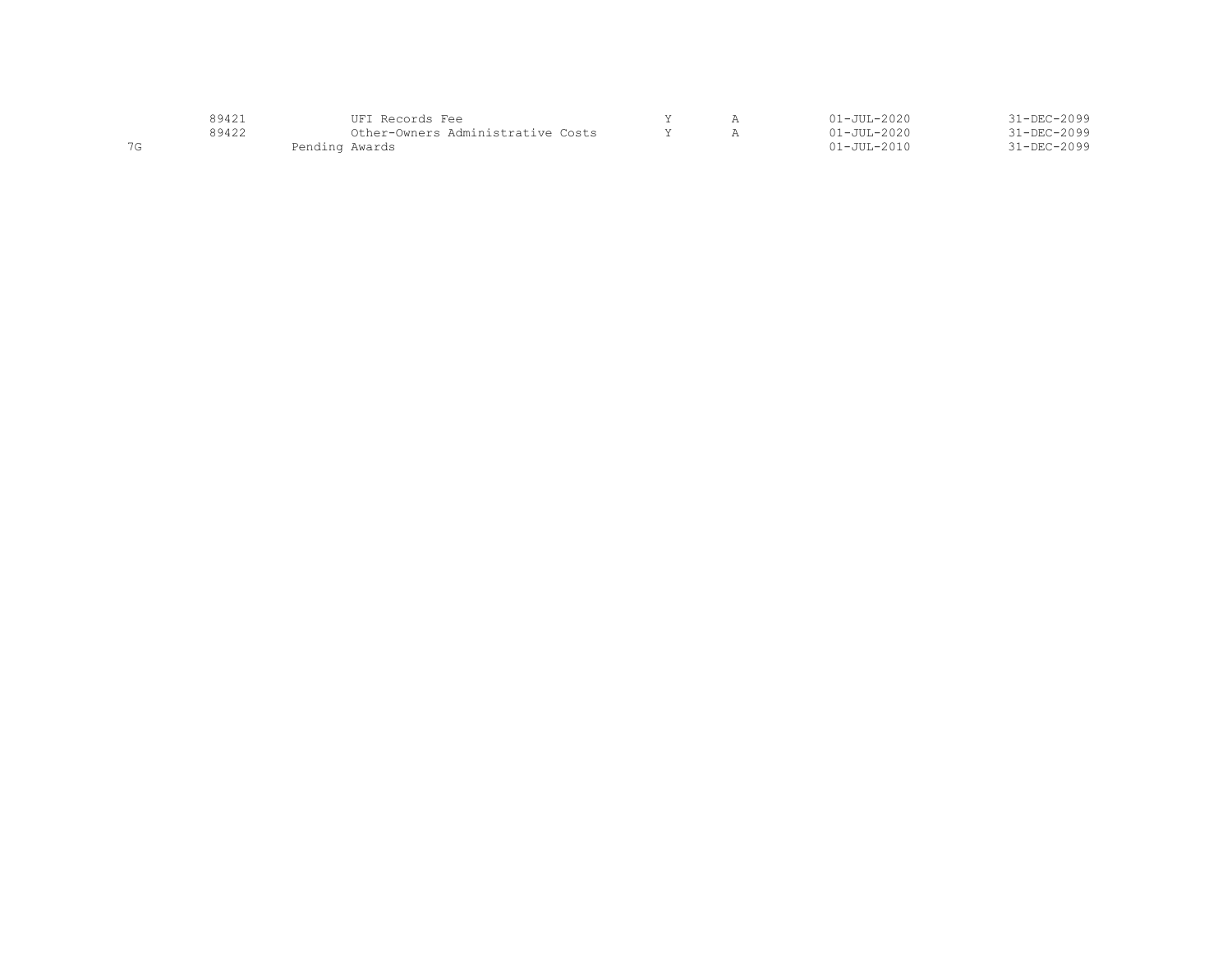| CHART: 1 | REPORT FGRACTH | University of Notre Dame<br>Account Hierarchy Report<br>AS OF 06-JUL-2021 |             |        |      |                   |      | RUN DATE: 07/06/2021<br>TIME: 02:02 PM<br>PAGE: 17 |
|----------|----------------|---------------------------------------------------------------------------|-------------|--------|------|-------------------|------|----------------------------------------------------|
|          |                |                                                                           | <b>DATA</b> |        | POOL | *********         |      | DATES *********                                    |
| TYP      | <b>ACCOUNT</b> | DESCRIPTION                                                               | ENTRY       | STATUS | ACCT | EFF               | TERM | NEXT CHANGE                                        |
|          | 007G           | Pending Awards                                                            | В           | Α      |      | $01 - JUL - 2010$ |      | 31-DEC-2099                                        |
|          | 070GP          | Pending Awards                                                            | Ν           | Α      |      | $01 - JUL - 2010$ |      | 31-DEC-2099                                        |
|          | 70GP           | Pending Awards                                                            | В           | Α      |      | $01 - JUL - 2010$ |      | 31-DEC-2099                                        |
|          | 7PEND          | Pending Awards                                                            | B           | Α      |      | $01 - JUL - 2010$ |      | 31-DEC-2099                                        |
| 72       |                | Ending Balance Roll-Over                                                  |             |        |      | $01 - SEP - 2004$ |      | 31-DEC-2099                                        |
|          | 0070           | Ending Balance Roll-Over                                                  | B           | Α      |      | $01 - JUL - 1987$ |      | 31-DEC-2099                                        |
|          | 070EB          | Ending Balance Roll-Over                                                  | Ν           | Α      |      | $01 - JUL - 1987$ |      | 31-DEC-2099                                        |
|          | 7000           | Ending Balance Roll-Over                                                  | B           | Α      |      | $01 - JUL - 1987$ |      | 31-DEC-2099                                        |
|          | 70000          | Ending Balance Roll-Over                                                  | v           | Α      |      | $01 - JUL - 1987$ |      | 31-DEC-2099                                        |